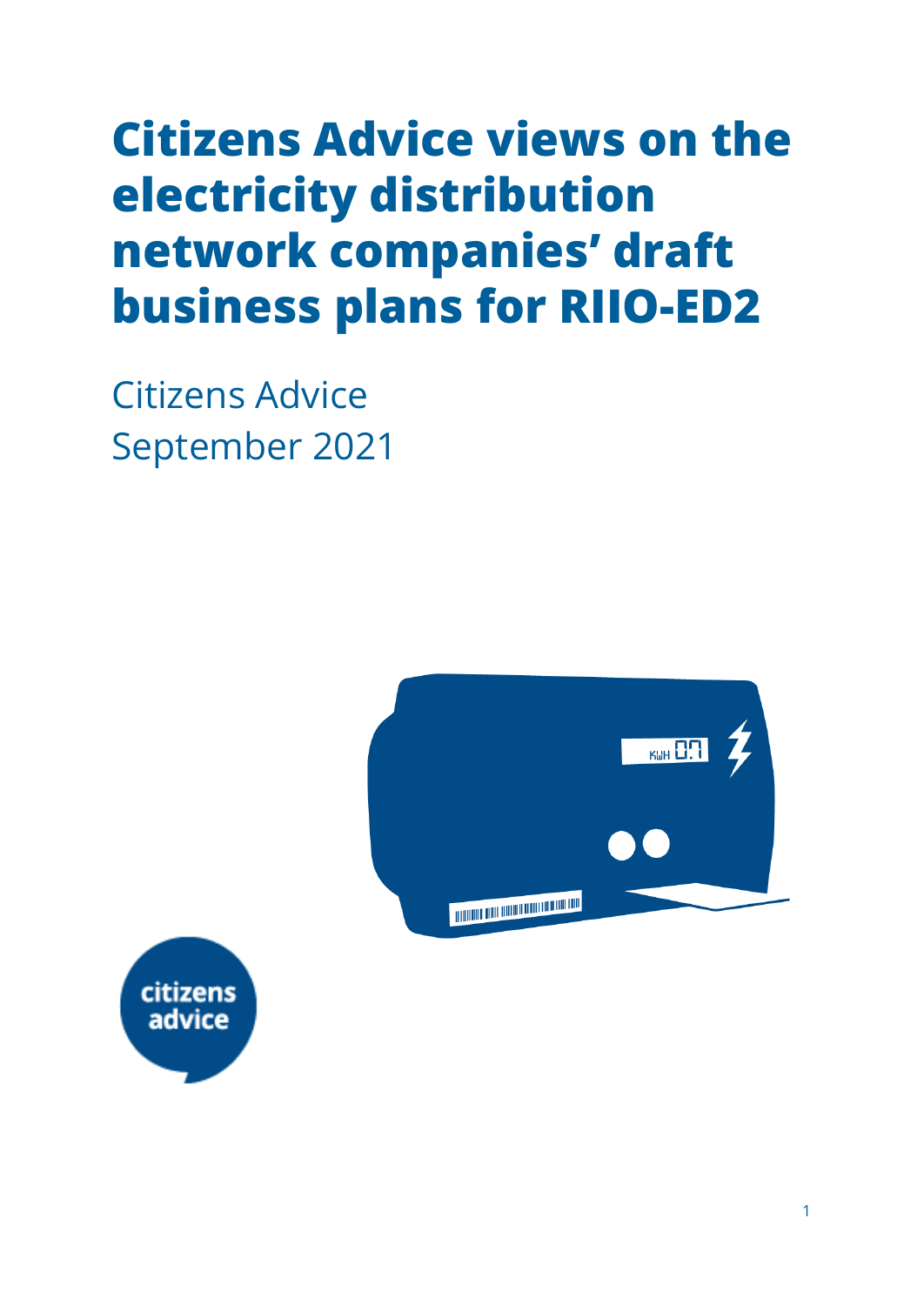| <b>Executive summary</b>                                                                                      | 4              |
|---------------------------------------------------------------------------------------------------------------|----------------|
| Our key messages                                                                                              | $\overline{4}$ |
| The need for coherent, joined-up, and well-justified plans                                                    | $\overline{4}$ |
| Justification for why DNOs are the most appropriate body, or well-placed,<br>to undertake proposed activities | 5              |
| Clarity, consistency, and comparability of information                                                        | 6              |
| Customers in vulnerable circumstances                                                                         | 7              |
| Importance of uncertainty mechanisms in ED2                                                                   | 8              |
| Distribution System Operation (DSO) functions vital to support the energy<br>transition                       | 10             |
| <b>Financial issues</b>                                                                                       | 12             |
| 1. An open and transparent approach to business plans                                                         | 13             |
| 1.1 Giving consumers a stronger voice                                                                         | 13             |
| 1.1.1 Stakeholder engagement                                                                                  | 13             |
| 1.1.2 Social contract                                                                                         | 14             |
| 2. Delivering value for money services for customers                                                          | 15             |
| 2.1 Proposals for bespoke outputs                                                                             | 15             |
| 2.2 Meeting the needs of consumers and network users                                                          | 17             |
| 2.2.1 Vulnerability Strategy                                                                                  | 17             |
| Overview                                                                                                      | 18             |
| 2.2.1.1 Vulnerability to loss of supply and the Priority Services Register<br>(PSR)                           | 18             |
| 2.2.1.2 Need for coherent, joined-up, and well-justified plans                                                | 21             |
| 2.2.1.3 Clarity, consistency, and comparability of information                                                | 22             |
| 2.2.1.4 Proposals that meet the needs of customers in vulnerable<br>circumstances                             | 24             |
| 2.2.1.5 Areas for development                                                                                 | 27             |
| 2.2.1.6 Development of Metrics                                                                                | 30             |
| 2.2.2 Customer services                                                                                       | 32             |
| 2.2.3 EV recharging infrastructure provider of last resort                                                    | 32             |
| 2.3 Maintaining a safe and resilient network                                                                  | 33             |
| 2.3.1 Reliability                                                                                             | 33             |
| 2.3.1.1 Use of flexibility resources in solving reliability issues                                            | 33             |
| 2.3.1.2 Interruptions Incentive Scheme                                                                        | 34             |
| 2.3.1.3 Use of Price Control Deliverables                                                                     | 34             |
| 2.3.1.4 Worst Served Customers (WSCs)                                                                         | 35             |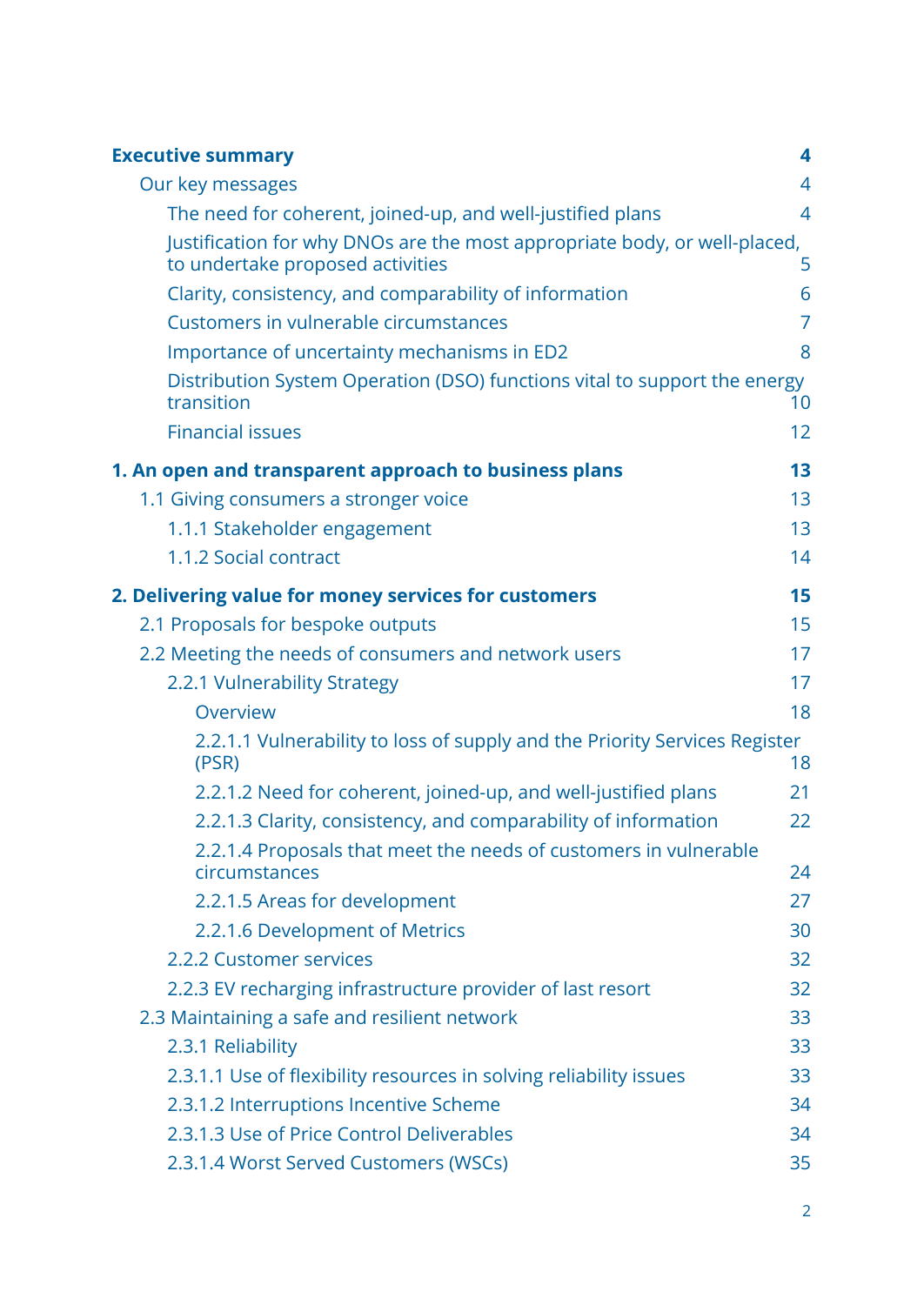| 2.3.1.5 Short interruptions (SIs)                                                                                | 36 |
|------------------------------------------------------------------------------------------------------------------|----|
| 2.4 Delivering an environmentally sustainable network                                                            | 36 |
| 3. A smart, flexible energy system                                                                               | 37 |
| 3.1 DSO transition                                                                                               | 37 |
| 3.1.1 Independent, separable DSO body and other assurance proposals 38                                           |    |
| 3.1.2 Full range of options for delivering DSO need to be considered                                             | 39 |
| 3.1.3 A DNO's role in supporting local authorities, devolved governments,<br>and others in the drive to Net Zero | 40 |
| 3.2 Innovation                                                                                                   | 42 |
| 4. Keeping consumers' bills low                                                                                  | 42 |
| 4.1 Access and Forward Looking Charges Significant Code Review (Access<br>SCR)                                   | 42 |
| 4.2 Managing uncertainty                                                                                         | 44 |
| 4.2.1 Forecasting risk                                                                                           | 44 |
| 4.2.2 Design of Uncertainty Mechanisms (UMs)                                                                     | 44 |
| 4.2.3 UMs as an alternative to baseline funding for other expenditure<br>types beyond strategic investment       | 45 |
| 4.3 Competition                                                                                                  | 45 |
| 4.4 Bill impact                                                                                                  | 46 |
| 4.5 Lack of overarching strategic approach with the risk that plans do not<br>achieve best value for consumers   | 47 |
| <b>5. Financial information</b>                                                                                  | 47 |
| 5.1 Financeability                                                                                               | 47 |
| 5.2 Cost of equity                                                                                               | 48 |
| 5.3 Cost of debt                                                                                                 | 48 |
| 5.4 Efficiency                                                                                                   | 49 |
| <b>6. The Business Plan Incentive</b>                                                                            | 49 |
| <b>6.1 Consumer Value Propositions</b>                                                                           | 49 |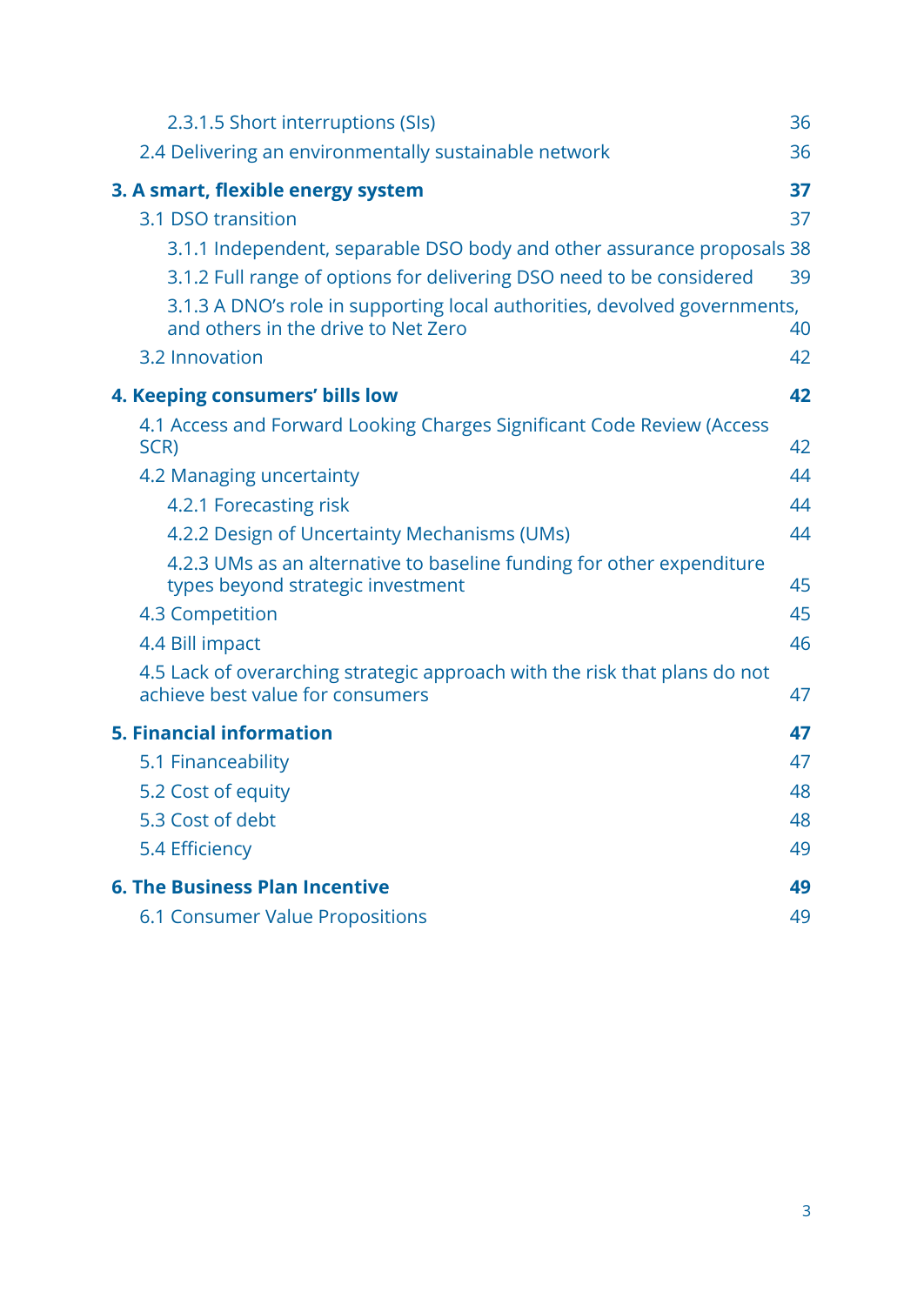# <span id="page-3-0"></span>**Executive summary**

Citizens Advice welcomes the opportunity to comment on these draft business plans as part of its statutory role to represent energy consumers in Great Britain (GB).

The electricity distribution network operators (DNOs) are currently part way through the Ofgem-driven RIIO-ED2 (ED2) price control process which sets the activities that the DNOs must do and the revenues that they receive for those activities. On 1 July 2021, the DNOs sent their draft plans to Ofgem and the Ofgem Challenge Group for their scrutiny. At the same time, the DNOs published information about their plans for public comment and we have taken this opportunity to review that information and provide comments. We hope that the network companies, Ofgem, the Challenge Group, the company Customer Engagement Groups (CEGs), and other stakeholders will find our comments helpful in the later stages of the development of the DNO business plans before submission of final plans in December 2021.

Given the volume of material to consider, we have primarily focussed upon the information presented within the draft business plans. One company did not make their business plan public and so we have reviewed their summary document only. We have considered information within the Vulnerability Strategies, where publicly available, given our special interest in this topic.

## <span id="page-3-1"></span>**Our key messages**

## <span id="page-3-2"></span>**The need for coherent, joined-up, and well-justified plans**

The business plans generally provide an overarching strategic view in the opening section, however, this strategic narrative does not appear to be reflected within the plan as a whole. The plans currently appear siloed with limited connections between main business plan proposals such as reliability or resilience, the various individual strategies (such as the DSO, community energy or vulnerability strategies), and the Environmental Action Plan. The DNOs need to demonstrate that the businesses are working to a coherent strategy to deliver Net Zero and to support consumers in the transition, particularly those in vulnerable circumstances. By providing joined-up proposals, it should be easier to provide a better value business plan for consumers and to be able to justify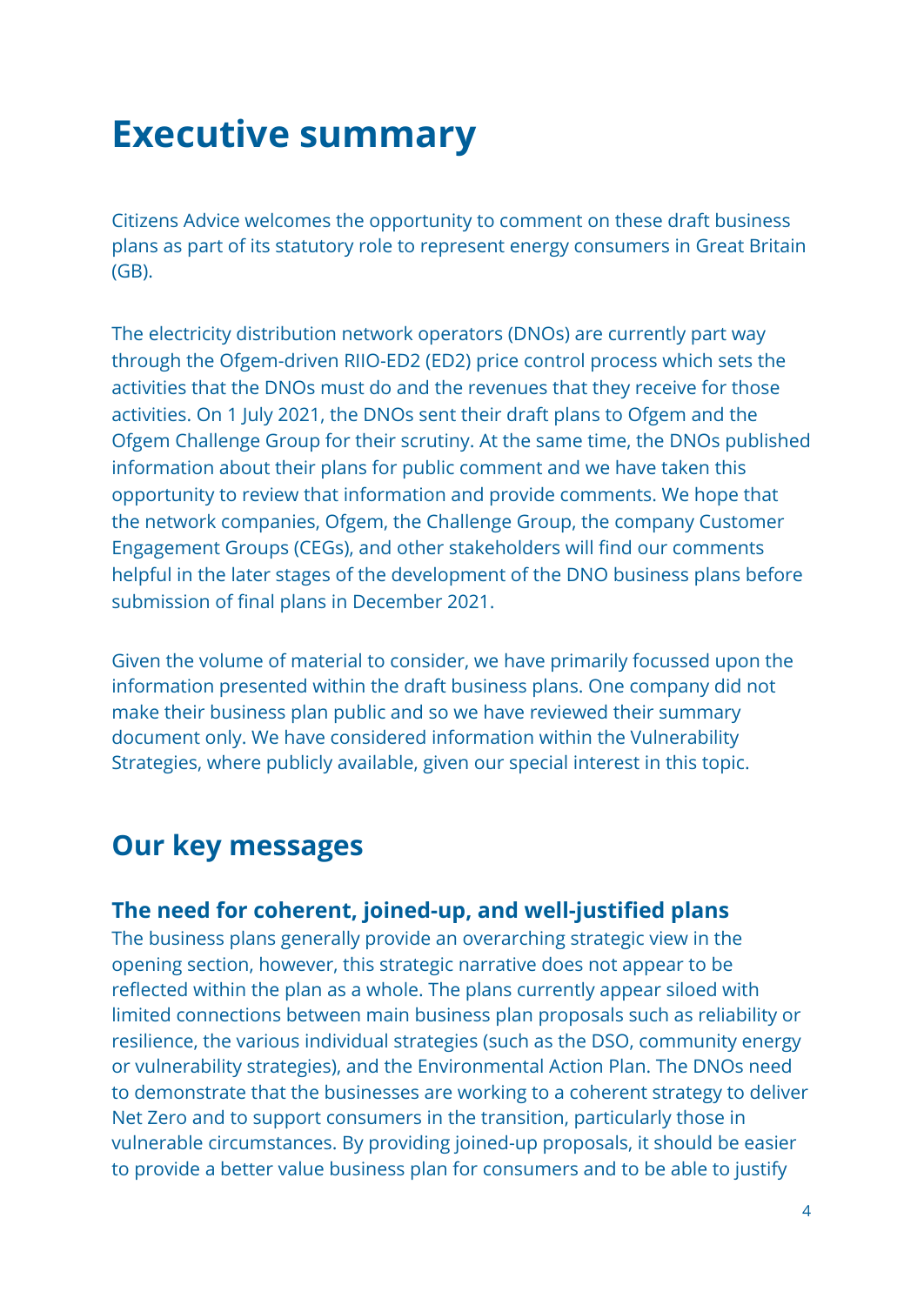the plans with clear, measurable benefits . **We recommend that DNOs review their plans, demonstrate a coherent and holistic approach, provide an appropriate 'golden thread' to justify proposals, and identify where additional value can be generated for consumers through linkages across the plan proposals and strategies.**

## <span id="page-4-0"></span>**Justification for why DNOs are the most appropriate body, or well-placed, to undertake proposed activities**

We believe that there are 2 inter-related points to this aspect. Firstly, considerations concerning whether a DNO is the best-placed party to undertake an activity, and secondly, whether there is a need for an overarching national or coordinated approach to achieve the outcomes desired.

As the Net Zero energy transition develops, DNOs are being asked to undertake a different and more dynamic role in helping Great Britain respond to the changes needed in the energy system. Activities that DNOs traditionally may not have undertaken before are being considered for the first time, or previous activities are being extended. While many of the new roles and activities can be seen to be in line with DNO past responsibilities, in some cases the extension of activity raises concerns relating to competition, efficiency and consistency of delivery, or the structures to ensure proper customer engagement and accountability. Examples are provided further within the report, and include Customer Value Propositions that may enter areas where other organisations may wish to compete or provide services, in acting as the provider of last resort for EV recharging infrastructure, and in the funding and organisation of activities to meet Vulnerability Strategies.

With respect to the last point, it is welcome that DNOs support communities and customers in line with stakeholder engagement and their wider responsibilities as outlined by Ofgem in licence conditions and in the business plan guidance. However, there is a risk that the lack of a coordinated approach to energy advice provision, including in the newer areas of energy efficiency advice, flexibility resource provision, or smart and low carbon technologies, may result in a less cost-efficient, less effective, or piecemeal provision of advice. This issue has a wider scope than the DNOs and regulator can resolve in isolation.

**We recommend that DNOs review their plans to ensure that their proposals are well-justified and fully supported by stakeholders, especially in areas that may be new to a company. Consideration could include assessing whether other bodies are better placed to carry out the activity**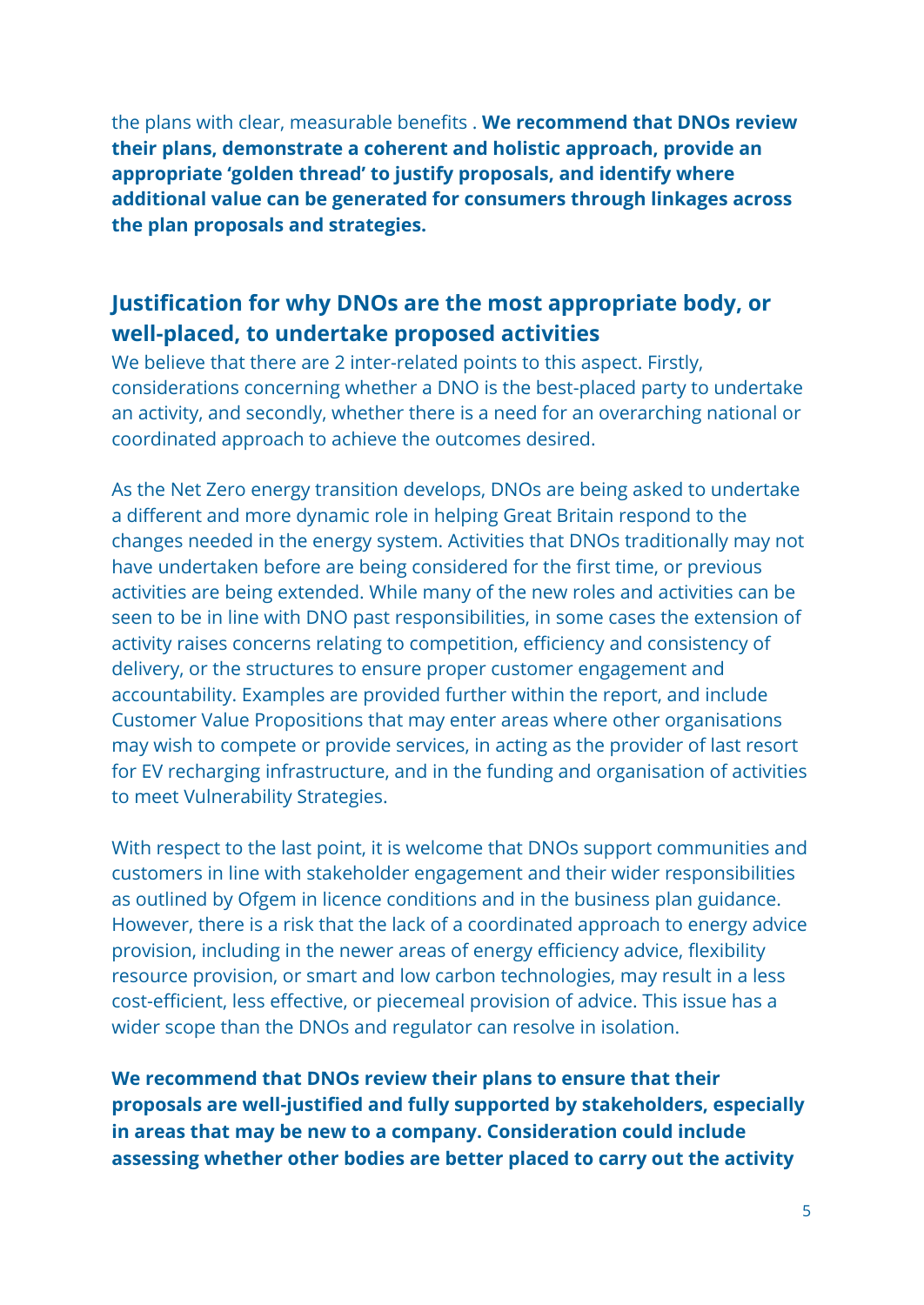**and whether the activity is a standalone activity or whether it can be seen to underpin or link to core DNO/DSO functions.**

**We recommend that Ofgem and BEIS consider how the new licence condition relating to the EV recharge provider of last resort is to be implemented, and what guidance or revisions may be necessary to protect consumers.**

**We recommend that the government, BEIS, Ofgem, and DNOs look holistically at the provision of energy advice across GB and evaluate the best solutions for organising and funding that provision to gain best outcomes for consumers and for an effective, cost-efficient delivery. We refer to our recent joint letter sent to the Prime Minister on 25 August 2021 which gives our key asks for Net Zero consumer protections . 1**

## <span id="page-5-0"></span>**Clarity, consistency, and comparability of information**

We have found it problematic to understand some of the inputs and modeling which give rise to the information presented in the business plans. In particular, we highlight the inconsistency in bill impact calculations and the presentation of those impacts which means that stakeholders are not able to understand how the bill impact has been derived or be able to compare between DNOs. Issues include DNOs presenting alternative bill impacts with different financial parameters from Ofgem's, inconsistency in what is included in baseline allowances, forecast scenarios, and the likely or full impacts of take-up of uncertainty mechanisms, and bill impacts for individual licence areas being 'netted' to present a single DNO bill impact.

In addition to bill impact consistency, we have also identified difficulty in assessing:

- Worst Served Customer (WSC) schemes, which have variability in how they are described, whether they refer to ED1 or ED2 definitions, and the ways that improvements and other outcomes are described
- Business carbon footprint (BCF) or Net Zero emissions targets, which have different terminology and can include or exclude various types of emissions
- Vulnerability Strategies

#### **We recommend that Ofgem and the DNOs establish a transparent common methodology and revise the ED2 Business Plan Guidance for the December**

<sup>&</sup>lt;sup>1</sup> <u>Joint letter to the Prime Minister on Net Zero consumer protections</u>, 25 August 2021, Citizens Advice, Which?, Federation of Master Builders, Aldersgate Group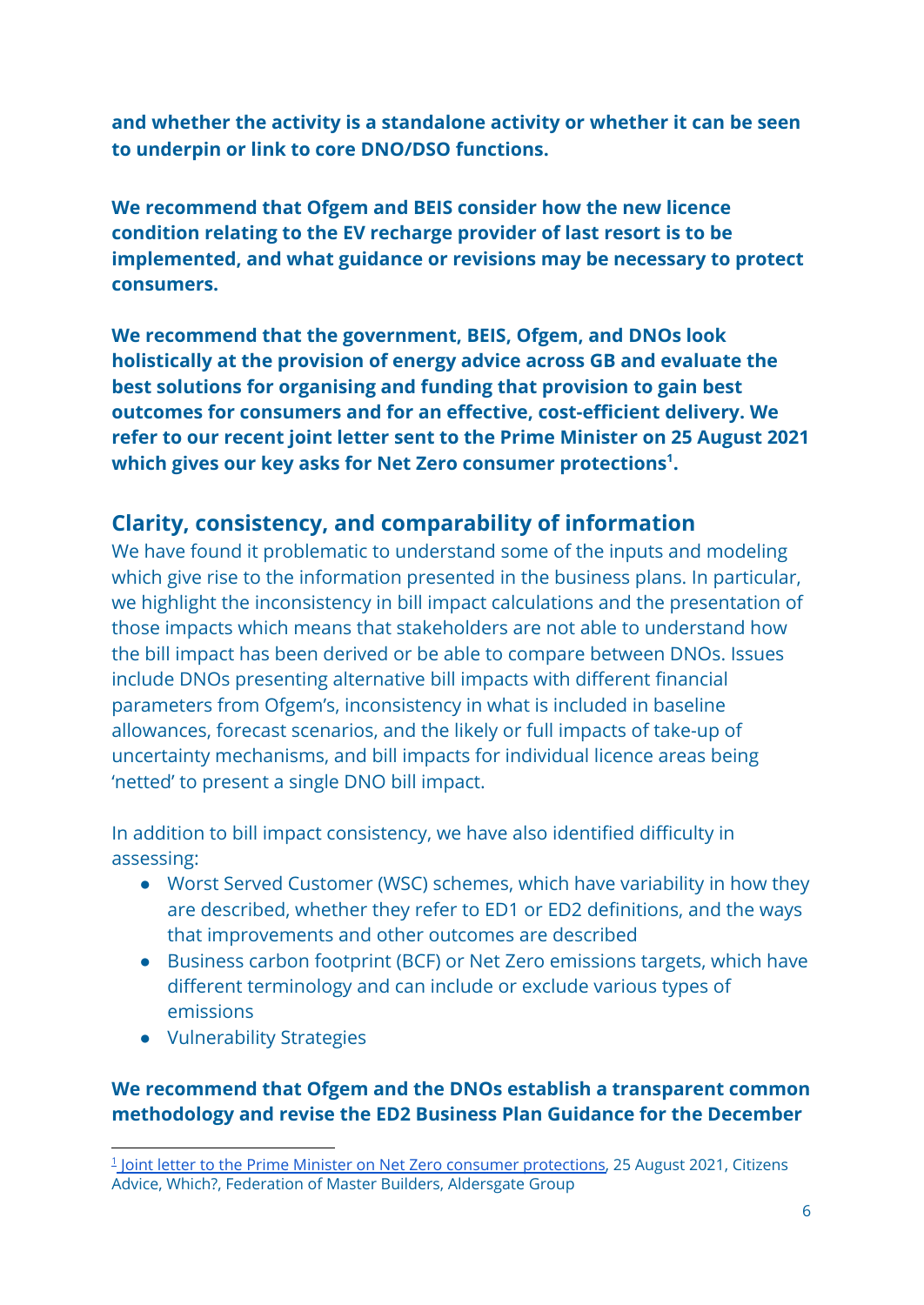**final business plans submissions for 1) calculating and presenting bill impacts, 2) describing WSC scheme targets and outcomes, 3) BCF or Net Zero emissions targets and what those targets should include in terms of types of emissions, and 4) for Vulnerability Strategies:**

- **● Standardising submissions and the format of information to help streamline the process and support assessments to be as objective as possible**
- **● Consistent presentation for costs, benefits, targets, stretch targets, timelines/target dates, ED1 record, and whether commitments meet or exceed Ofgem's baseline standard**
- **● Commitments to clearly demonstrate outcomes, and that there should be greater provision and clarity on stakeholder support for those commitments**
- **● Achieve a common methodology for describing Priority Services Register (PSR) targets and in calculating PSR needs codes gaps**

### <span id="page-6-0"></span>**Customers in vulnerable circumstances**

ED2 presents a set of new challenges and opportunities for DNOs to support the needs of customers in vulnerable circumstances. By the end of ED1, DNOs will have a better understanding of their customers and how to support them, and will have reached many customers with services. This is particularly the case due to the prominence of reaching customers during the COVID-19 pandemic.

We welcome Ofgem's approach to ED2 by seeking to embed the best practices seen in ED1 across all DNOs and setting a new bar for what can be considered ambitious in ED2. **We expect Ofgem to approach business plans with these principles by seeking to make projects and metrics common where possible, and carefully scrutinising where targets and plans are, or are not, meeting and exceeding the baseline requirements they set out in the Sector Specific Methodology Decision (SSMD) and business plan guidance. Ofgem should then ensure that the strategy delivery incentive (SDI) is calibrated to only reward activity which is clearly measurable and attributable to the DNO and demonstrably beyond baseline.**

We are not convinced that many plans contain proposals which clearly demonstrate or justify how they exceed the baseline expectations. However, we do note a number of areas of best practice including a single point of contact partnership model and proposals which widen the data gathering and sharing practices beyond what we have seen in ED1**. We recommend that proposals relating to PSR are common across DNOs to ensure the necessary**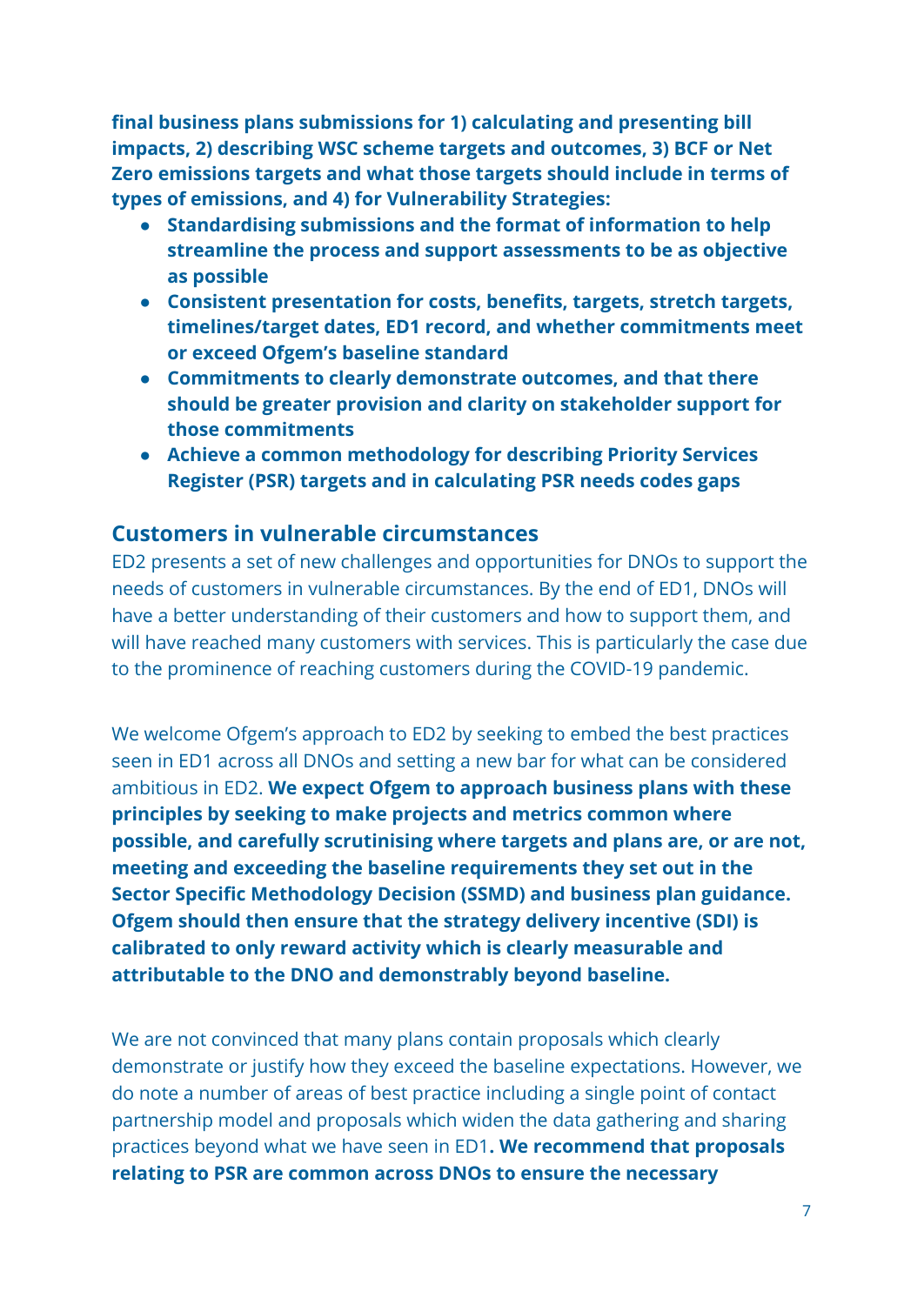### **groundwork is laid for a more coordinated PSR data sharing system.** This will require a review of needs codes as well as a consistent approach to measuring PSR eligibility. We welcome that, generally, proposals will create a more consistent service offering compared to ED1 services.

Fuel poverty-related proposals appear similar to those of ED1 but are significantly increased in scope. We note that for some fuel poverty proposals spending is 4 times that in  $ED1<sup>2</sup>$ . This is broadly in line with the overall increases in spending on Vulnerability Strategies which we have observed as being about 3 times higher than in ED1. It is also worth reflecting that the spending planned for ED2, while higher, is also over a shorter price control period of 5 years. Where spending is significantly higher, we understand that this has broadly attracted stakeholder and customer support through willingness to pay (WTP) research. However, we have not been able to easily identify justifications that proposals strike the right balance between costs and benefits to customers which we think DNOs and Ofgem should consider.

Supporting customers in the energy transition is new for ED2 and we note that all DNOs have proposals to offer such services. The type, and scope of proposals differ widely, as do the costs and benefits. As with fuel poverty support we did not easily identify justifications that proposals either strike the right balance between costs and benefits to customers, or how and why DNOs are well placed to offer the particular service they propose. As highlighted earlier, **there has also been little demonstration that proposals have been joined-up in an effective way with other strategies, identifying where co-benefits and efficiencies can be achieved. We recommend that DNOs consider these principles when revising their plans and encourage Ofgem to employ these principles in their scrutiny.**

## <span id="page-7-0"></span>**Importance of uncertainty mechanisms in ED2**

The electricity distribution sector faces challenges that are different from those in the transmission sector. There is a higher reliance on localised forecasting to accommodate the Net Zero or development ambitions of local authorities and devolved governments. There is also a need for the DNOs to make many smaller, lower value decisions to operate their networks effectively. As we have noted within our research on strategic investment<sup>3</sup>, there will be a requirement

<sup>&</sup>lt;sup>2</sup> Where costs have been clearly identifiable in publicly available plans.

<sup>&</sup>lt;sup>3</sup> '<u>Meeting net zero — getting the right strategic [investment](https://wearecitizensadvice.org.uk/meeting-net-zero-getting-the-right-strategic-investment-to-support-the-energy-transition-3c3e26137cca) to support the energy transition'</u>, Citizens Advice, March 2021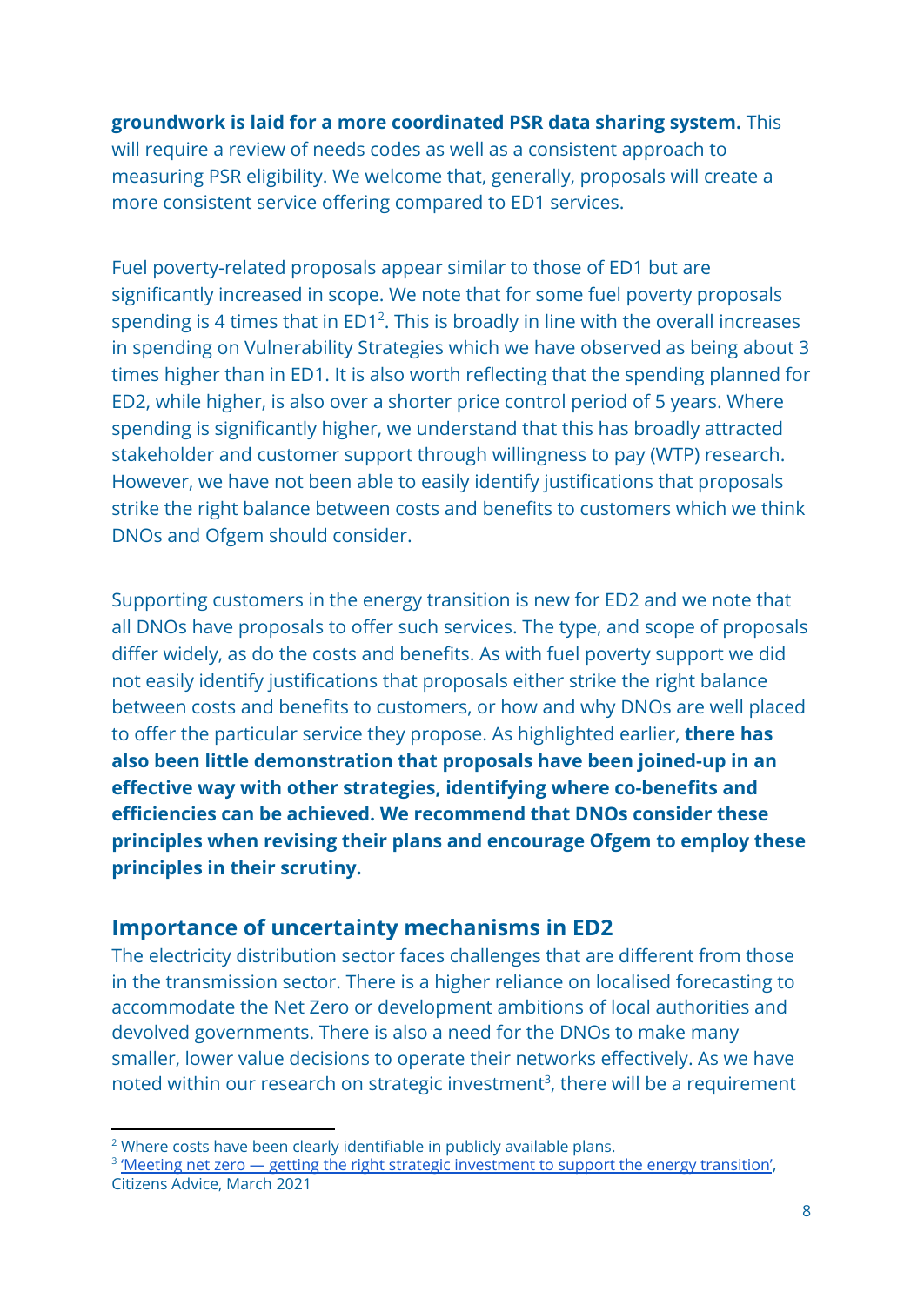to provide baseline allowances to permit flexibility to meet network requirements while protecting consumers from companies being overpaid. The main methods to protect consumers will be assurance surrounding forecasts and in the translation of those forecasts into network plans, and the use of uncertainty mechanisms (UMs) to responsively allow for further investment when needed.

Within the report, we have highlighted our concerns regarding the robustness and consistency of forecasting methodologies, as well our research into the variability in local area energy plans that will have been used to help build the network plans. Changes in demand for connections due to the Access and Forward Looking Charges Significant Code Review raises additional issues in developing certain and robust baseline funding requests. We have also noted the inconsistency between companies in what is included within baseline allowances or to be funded within UMs.

We believe that Ofgem will need to scrutinise the different forecasting processes as well as the variability in the extent of funding which has been asked for within baseline allowances. Given these challenges, it is evident that UMs are likely to take on a higher importance than in the past to be able to deliver rapid but appropriate network investment, particularly for load-related investment. The UMs that will help to deliver strategic investment, and provide funding to increase capacity for higher volumes of electric vehicles (EVs) or heat pumps, or for unlooping of electricity services, will need to be responsive and carefully calibrated. One mechanism to allow 'automatic funding decisions', the volume driver, allows companies to make lots of fast decisions, and releases set funding when a trigger is reached. While this mechanism appears ideal for much of the non-baseline investment needed for ED2, we reiterate our views that these volume drivers will have to be carefully calibrated with respect to any triggers (such as reducing capacity) and for the costs associated with the funding mechanism to be worked out to ensure that they reflect what the networks need and no more.

There is a need to provide clarity on what should be within baseline funding and what should be in UMs. We note that the details of how the UMs will operate are still being worked on by Ofgem with the DNOs. These challenges have meant that there is difficulty in understanding likely bill impacts for the draft business plans.

<sup>&#</sup>x27;Meeting net zero - Options for network company highly anticipatory [investments](https://www.citizensadvice.org.uk/about-us/our-work/policy/policy-research-topics/energy-policy-research-and-consultation-responses/energy-policy-research/meeting-net-zero-options-for-network-company-highly-anticipatory-investments-in-a-post-covid-19-environment/) in a [post-COVID-19](https://www.citizensadvice.org.uk/about-us/our-work/policy/policy-research-topics/energy-policy-research-and-consultation-responses/energy-policy-research/meeting-net-zero-options-for-network-company-highly-anticipatory-investments-in-a-post-covid-19-environment/) environment', Citizens Advice, August 2020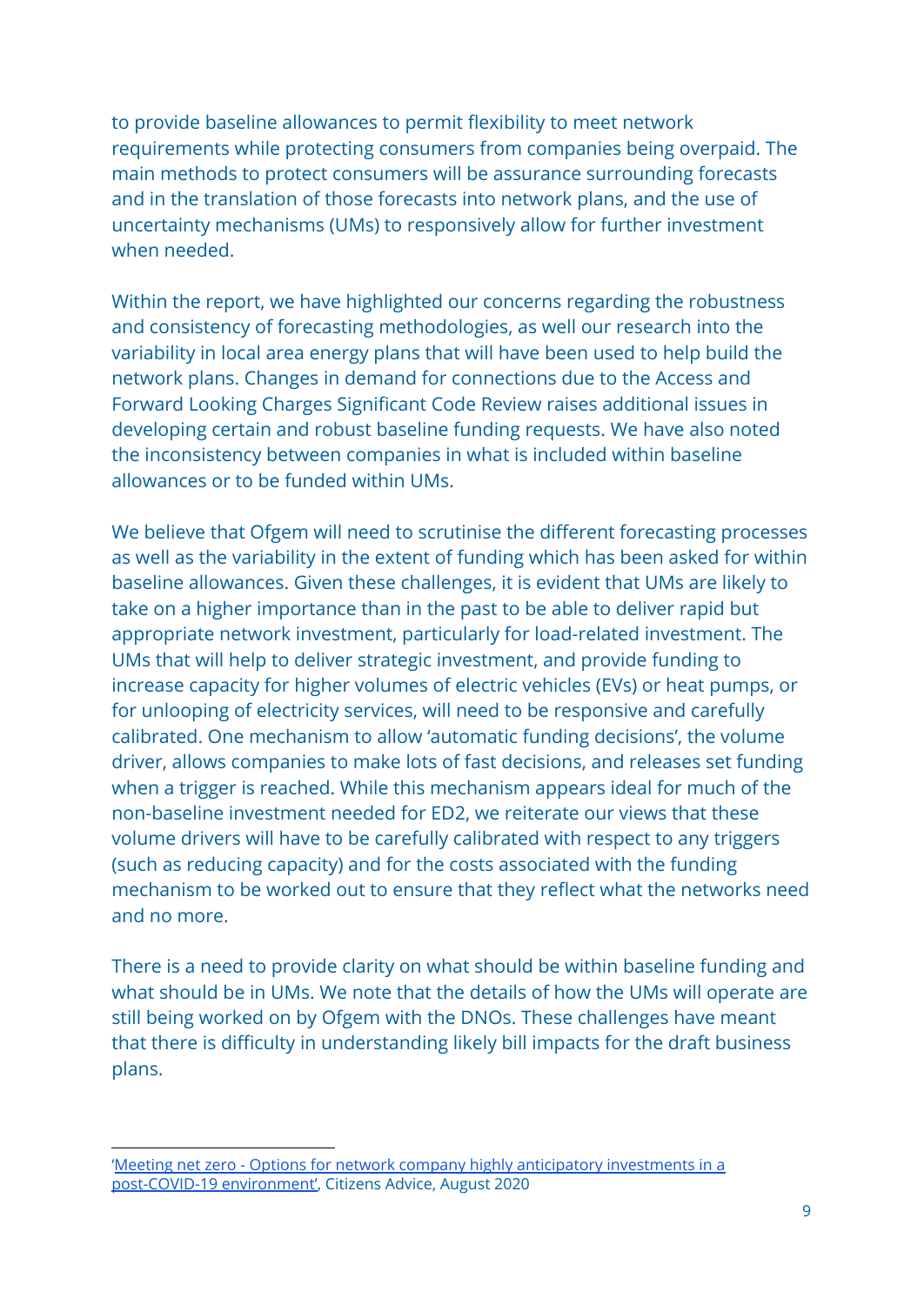**We recommend that Ofgem provides further guidance on what elements of funding should be within baseline funding or should be within the UMs. The level of robustness of the forecasting processes used by the DNOs would be a suitable factor to assist in this evaluation and in determining baseline allowances. We also recommend that the details of the UMs are finalised as soon as possible to understand their operation and to ensure that they are appropriately responsive. The UMs will need to be carefully calibrated and valued to ensure that networks receive only what they need to avoid the risk of consumers over-paying.**

## <span id="page-9-0"></span>**Distribution System Operation (DSO) functions vital to support the energy transition**

The DNOs have outlined within their draft plans and their DSO strategies how they will meet this important aspect of meeting Net Zero. DSO activities constitute a vital part of making the network operate at the highest cost-efficiency to meet all of the expected increased demand from the uptake of electric vehicles (EVs) and heat pumps. The DNOs are having to consider how to best meet the requirements of an effective DSO and have made proposals, some of which are similar, but others that are divergent.

#### **Independent DSO**

DNOs have proposed a range of ideas to build confidence in their DSO operations to mitigate any actual or potential conflicts of interest. These proposals include independent auditing of decisions and providing independent DSO panels. One idea that goes further than the others is the proposal for an independent, separable DSO, echoing the operation of the Electricity System Operator. We believe that this proposal to separate DNO and DSO functions has merit to avoid many of the drawbacks to integrated DNO/DSO structures, even though this proposal does not go as far as proposing full legal separation. Integrated DNO/DSO bodies have the disadvantages of possible conflicts of interest in forecasting, or in flexibility contracting or dispatch. It is also difficult to adequately incentivise a small part of an organisation's work where other incentives may outbalance it. There are still aspects to such a proposal which would warrant further investigation such as the merits of full legal separation, the likely costs of any legal or functional separation within the same entity, the magnitude of benefits for separation, any disadvantages due to lack of a joined-up organisation, and the views of wider stakeholders.

#### **We welcome the forthcoming Ofgem DSO Governance Review which should consider the merits of having independent DSO separable functions or full legal separation given the potential advantages that DSO independence**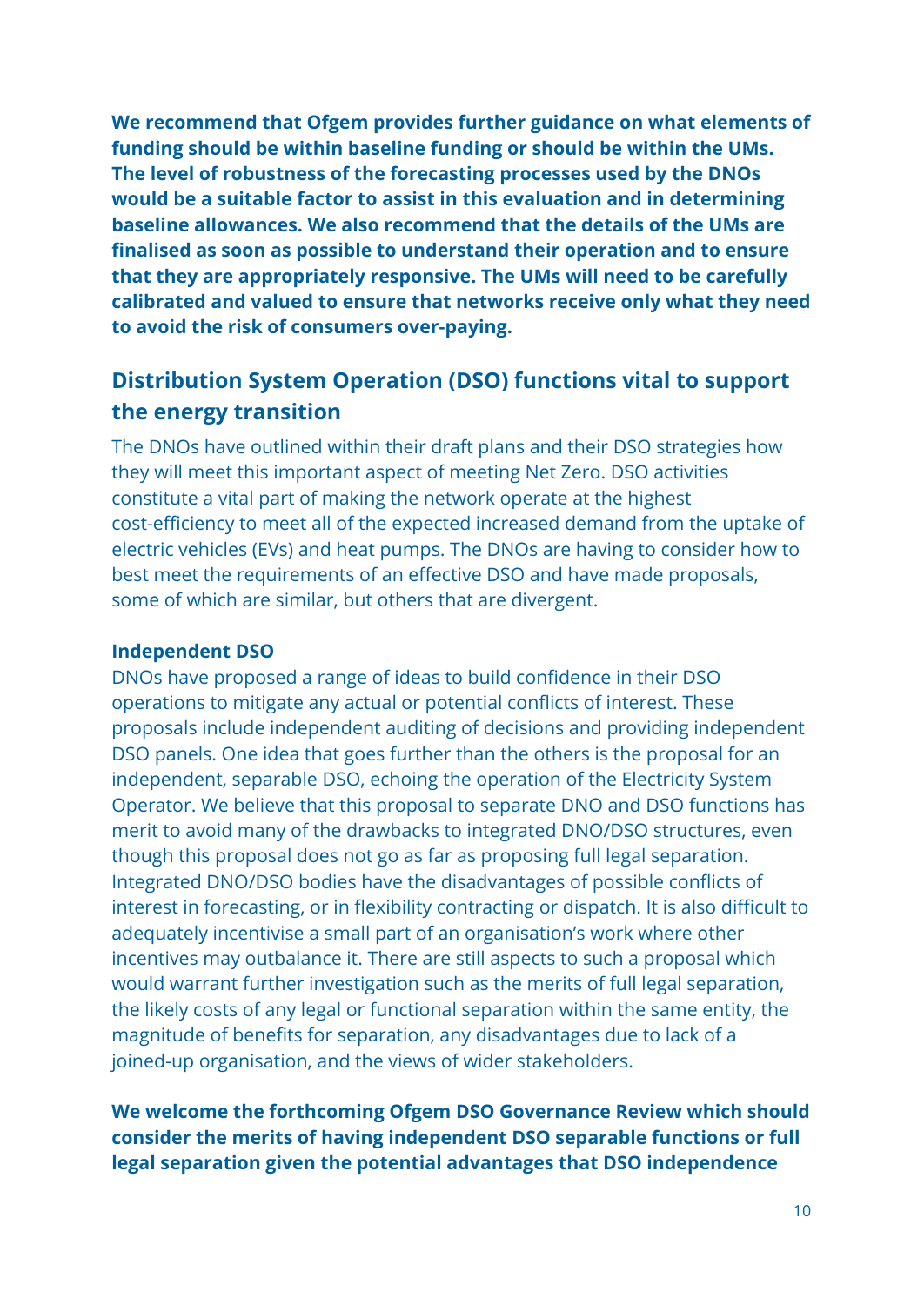**could provide. These benefits could include increased confidence within the flexibility market, independence and assurance in forecasting, and being able to more effectively incentivise a DSO to achieve goals needed for Net Zero. We would welcome wide stakeholder consultation by Ofgem on the DSO separation issue as well as an impact assessment, and evaluation of likely costs and benefits.**

**We reiterate our previous asks for separation of DSO costs and allowances for ED2 in addition to an incentive mechanism, which we believe will permit cost-efficiency comparisons between companies, and facilitate any future separation of DNO and DSO activities.**

#### **Full range of options for implementing DSO**

DNOs' plans for meeting their DSO requirements have a degree of variability in how they will use the range of solutions that are on offer to help provide a cost-efficient and flexible system. In most cases, plans have covered in depth their needs for increased reinforcement (building more network infrastructure), active management of their existing network through monitoring their capacity more effectively, as well as the use of flexible resources. However, not all DNOs appear to have taken on board the full range of options that include the promotion of energy efficiency to meet DSO requirements. This appears to be a missed opportunity to institute a solution that could increase capacity, be long-term and passive, and offer crossover social investment benefits for those in vulnerable circumstances.

**We recommend that DNOs consider the full range of options that can be used to deliver DSO management of the energy system, including ambitious proposals incorporating energy efficiency as a solution. We also recommend that DNOs consider past innovation projects on energy efficiency, which have already been paid for by consumers, before considering further innovation projects on the topic.**

**We recommend that the use of energy efficiency for DSO purposes is considered in connection with other strategies, such as the Vulnerability Strategy or community strategies, to show joined-up thinking in ensuring the greatest range of outcomes for each pound spent on this solution.**

#### **Local area energy plans and input from devolved governments**

We have noted from our own research that there is a degree of variability in the development of underlying local energy plans and how the ambitions of local authorities may not always be backed with clearly costed proposals. There also appears to be a risk of a lack of consistency in how local government and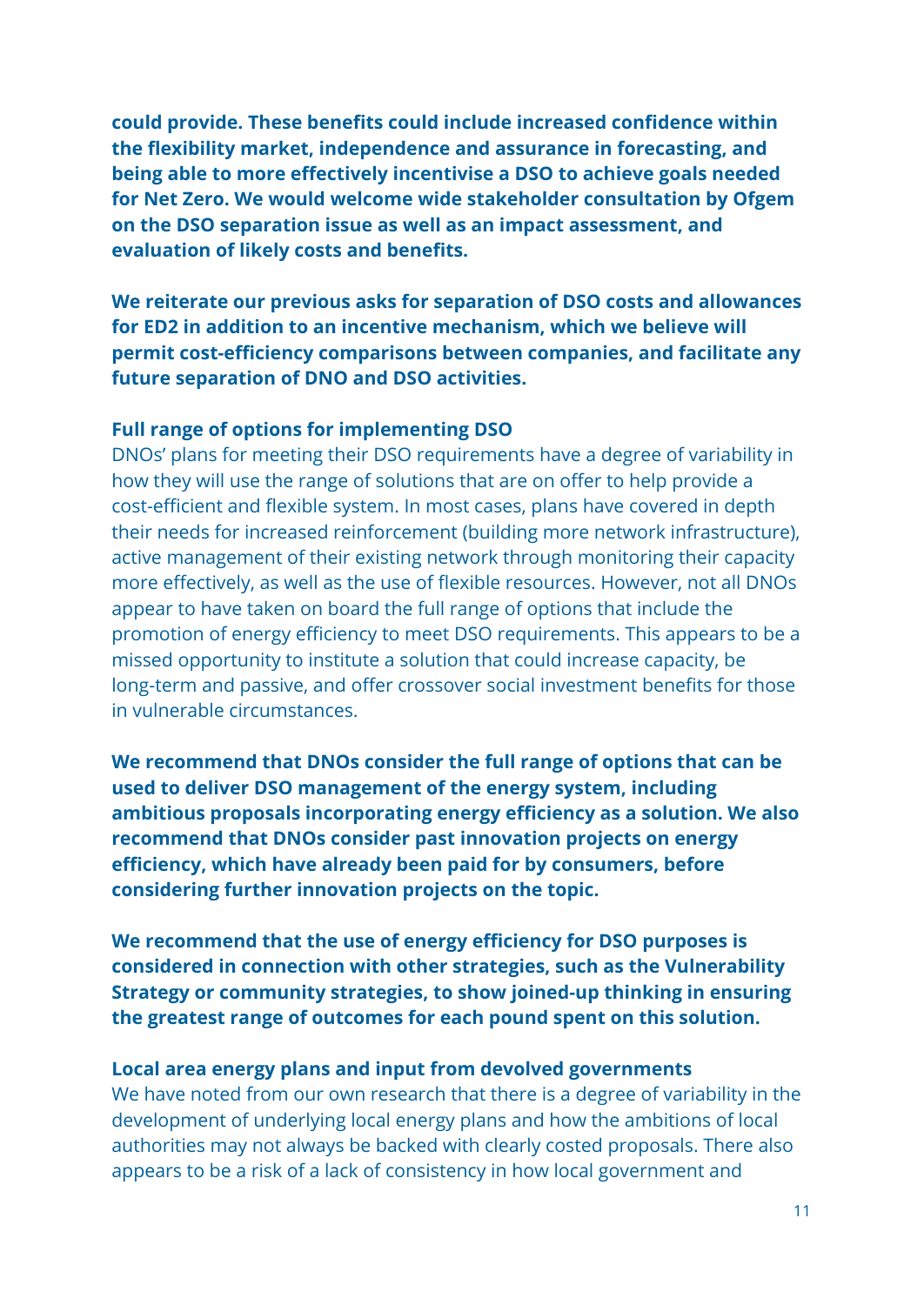devolved government input has been used within DNO forecasting and formation of draft business plans. DNOs have also put forward a variety of proposals relating to how best to engage with these stakeholders in the future, including as a baseline activity or in 'beyond business as usual' proposals. Given the importance of these stakeholders to the development of the ED2 business plans, Net Zero achievement, and the DNOs' plans for ongoing engagement during ED2 and beyond, **we recommend that Ofgem provides further guidance on how to conduct current engagement with local authorities and devolved governments, including what weight to give this engagement for forecasting and network planning to ensure consistency of approach and improve confidence in forecasts and network plans. We would recommend that Ofgem scrutinises the engagement and the critical processes used by DNOs to accept or reject local plan proposals to assure that forecasts used for final DNO business plans are robust.**

**We recommend that Ofgem considers how DNO business plans relate to the work currently underway by BEIS and Ofgem in considering the role** and form of Local Area Energy Mapping and Planning<sup>4</sup>.

**We also recommend that Ofgem considers the draft proposals put forward by DNOs for any ongoing engagement and support for these stakeholders to assess which proposals may be suitable to be considered for baseline expectations for all DNOs.**

## <span id="page-11-0"></span>**Financial issues**

Evidence from recent transactions in regulated sectors, including the 60% premium paid for Western Power Distribution, support that claims for a higher cost of equity are not justified.

It is also not in the interests of consumers to increase the cost of equity to manage financeability. **We believe companies should be exploring all options that do not increase overall costs to consumers, including equity injections and depreciation.**

<sup>4</sup> Local Area Energy Mapping and Planning, as discussed at the Net Zero [Advisory](https://www.ofgem.gov.uk/publications/net-zero-advisory-group-minutes-july-2021) Board meeting, July 2021, BEIS, Ofgem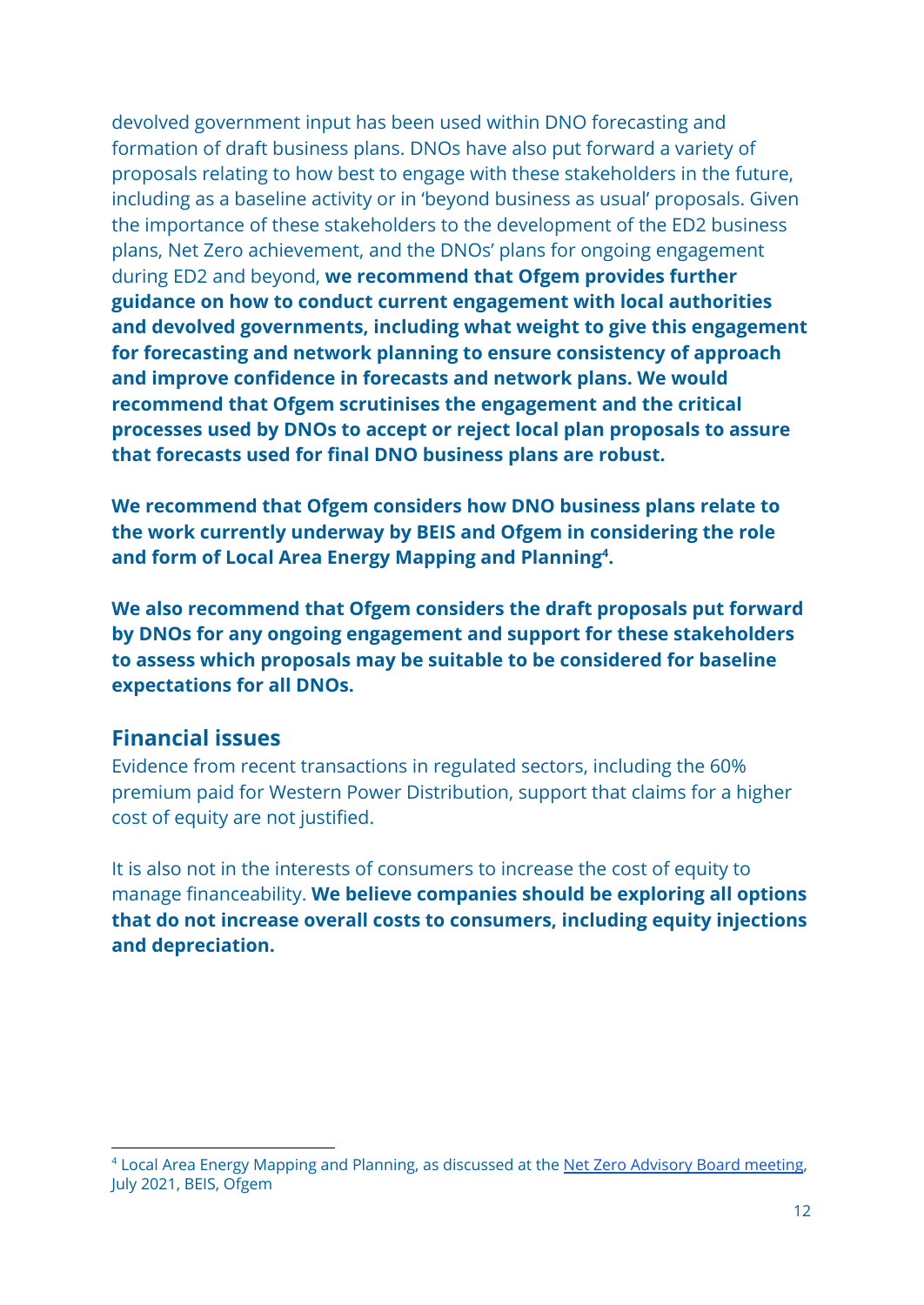# <span id="page-12-0"></span>**1. An open and transparent approach to business plans**

At this stage in the ED2 process, the DNOs are not required by Ofgem to make public their draft business plans, however, 5 of the 6 companies have chosen to share their draft plans via their websites. Most companies have provided further data, such as annexes, which describe elements of the plans in more detail. **We commend Electricity North West (ENWL), Northern Powergrid (NPG), SP Energy Networks (SPEN), Scottish & Southern Electricity Networks (SSEN), and Western Power Distribution (WPD) for sharing their plans at this point in the process.** Some DNOs, ENWL and WPD, published even earlier versions of their plans, and NPG published a detailed emerging thinking paper, which has allowed for additional stakeholder scrutiny. We are disappointed that UK Power Networks (UKPN) did not share their full draft business plan although we have reviewed their summary document of commitments for ED2. SPEN did not make some of their annexes publicly available, including the consumer Vulnerability Strategy. As such the detail needed to fully understand the implications of some of the UKPN and SPEN commitments will be limited compared to other DNOs' plans.

# <span id="page-12-1"></span>**1.1 Giving consumers a stronger voice**

## <span id="page-12-2"></span>**1.1.1 Stakeholder engagement**

We value the Ofgem enhanced engagement requirements for the ED2 price control process. We have previously encouraged wider and deeper stakeholder engagement for price controls as detailed in our 2018 research report: ['Strengthening the voice of consumers in energy networks'](https://www.citizensadvice.org.uk/about-us/our-work/policy/policy-research-topics/energy-policy-research-and-consultation-responses/energy-policy-research/strengthening-the-voice-of-consumers-in-energy-networks-business-planning/) business planning'. We have also pointed to good practice within the enhanced engagement process in our more recent 2021 report: 'RIIO-2 price control [Enhanced Engagement](https://www.citizensadvice.org.uk/about-us/our-work/policy/policy-research-topics/energy-policy-research-and-consultation-responses/energy-policy-research/riio-2-price-control-enhanced-engagement-process-recommendations-to-ofgem-and-energy-network-customer-engagement-groups-and-user-groups/) [process: Recommendations to Ofgem and energy network](https://www.citizensadvice.org.uk/about-us/our-work/policy/policy-research-topics/energy-policy-research-and-consultation-responses/energy-policy-research/riio-2-price-control-enhanced-engagement-process-recommendations-to-ofgem-and-energy-network-customer-engagement-groups-and-user-groups/) Customer [Engagement Groups and User Groups'](https://www.citizensadvice.org.uk/about-us/our-work/policy/policy-research-topics/energy-policy-research-and-consultation-responses/energy-policy-research/riio-2-price-control-enhanced-engagement-process-recommendations-to-ofgem-and-energy-network-customer-engagement-groups-and-user-groups/).

CEGs have played, and continue to play, an important role in scrutinising and challenging DNOs' engagement activities and are able to review engagement processes in more depth than any external stakeholder. As such, the CEG reports are essential reading to understand the extent and comprehensiveness of companies' engagement and whether stakeholder ambitions have been met or exceeded. We acknowledge that many DNOs are still conducting further stakeholder engagement prior to the final submission of business plans in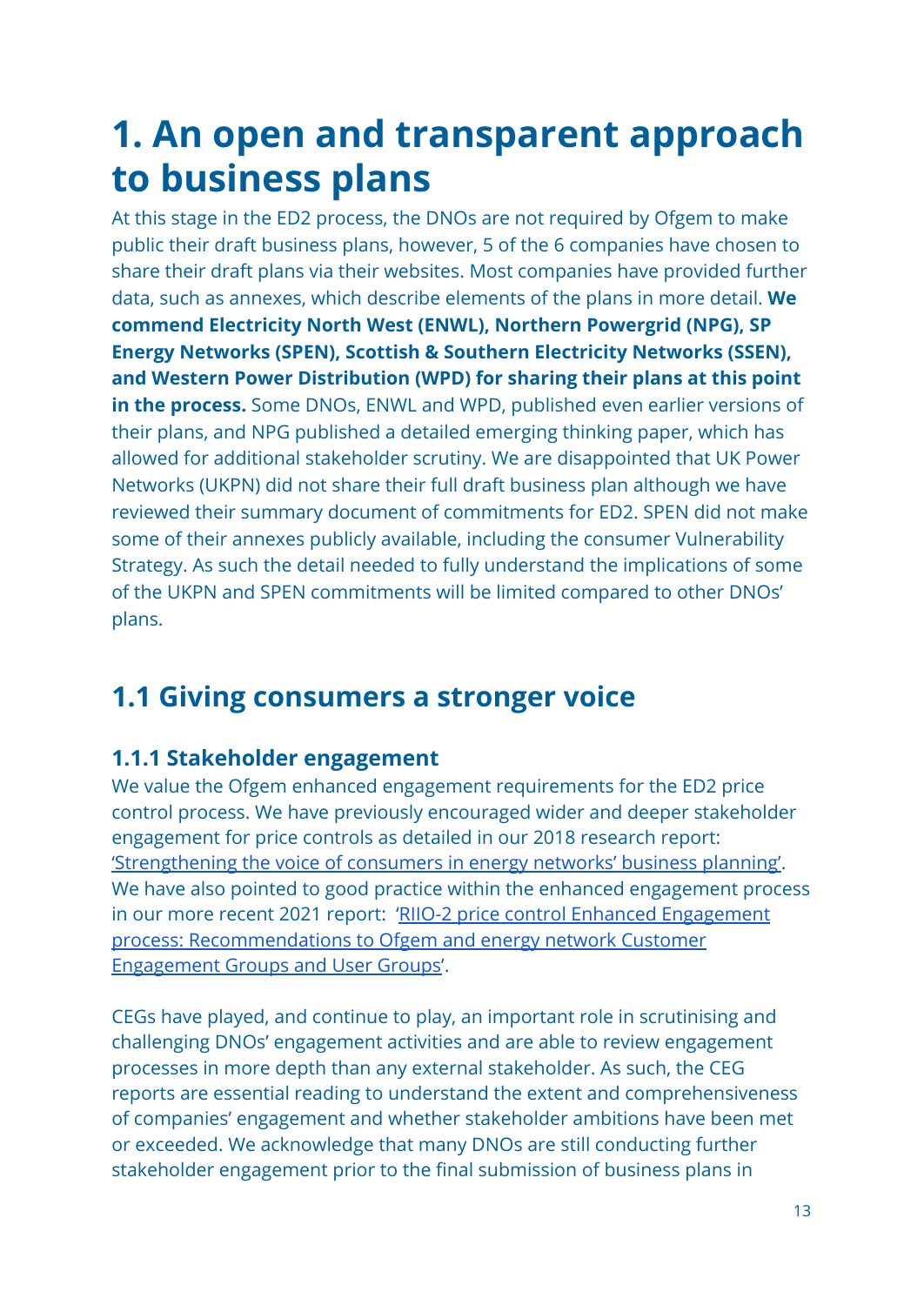December 2021 so that their plans may change between now and December. As such, we are not reviewing stakeholder engagement in depth at this stage but will look at stakeholder engagement in final business plans and associated CEG reports at the end of 2021.

## <span id="page-13-0"></span>**1.1.2 Social contract**

#### **Transparency and Accountability**

We note the inclusion of social contracts in WPD's, and UKPN's proposals. The social contracts bring together commitments relating to governance, social responsibility, the environment, and local communities, and are intended to serve as mechanisms for collating, monitoring, and occasionally, evolving commitments in these areas. It appears that social contracts can offer additional ways to enact and report on environmental, social, and governance (ESG) measures, how companies can relate to their consumers, and communicate the outcomes of any commitments. The relationship between business, society, and local communities should be a central part of forming company strategy and operations, and plays a role in decisions around investment. In the energy transition and facing the societal challenges of Net Zero, it may be valuable for companies to consider whether their business plans offer the same level of social commitment, interaction, and reporting requirements that a social contract could provide. As social contracts are intended to last beyond a single price control period, there may also be advantages in having overarching or strategic long-term commitments separate from those within a shorter-term business plan document.

To ensure that social contracts add value for consumers, they need to offer more than communication of ESG goals. WPD's 'Social Contract' document presents key actions and associated metrics for reporting, however, they are not always consistently included within the business plan.

UKPN outlines a focus on using their social contract to demonstrate the companies' trustworthiness to their customers. It is unclear how UKPN plans to baseline trust measurements and to monitor the impact provided by the social contract. UKPN also provides limited information on the other commitments that constitute the social contract. **We would welcome receiving more detail on the intended key actions for UKPN's social contract, and to see metrics for reporting for social contracts included within DNO business plans, where relevant.**

Social contracts can increase transparency by acting as a "one-stop shop" publication for ESG commitments, however, the accountability relating to those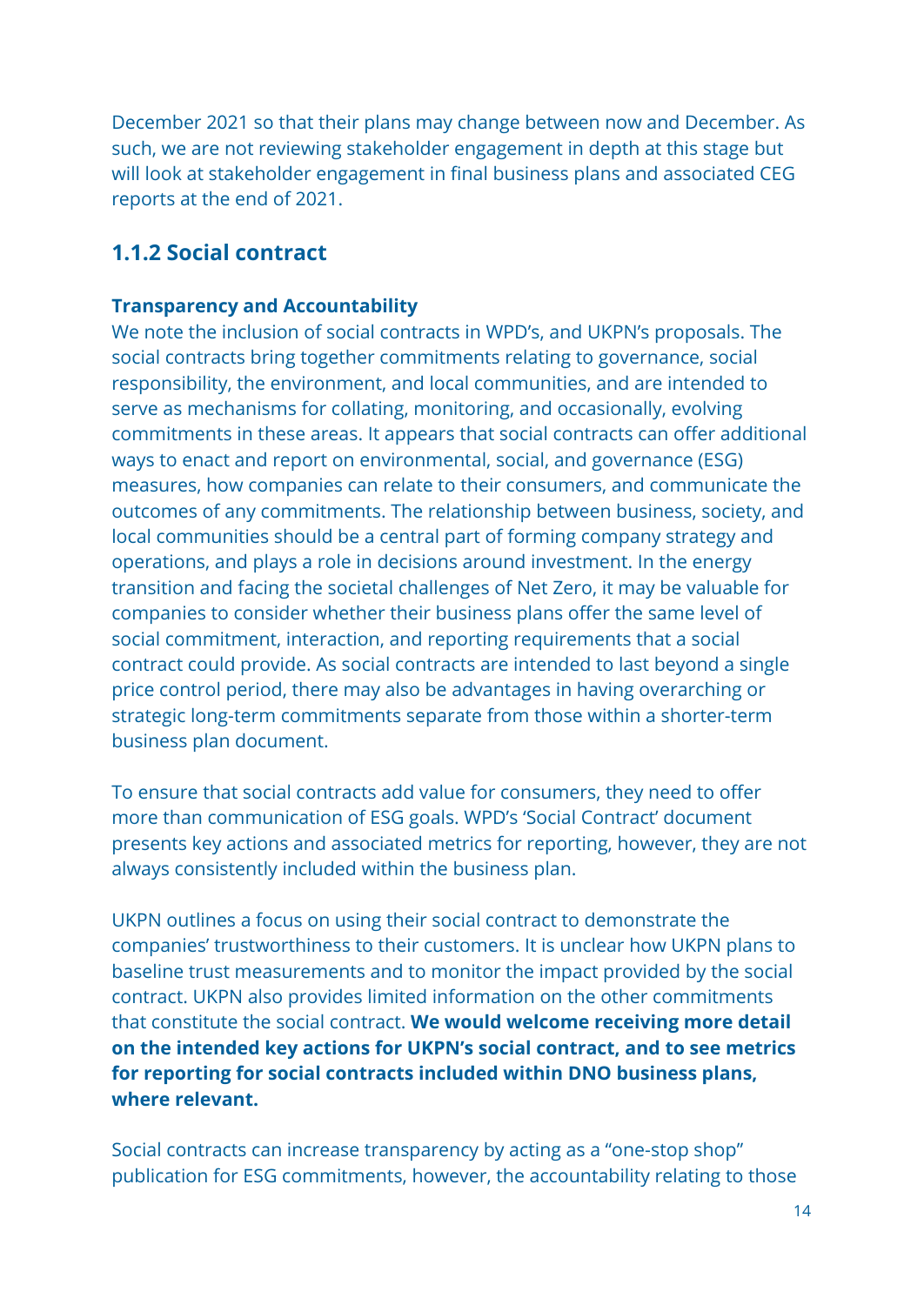commitments was not clear in all cases. **We would welcome further information on how accountability to consumers is achieved. For example, this could be achieved by outlining processes where social contract commitments have not been met, and by detailing which person, group, or body is ultimately accountable for delivery of the whole social contract.**

#### **Coherence**

In bringing together a range of ESG commitments into 1 document, it is possible that this may offer an easier mechanism for oversight by stakeholders and consumers. We would welcome further information outlining the benefits that can be gained from bringing different commitment areas together under a social contract. For example, there may be social benefits, savings or efficiencies that have been achieved. **We recommend that DNOs include an assessment of the social benefits or efficiencies made, or intended to be made, as a result of the social contract, and through its related stakeholder and consumer engagement process.**

#### **Engagement**

The social contract process necessitates direct engagement with consumers, and local and regional authorities, including them in the social contract planning process through co-design. Companies were required to undertake additional stakeholder and consumer engagement in areas beyond the engagement for ED2 business planning. **There may be value in this additional engagement, particularly in consideration of long-term and strategic issues, and we recommend that DNOs assess the value of such engagement for their own longer-term business planning.**

# <span id="page-14-0"></span>**2. Delivering value for money services for customers**

## <span id="page-14-1"></span>**2.1 Proposals for bespoke outputs**

We have noted our views on the use of Price Control Deliverable (PCD) outputs at 2.3.1 Reliability - Use of PCDs further below. We have also discussed uncertainty mechanisms at 4.2, and Consumer Value Propositions (CVPs) at 6.1.

In this section, we are considering the use of bespoke Output Delivery Incentive (ODI) mechanisms proposed by some companies. ODIs come in 2 varieties: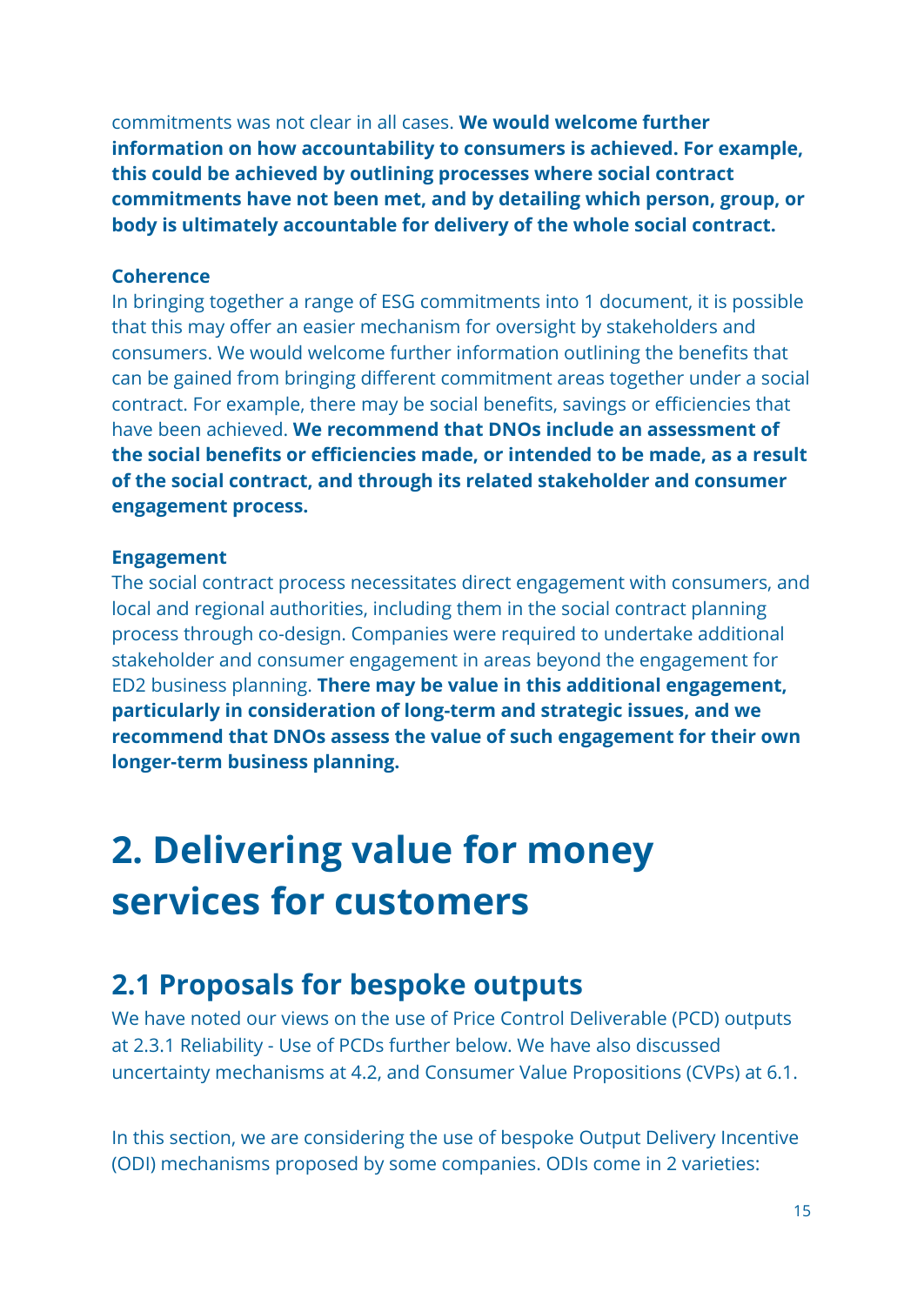ODI-F (with a financial reward/penalty mechanism), and ODI-R (with a reputation-only mechanism and no financial reward or penalty).

NPG (pages 26 and 27) has proposed 3 bespoke ODI-R measures for annual reporting of its DSO activities, vulnerable customer strategy delivery, and for its major connections delivery. Each of these proposed bespoke ODIs is in addition to the associated sector-wide Common ODI-F performance scorecard mechanism managed by Ofgem. WPD (pages 57-65) lists 38 commitments that have associated bespoke ODI-Rs, covering a wide range of issues such as flexibility procurement, community energy, efficiency savings, and the accessibility and use of data. SPEN is proposing 3 bespoke ODIs (page 10) including relating to a customer advice service in reducing customer or business costs (page 86). SSEN is proposing a bespoke ODI-R for whole systems (page 133) that will involve co-designing metrics and reporting with stakeholders. ENW (page 199) is proposing an ODI-F for rapid completion of streetworks.

As can be seen from the examples provided above, there is a large number of proposed ODIs covering many areas. **It may be valuable for Ofgem and the DNOs to review these ODIs to assess:**

- **● Whether there is universal applicability across the sector for some of these ODIs which are beyond areas already covered by the ED2 SSMD, such as community energy or whole systems**
- **● Stakeholder support, and the costs and benefits to consumers, in collecting the data necessary to report upon the ODI, and whether the ODI will achieve the appropriate behaviour, particularly if the ODI is reputational only**
- **● The risk of duplication between the sector-wide Ofgem-required ODIs and the bespoke ODIs**
- **● The merits of having a shorter-period bespoke ODI to supplement the Ofgem-required ODI. For instance, the Ofgem ODI-F may be at a longer interval for review than the annual reporting cycle of the proposed bespoke ODIs, such as the Ofgem DSO incentive which is only at mid- and the end of the ED2 period. Additional bespoke annual ODI-R measurement and reporting for DSO activities may offer opportunities for revealing issues for resolution, or best practice that may be valuable for the sector as a whole.**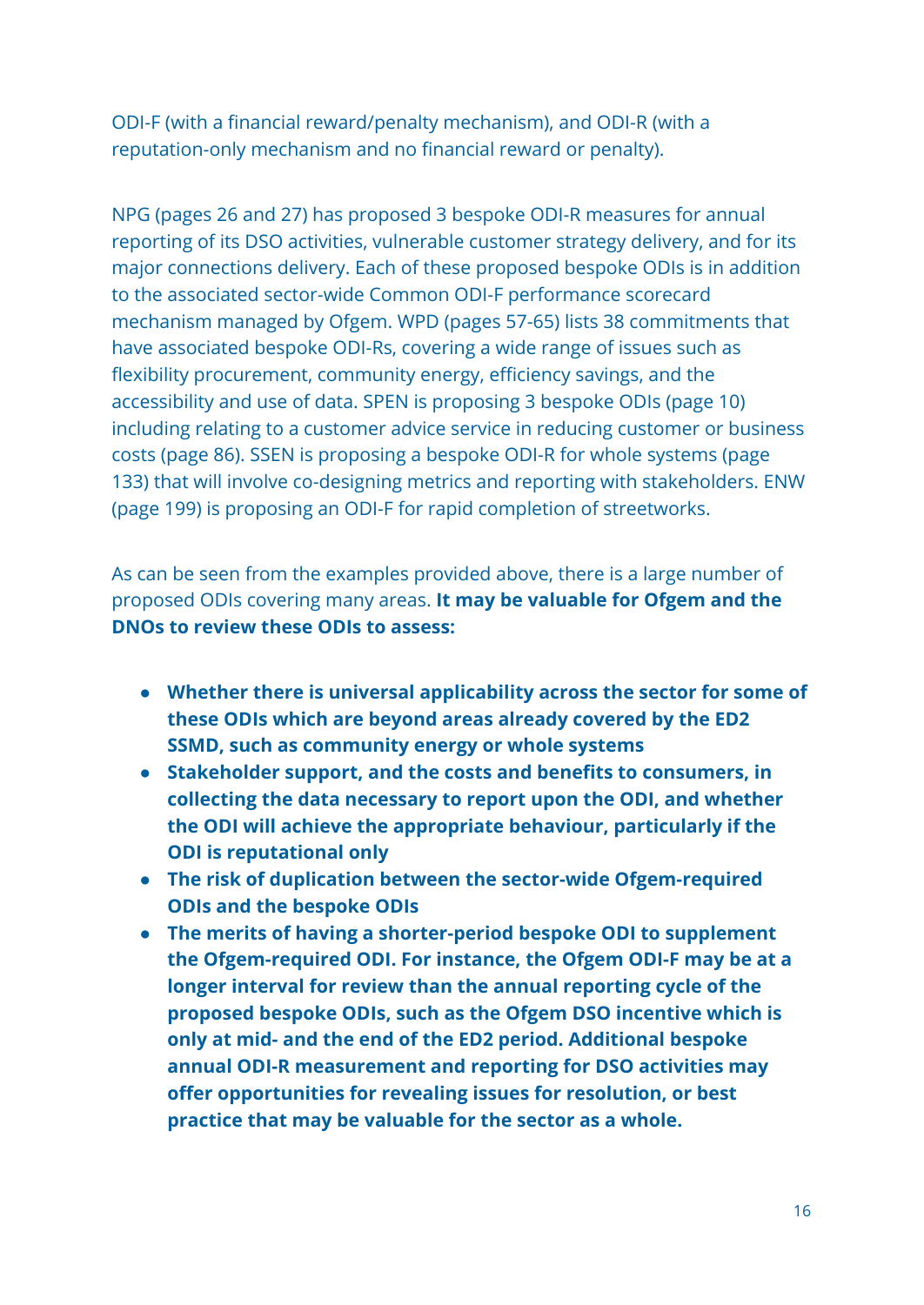# <span id="page-16-0"></span>**2.2 Meeting the needs of consumers and network users**

## <span id="page-16-1"></span>**2.2.1 Vulnerability Strategy**

Throughout ED1 the work that DNOs have undertaken to support customers in vulnerable circumstances has developed significantly. DNOs are delivering greater levels of support, working more closely with greater numbers of partners, and have a deeper understanding of vulnerability and their unique position in being able to support customers.

The understanding of the needs of customers in vulnerable circumstances has come to particular prominence recently when the services offered by DNOs and others during the COVID-19 pandemic has become increasingly important. The acceleration of policy supporting the UK government's Net Zero target and the energy system transition to support this also brings significant new challenges, including the risk that some customers are unable to access the benefits of new low carbon technologies and smart and flexible energy systems.

The landscape for DNOs in ED2 therefore presents a different set of challenges as well as opportunities:

- Embedding the best practice of the sector from ED1
- Enhancing existing services and processes to ensure that customers in vulnerable circumstances are offered effective services at the most efficient cost possible
- Finding new unique services and customer value propositions to offer customers and the communities they serve
- Responding to the highlighted need to identify and support customers who are made more vulnerable by losing their electricity supply
- Identifying where and how DNOs are best placed to support customers at greater risk of being left behind by the energy transition
- Balancing the requirements of stakeholders and the needs of customers in identifying and offering services related to fuel poverty and energy advice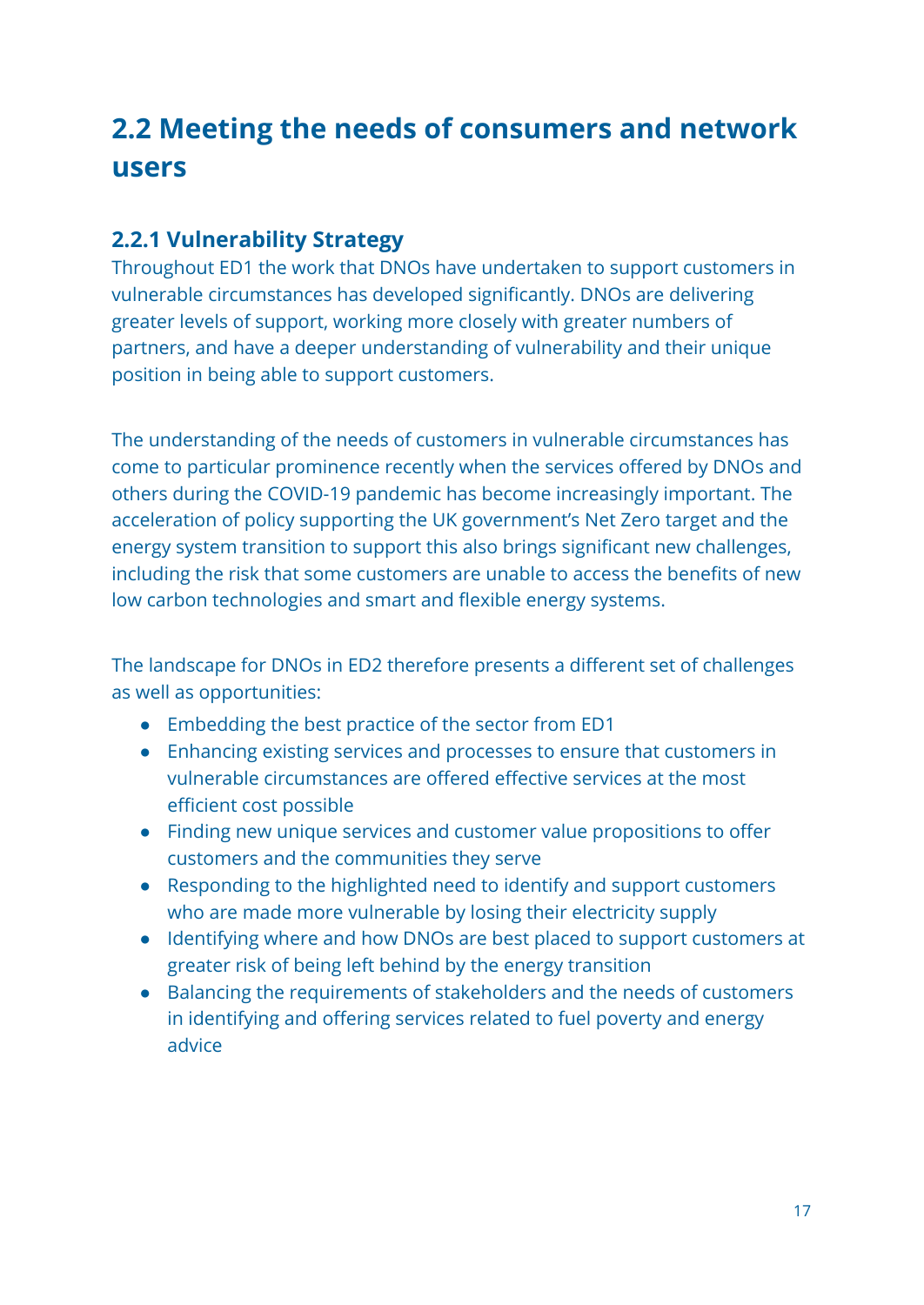#### <span id="page-17-0"></span>**Overview**

Ofgem in their Sector Specific Methodology Decision (SSMD)<sup>5</sup> and ED2 Business Plan Guidance established 4 principles and 13 baseline standards<sup>6</sup> to give direction to DNOs on the areas and minimum standards where commitments are expected in draft Customer Vulnerability Strategies. Here, we set out some principles which build on this. We think DNOs should employ these principles when revising their proposals ahead of submitting their final business plans and strategies, and Ofgem should assess plans against them.

We believe these principles are particularly important given the increased spending proposed to deliver consumer vulnerability strategies. We note that some companies propose to spend more than 3 times as much as they spent in ED1 and 1 company proposes to spend more than £44 million on delivering their strategy. Our thoughts set out below reflect only the business plans and consumer vulnerability strategies which have been made publicly available<sup>7</sup>.

### <span id="page-17-1"></span>**2.2.1.1 Vulnerability to loss of supply and the Priority Services Register (PSR)**

The ability for DNOs and others to support customers hinges on the quality and volume of data held to target that support. Through ED1, DNOs have increased the number of customers on the PSR and improved the processes of sharing that data. However, there are still gaps where customers in certain areas and of particular utilities are either not able to have their data shared with other essential services or that data still has to be shared manually. We believe the approach to data sharing in ED2 needs to be significantly more sophisticated and that this should be consistent for customers across all of GB. Ultimately **Citizens Advice recommends a centrally coordinated solution that delivers a modernised system that operates on a 'tell us once' basis . In support of <sup>8</sup> this we expect DNOs, who already play a key role in this system, to lay the groundwork in supporting this ambition by modernising their approach and ensuring full consistency across GB.** We therefore welcome WPD's commitment to explore extending their PSR data sharing to include telecoms and note that they are the only business to propose this. We also welcome the

<sup>5</sup> Ofgem, Sector Specific [Methodology](https://www.ofgem.gov.uk/publications/riio-ed2-sector-specific-methodology-decision) Decision, December 2020

<sup>6</sup> Ofgem, RIIO-ED2 Draft Business Plan [Guidance,](https://www.ofgem.gov.uk/publications/riio-ed2-draft-business-plan-guidance) August 2020

<sup>&</sup>lt;sup>7</sup> We have not reviewed SPEN's vulnerability strategy which was not made publicly available and we have not been able to review UKPN's full business plan or strategy.

<sup>8</sup> Citizens Advice, Getting [support](https://www.citizensadvice.org.uk/Global/CitizensAdvice/Energy/Final%20-%20modernising%20consumer%20support%20in%20essential%20markets.pdf) to those who need it, October 2020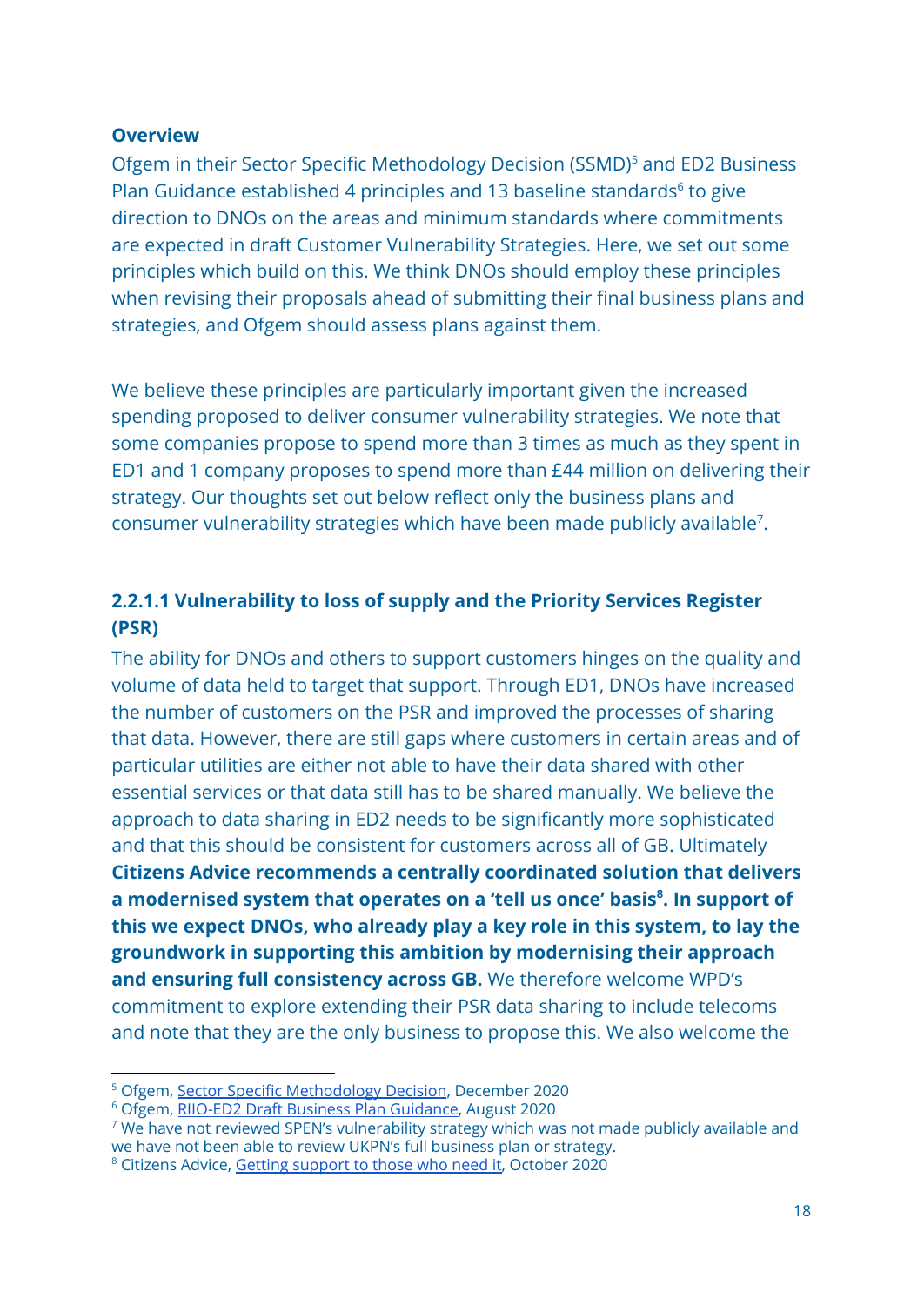intent behind ENWL's single portal for registering and accessing PSR data and UKPN's automated data links.

We note that no DNOs have acknowledged in their strategies or business plans the upcoming important changes to telecoms services. The changes will mean that the PSTN (Public Switched Telephone Network) will be upgraded from analogue to digital or IP (Internet Protocol). This means that in the future, voice telephone calls will be carried in the same way as data over a broadband connection. It will also mean that landline telephones will not work during electricity supply interruptions as they would with PSTN. We recognise that Ofcom has published guidance for organisations including where customers may need additional protection.

However, **we expect DNOs to be building protections for customers who rely on a telephone line into their business plans, as the current telephone network will close at the end of 2025.** In particular, **DNOs need to consider how they can support PSR customers who may rely on a telephone line for essential services** such as text relay equipment, care alarms, and security systems. Ofcom have indicated the importance that telecoms providers know which customers may be more vulnerable to an electricity interruption. This indicates a very clear cross-over between DNOs and telecoms providers' role in supporting customers in vulnerable circumstances and highlights the need for a coordinated approach to the PSR beyond energy utilities.

We note that in response to feedback, NPG refers to a Priority Services Membership (PSM) in their plans. While we welcome the intent to make terms relevant to customers, it's important that this is not done in isolation from the rest of the sector. This risks a fragmented and confusing proposition for customers, unless a coordinated approach is taken.

We also **recommend coordination to ensure standardisation of sign up processes, forms and up-front information where currently this varies across all DNOs, GDNs and water companies.** One area that should particularly be reviewed is the up-front presentation and processes to identify who is, or may be, eligible to be on the PSR. This information should ensure that the self identification and self declaration of conditions or other criteria do not act as a barrier to customers being able to sign up, especially where customers may not identify with the categories presented. More effective data sharing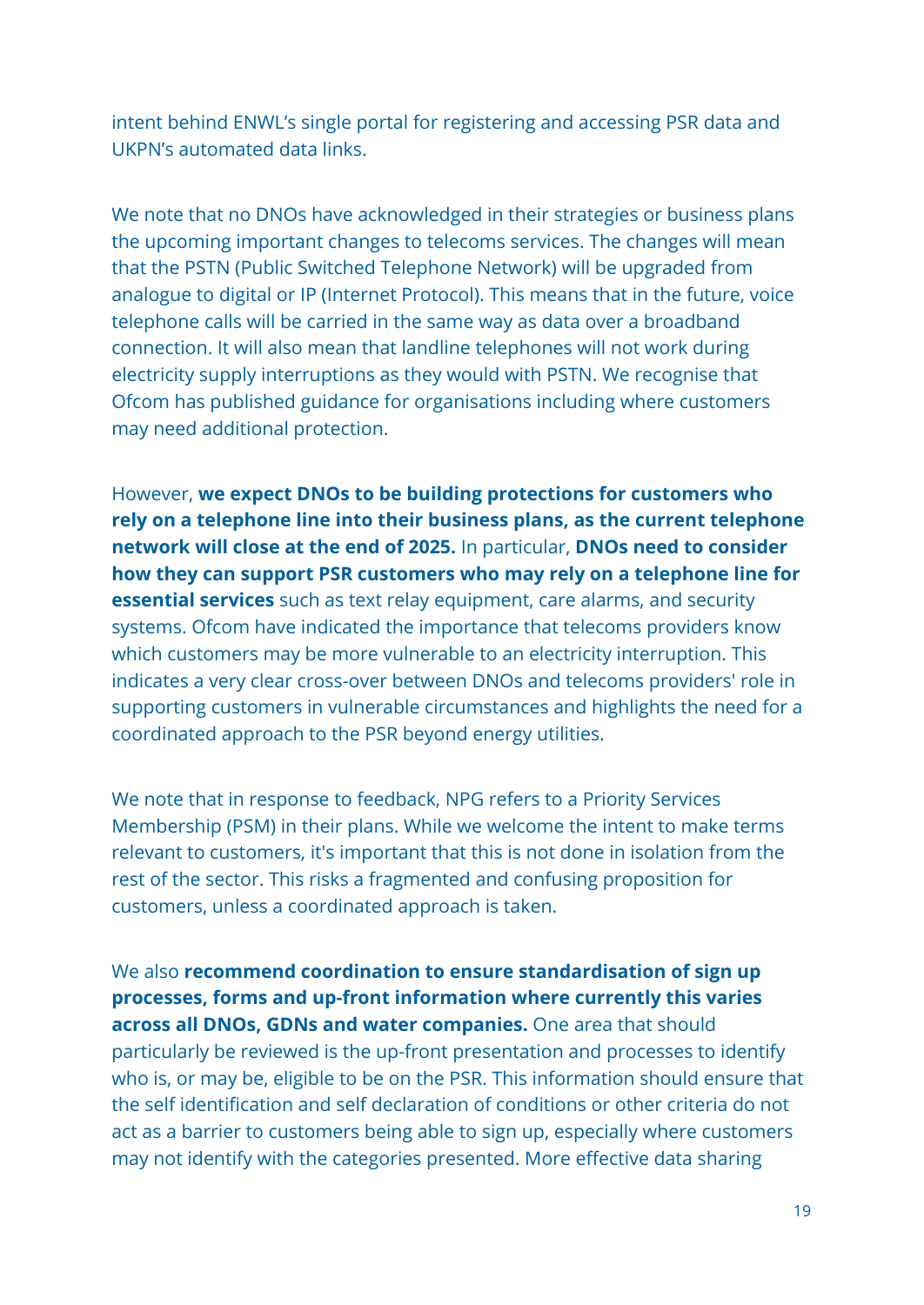would lead to better service delivery for customers and greater efficiency across all essential services.

To best support their customers, DNOs need to have PSR data which is up to date and as complete as can be economically achieved. We therefore expect DNOs to clearly justify how they will close up the gaps in their total data, as well the gaps which exist for each of the needs codes. **DNOs must clearly justify their approach to closing the gaps in their PSR data.** We note that business plans have a variety of approaches ranging from closing the gap of all needs codes to closing the gap for particular groups. However, across the board, there is a lack of clear justification on why any particular approach best balances the benefits for customers against the costs.

**The issue above also applies to commitments relating to the prioritisation of particular groups of PSR customers for particular services, including in response to a supply interruption. We note that business plans contain a range of approaches to prioritisation, however, there is a lack of clear justification for the approach that DNOs propose to take.** Ofgem should also consider that where DNOs propose different approaches this risks a postcode lottery in the service customers can expect to receive. However, taking a decision on any common approach or baseline standard requires DNOs to more clearly justify their approach.

DNOs are in a privileged position in the data that they hold, both about the energy system, but also about customers who require additional support. **We expect DNOs to maximise the use of PSR and other detailed vulnerability data they hold, while upholding high data protection standards. This includes identifying how work across the DNO business could benefit PSR customers and those in vulnerable circumstances, or how that data can better inform decision making. While some DNOs have identified such a golden thread in their plans, this is not consistent.**

What it means to be made vulnerable by a loss of supply and which groups are at particularly high risk could change during the energy transition. **The uptake of low carbon technology is likely to have increased by the end of ED2 and <sup>9</sup> so DNOs should demonstrate an understanding of this in their business**

<sup>9</sup> For example, the UK government commitment for 600,000 heat pumps a year to be installed by 2028.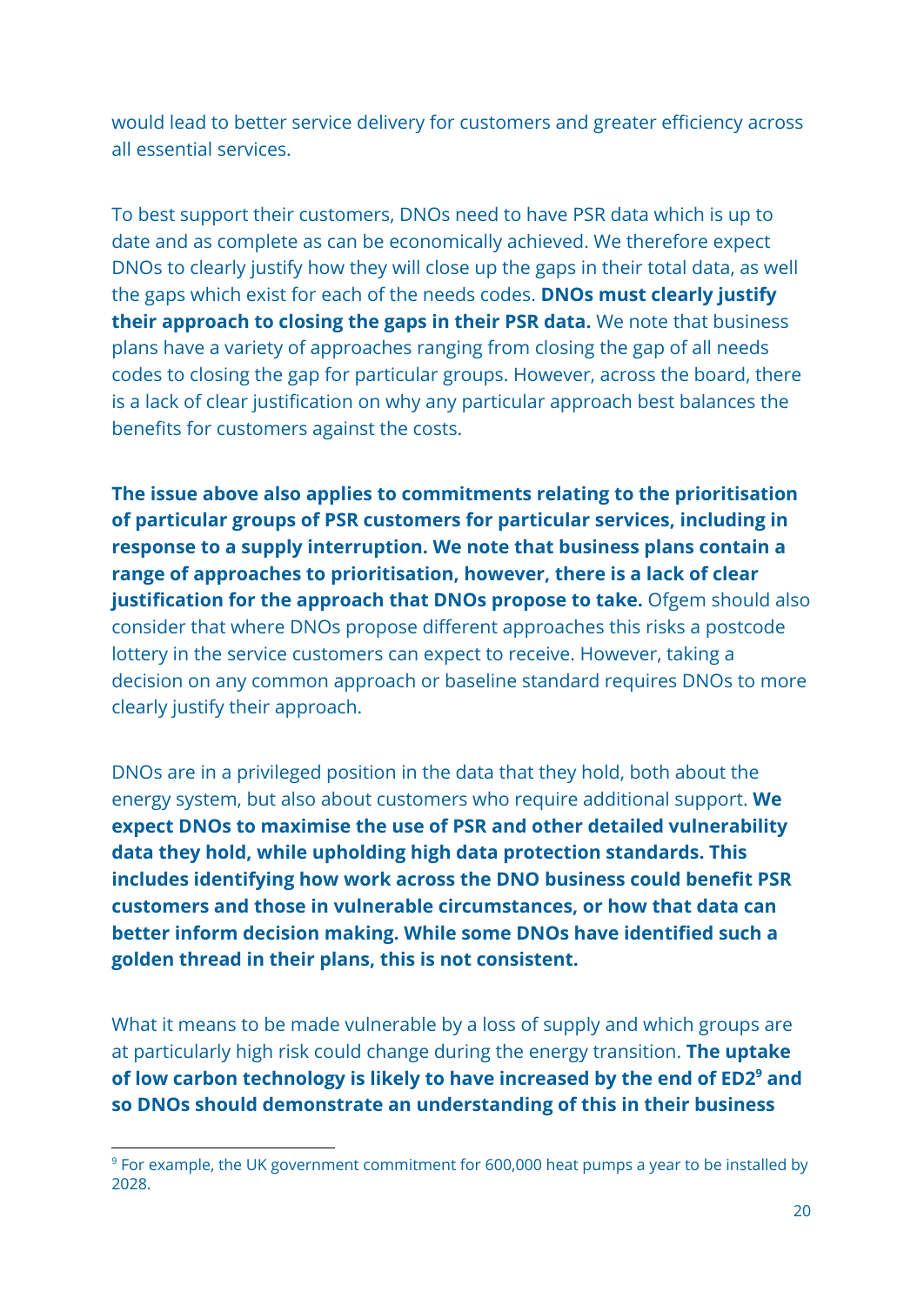**plans, including how different and new services might support existing and future PSR customers.** We note that some DNOs propose services such as battery back up generation, but this is not common across all DNOs. **DNOs should provide clear evidence where they have assessed new PSR service options and their decision making process.** This will better enable Ofgem to assess the reasons behind their service offering, especially where this differs from other DNOs or is comparable with their current service offer.

#### <span id="page-20-0"></span>**2.2.1.2 Need for coherent, joined-up, and well-justified plans**

As noted in the executive summary, the components and strategies within business plans currently appear siloed with limited connections between them. Ofgem in its SSMD set out the challenge to deliver business plans which enable an effective transition to Net Zero at lowest cost to existing and future consumers. Citizens Advice believes that part of this means that business plans should be joined-up in an effective way that identifies and realises both cost efficiencies and co-benefits across strategies. DNOs need to demonstrate that the businesses are working to a coherent strategy through joined-up proposals which are able to better justify the costs against measurable benefits and co-benefits.

In particular, we note that DNOs current proposals on the energy transition, low carbon technology, fuel poverty, energy advice, and in relation to smart meters do not effectively demonstrate a joined-up approach between the Vulnerability Strategy and other strategies such as for DSO and Environmental Action Plans (EAPs). Many proposals also do not demonstrate how and why the DNO is the most appropriate body to undertake the proposed activities.

Where these proposals could be at risk of duplicating the work of others and could be considered beyond DNOs' core functions, **we recommend that DNOs amend plans to ensure they:**

- **● Improve the justification of how DNOs are best or well placed to undertake an activity**
- **● Ensure these plans are joined up with other strategies with any co-benefits and efficiencies clearly demonstrated**
- **● Demonstrate how their plans would effectively and fairly target support**

**We also recommend that Ofgem considers these factors in their scrutiny of business plans to ensure consumers' money is being spent as efficiently and effectively as possible within a coherent strategy.**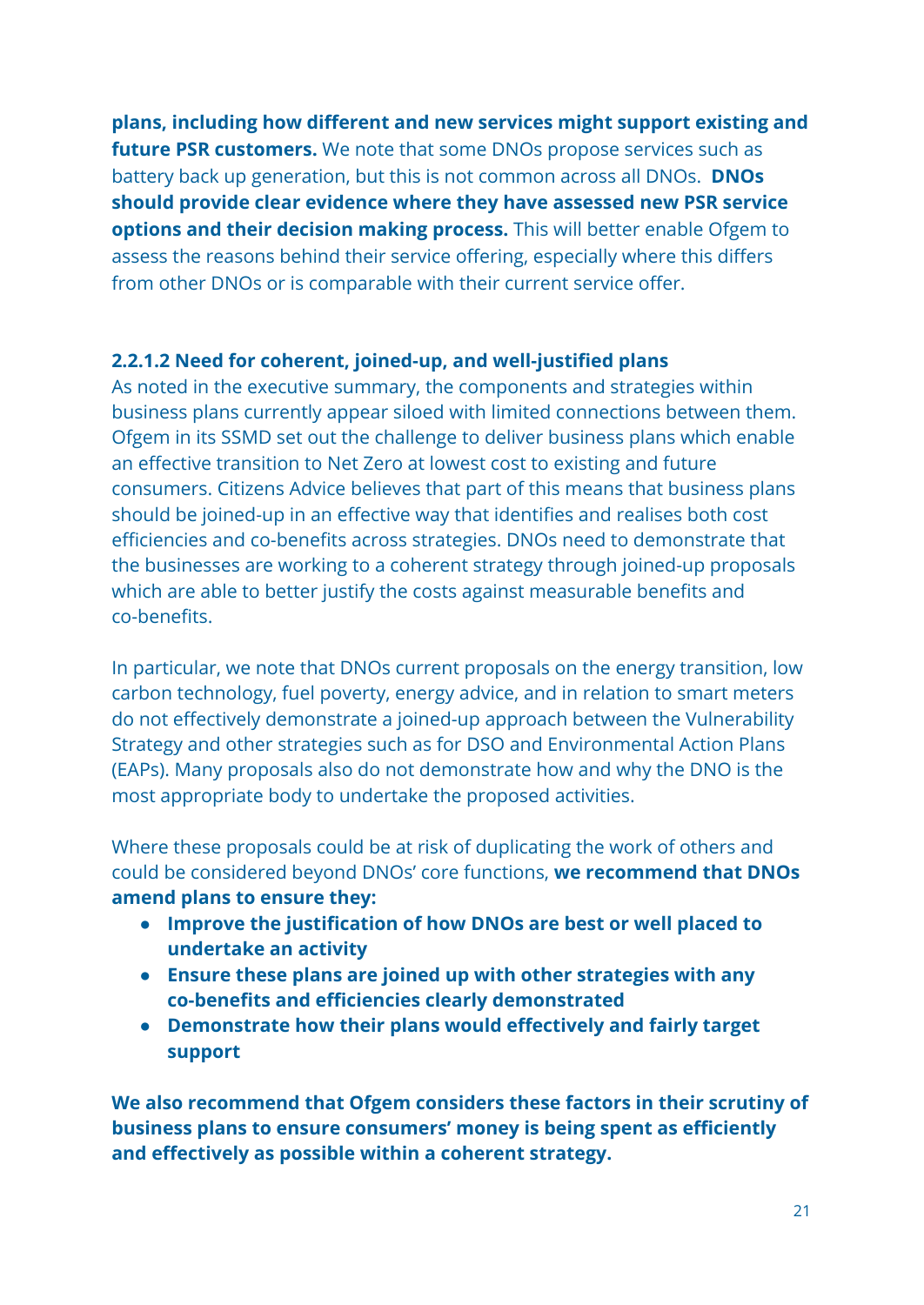**We recommend that the government, BEIS, Ofgem, and DNOs look holistically at the provision of energy advice across GB and evaluate the best solutions for organising and funding that provision to gain best outcomes for consumers and for an effective, cost-efficient delivery. We refer to our recent joint letter sent to the Prime Minister on 25 August 2021** which gives our key asks for Net Zero consumer protections<sup>10</sup>.

**We recommend that timelines for achieving targets are clear, contain trajectories and are well justified.** We note that in a majority of plans, commitments in the Vulnerability Strategy commit to achieving targets or outcomes by the end of ED2 (2028) and do not provide clear rationale for that timeline. We also note that NPG appears to have more consistently presented proposals with clear interim milestone targets. Citizens Advice is concerned that there is little evidence in many cases that companies have considered the earliest or most appropriate date that targets can be achieved, or considered whether earlier achievement in itself would be a stretch target. Where companies are indicating a commitment that is beyond Ofgem's baseline standard and could potentially be subject to the strategy delivery incentive, this requires particular scrutiny from Ofgem.

#### <span id="page-21-0"></span>**2.2.1.3 Clarity, consistency, and comparability of information**

**We recommend that, as far as possible, all commitments in the consumer Vulnerability Strategies should clearly demonstrate outcomes.** A number of commitments relating to internal processes, the establishment of new funds and increasing the number of social indicator mapping datasets do not clearly articulate the associated customer outcomes and therefore the value or benefits.

**We also recommend that individual commitments should also have clear costs and benefits associated with them, employing outputs from the common Social Return On Investment (SROI) tool where possible.** Draft plans contain a suite of bundled proposals for which total costs and benefits are attributed. However, this makes understanding and comparing information between plans very challenging and in some cases impossible. Particularly where bundled commitments contain SROI values, we assume that the individual components of these figures are known and can be demonstrated by

<sup>&</sup>lt;sup>10</sup> Joint letter to the Prime Minister on Net Zero consumer [protections](https://www.citizensadvice.org.uk/Global/CitizensAdvice/Energy/Net%20zero%20joint%20letter%20to%20the%20Prime%20Minister%20-%202021-08-25.pdf), 25 August 2021, Citizens Advice, Which?, Federation of Master Builders, Aldersgate Group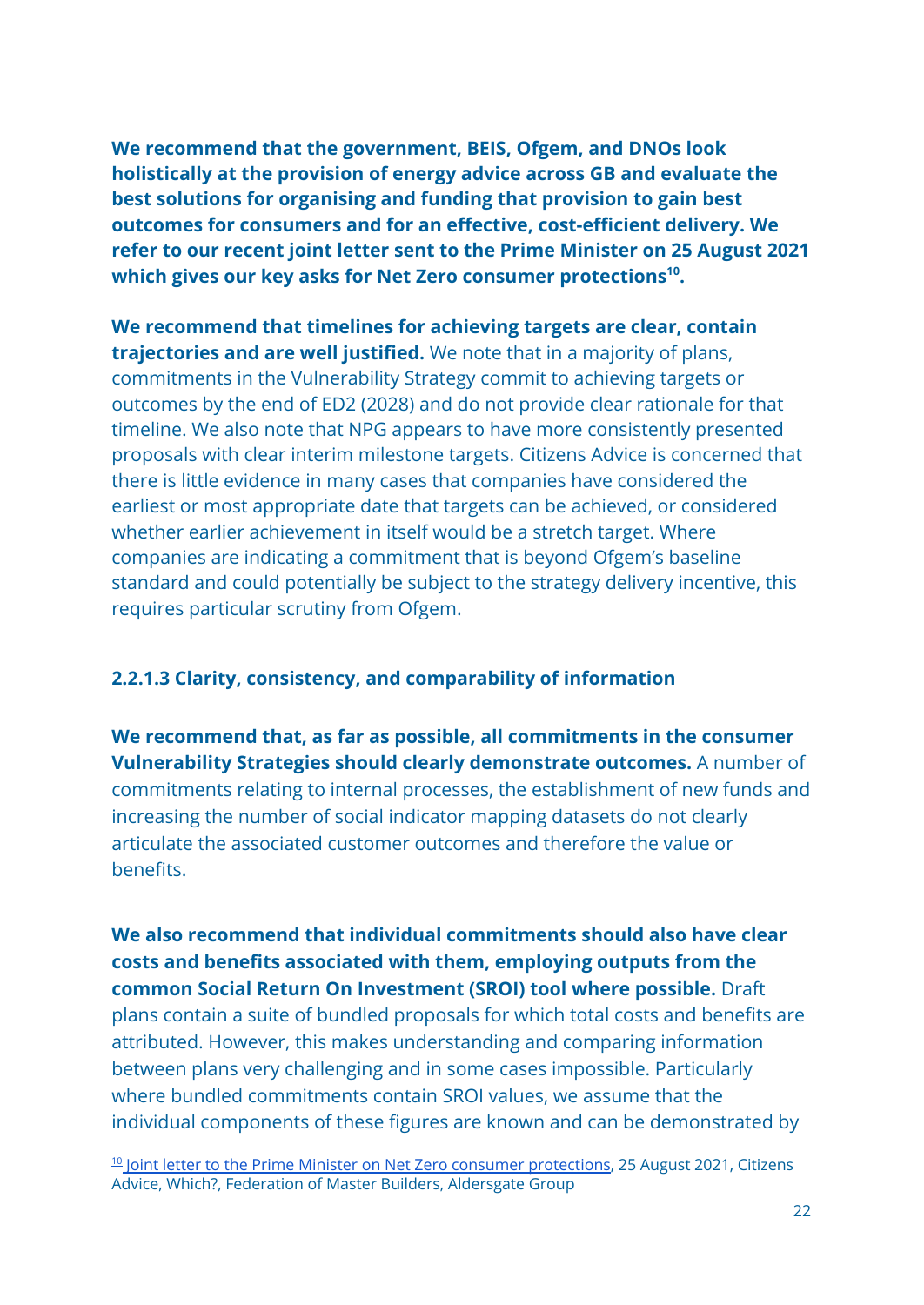companies to enable Ofgem and stakeholders to make comparative assessments. Information should also be presented in a consistent way across DNOs. We note that some plans include total costs of projects, while others indicate the incremental costs requested in ED2 compared to ED1. **We recommend that Ofgem amend the Business Plan Guidance to ensure that costs, benefits, targets, stretch targets, timelines/target dates, ED1 record, and whether commitments meet or exceed Ofgem's baseline standard are presented consistently and in one place across all business plans.**

## **We recommend that DNOs work with Ofgem and stakeholders to achieve a common methodology on calculating PSR needs code gaps.** We note that

business plans contain a range of targets between 40% (WPD) and 80% (SPEN and ENWL) with different approaches to the prioritisation of different needs code groups for closing the gaps between those eligible to be on the PSR compared to the actual number on each PSR. However, we are also aware that DNOs do not currently have a consistent approach across all 6 companies on:

- The interpretation of needs codes
- The data sets used to calculate the total number of eligible customers for each needs code
- Factoring in potential overlaps between customers in data sets and corresponding needs codes

The targets presented in plans cannot therefore be compared on a like-for-like basis. Ultimately, the risks associated with an inconsistent approach impacts the ability of DNOs to accurately and efficiently target their actions to increase the reach of their PSR and the likelihood that customers receive support if they want it and are eligible.

**We recommend that DNOs provide greater clarity on stakeholder support of commitments in business plans. While we note that significant volumes of annexes have been produced by DNOs, greater effort should be made to summarise both the overall stakeholder support for commitments but also the support for the specific targets and timelines of commitments as well.** We note that some DNOs have provided more information and clearer links between stakeholder support and proposals than others and would encourage best practice.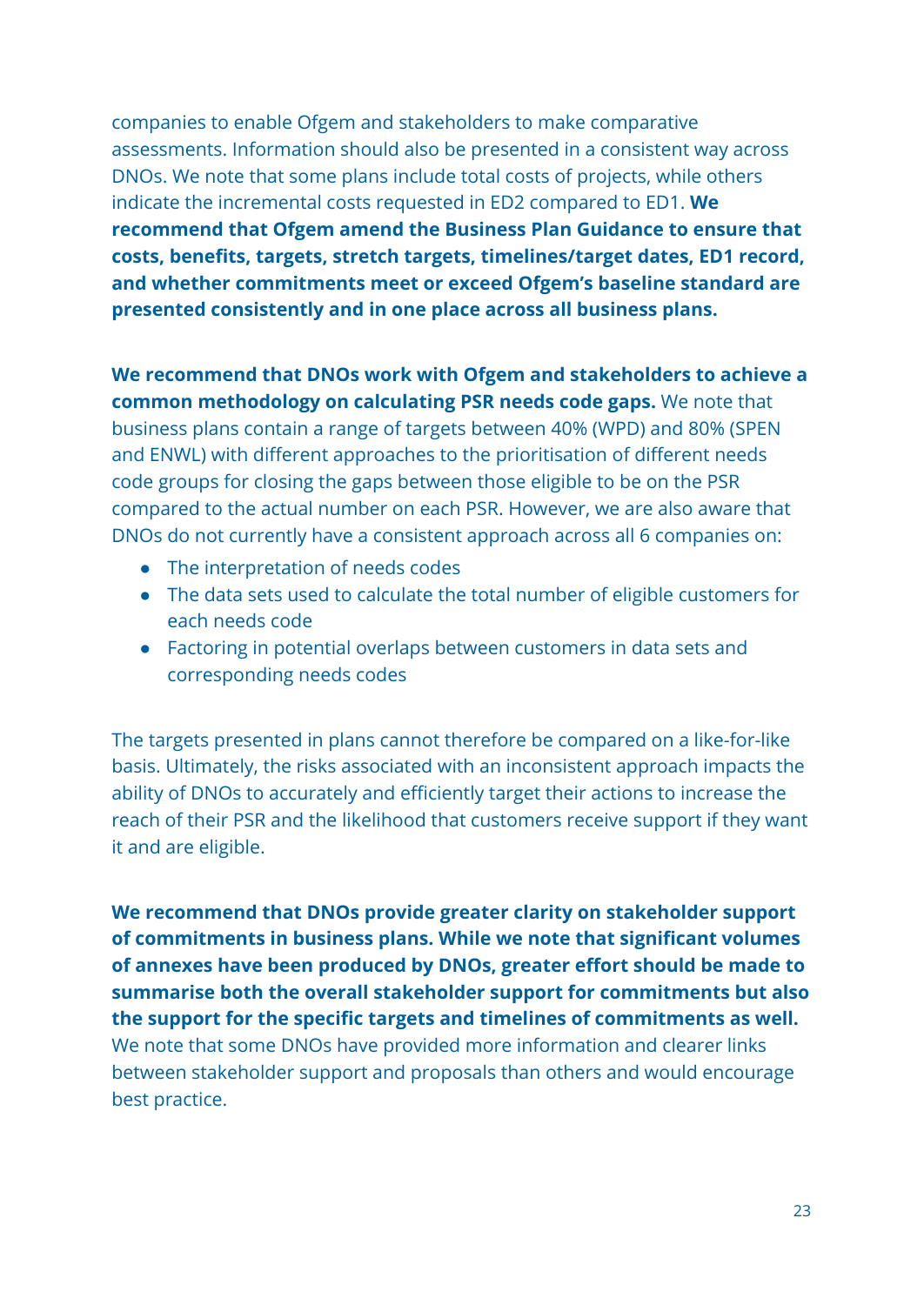### <span id="page-23-0"></span>**2.2.1.4 Proposals that meet the needs of customers in vulnerable circumstances**

We welcome proposals from DNOs which seek to:

- Increase the levels of data sharing with other utilities
- Move towards a more seamless 'tell us once' process including the involvement of non-utility partners
- Explore the widening of data sharing with the telecoms sector
- Widen the gathering of vulnerability data beyond the PSR needs codes

Where DNOs have proposed these commitments it demonstrates a longer term view of the need for data sharing and gathering to look beyond the immediate utility sector and the status quo. **We encourage other DNOs to consider this action and recommend that Ofgem encourages a levelling up across all DNOs. However, DNOs must also provide clearer timelines for achieving these commitments in business plans to ensure that progress is made without delay and DNOs can be held to account.**

We welcome proposals to establish or enhance shareholder-funded funds to support local communities. **The proposals demonstrate clear value to consumers and effective corporate social responsibility (CSR) and we would encourage those DNOs who have not made these proposals to do so.** However, **we would encourage clearer information to be provided in plans about the exact nature of this funding relationship** to ensure that the availability of funds is not contingent on incentive revenues or other revenue sources as this diminishes the potential consumer value, ability for multi-year awards to be made, and diminishes the strength of the CSR. Although some DNOs have stated clearly the benefits they intend to achieve through their funds, this is not consistent across all DNOs. **Companies should ensure that even where funds are provided by shareholders that there are outcomes and effective targeting are still demonstrated in business plans.**

We welcome commitments to improve resilience planning for particular types of premises, such as care homes, however **given existing resilience planning actions already carried out by DNOs in ED1, companies should make it clearer how their actions go beyond their current level of service.**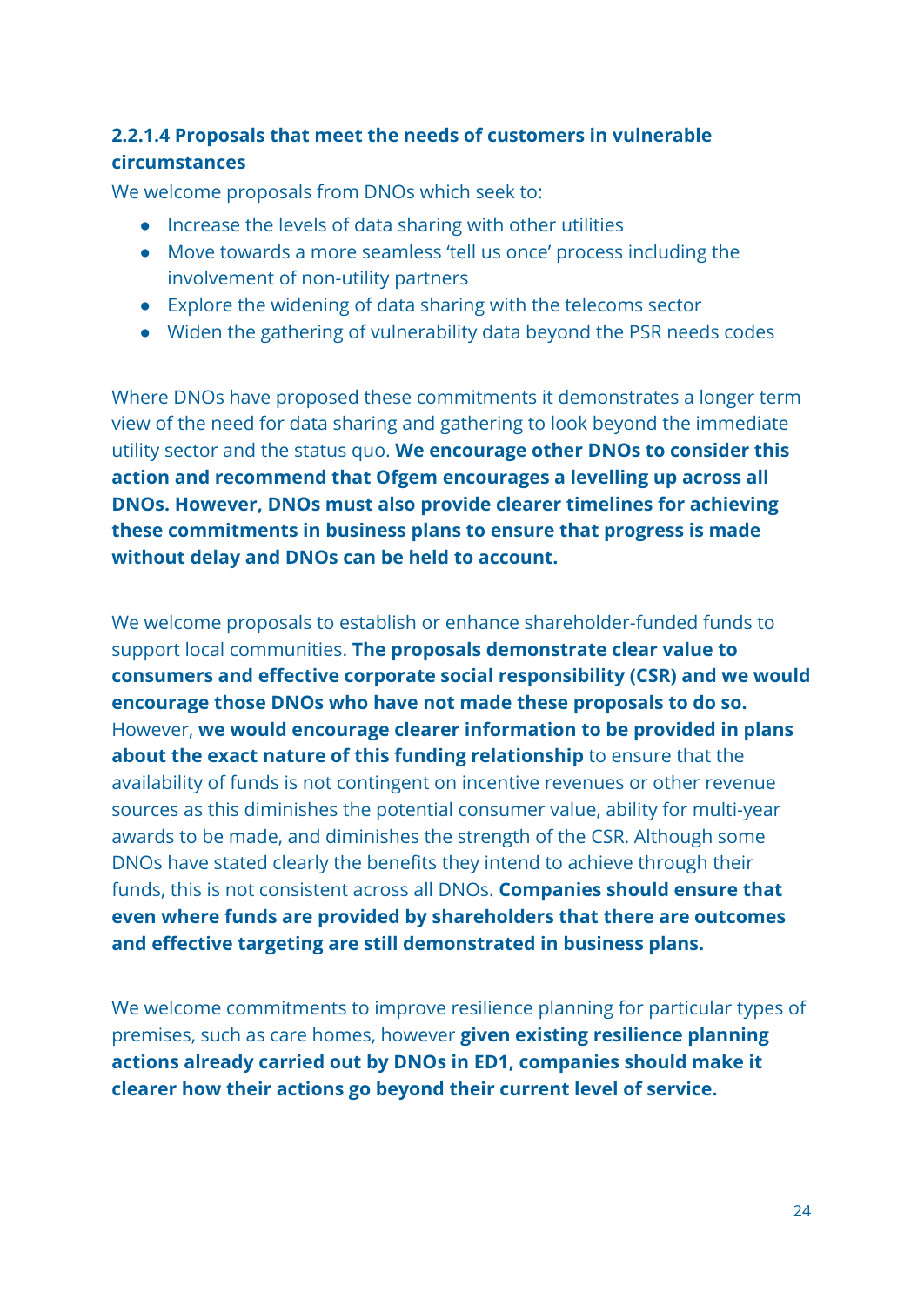We note that all DNOs commit to not only refreshing their PSR data by contacting all PSR customers at least every 2 years but that some stretch targets have been proposed, most notably by ENWL who proposed contacting all medically dependent customers every 12 months. Some DNOs have also proposed targets or reporting how accurate they deem the data to be. We note that SPEN has set a 60% target while SSEN commits to reporting the values. **We recommend that:**

- **● DNOs set out more clearly how the accuracy of their data could be assessed**
- **● Ofgem considers the applicability of this measure across the sector and how this could be measured consistently**

We welcome the approach by DNOs to ensure that high quality evidence of the effectiveness of partnerships is reported upon on a more consistent basis in ED2, learning from best practice in ED1. **We also recognise that some proposals would have merit in being considered by other DNOs:**

- **● NPG proposes customer satisfaction surveys as part of the assessment of how effective their partnership work is**
- **● SSEN proposes that their partnership reporting document would identify the role the DNO has played in the partnership**

We also welcome the approach SPEN has taken in its commitment to achieve a 'single point of contact partnership model' which we consider could be effective in delivering a simple customer journey, ensuring customers can get the support they need with as few barriers as possible. We note that WPD developed and employed a successful 'hub' model like this throughout ED1 and has been demonstrated as best practice. **We recommend all DNOs consider this model of working.**

ENWL set a target and stretch target for increasing the SROI value associated with their partnership working. We welcome the intent to drive greater and more efficient value through partnerships and recognise the benefits of now having an SROI tool which allows for consistent measurement. **However, we recommend that where DNOs set such targets that clear justification is provided including how the DNO intends to achieve this**. It is important that where greater value is achieved, there is clarity on whether changes to proxy values or direct DNO-influenced actions have driven this.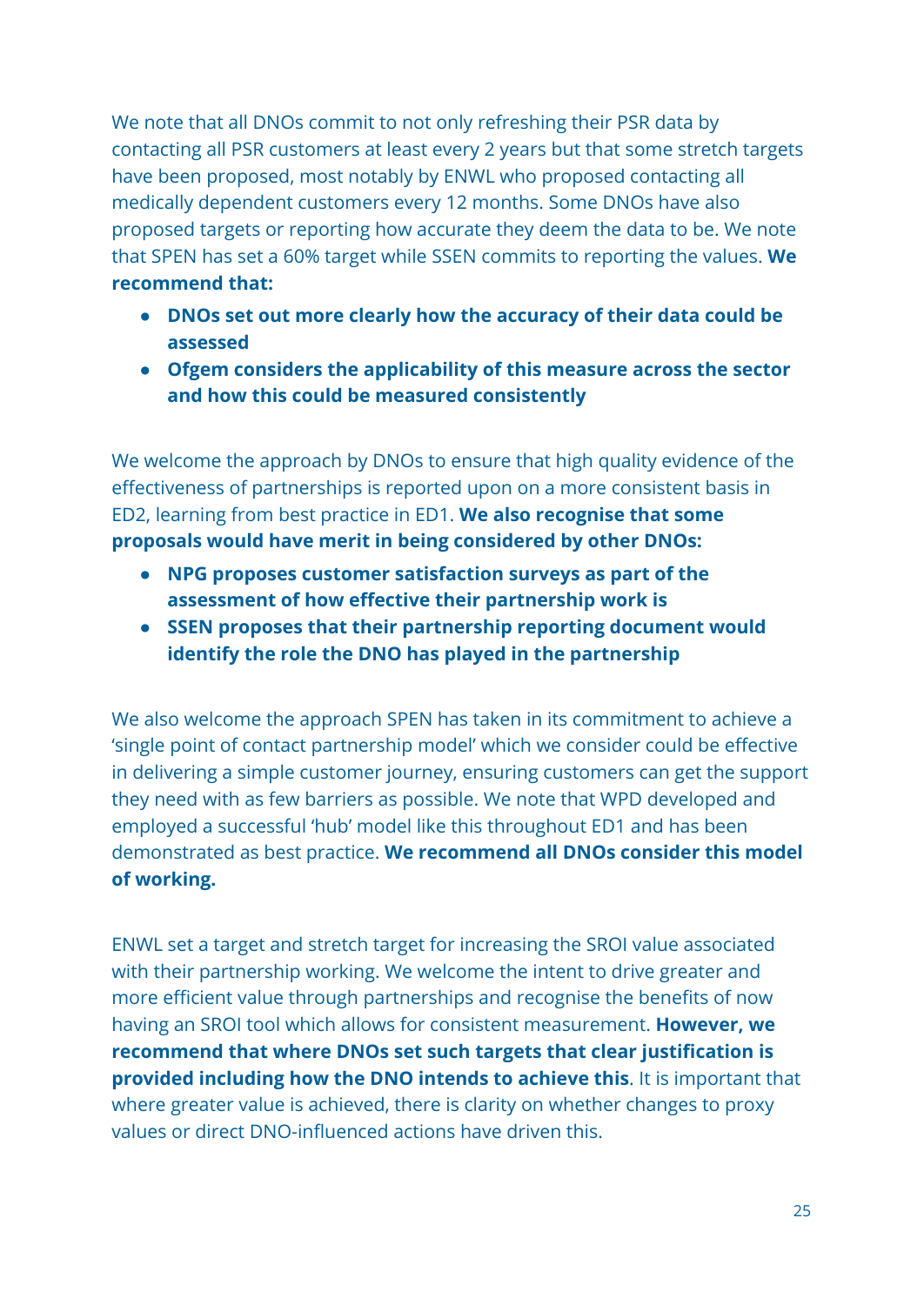We note that SSEN and ENWL commit to either reporting or improving the prioritisation of calls from PSR customers. We welcome these proposals to ensure effective prioritisation. Different targets have been proposed but we would encourage all DNOs to consider setting such targets. **We recommend DNOs consider targets based on the speed of answer as proposed by WPD or based on the answer rate as ENWL has proposed.** Any targets that are based on the % of calls prioritised would be influenced simply by which customers make phone calls, and not the service that is provided to PSR customers.

We welcome the commitment from SPEN to capture wider information about customers' circumstances to help SPEN understand how customers could be made vulnerable both by an interruption of supply, as well as by the energy transition. This action recognises that PSR needs codes do not necessarily capture the information that DNOs may require to support their customers. While we would encourage all DNOs to adopt a similar approach, there are risks associated with each DNO taking a slightly different approach. Instead, **we recommend that DNOs and Ofgem consider how PSR needs codes can better capture the range of circumstances that could make a customer more vulnerable, and review the needs codes to ensure a consistent and coordinated system for essential services utilities and energy suppliers.** Otherwise this could lead to a fragmented approach and a postcode lottery for consumers.

NPG proposes a number of commitments relating to communicating with PSR customers and providing enhanced support during interruptions. NPG demonstrates a good link between research with customers and these commitments. **We would encourage all DNOs to consider how enhanced commitments like this can be proposed either as voluntary Guaranteed Standards of Performance (GSOPs) or built into the licenced GSOPs for ED2.**

We welcome the proposal from ENWL to measure customer satisfaction scores for PSR customers who do and do not experience power cuts. This recognises that the PSR has significant potential value to enable other services to be offered to customers even if they do not experience a power cut. We note that WPD was the first DNO to do this in ED1 and shared their best practice via the SECV incentive. **We recommend all DNOs consider measuring this performance**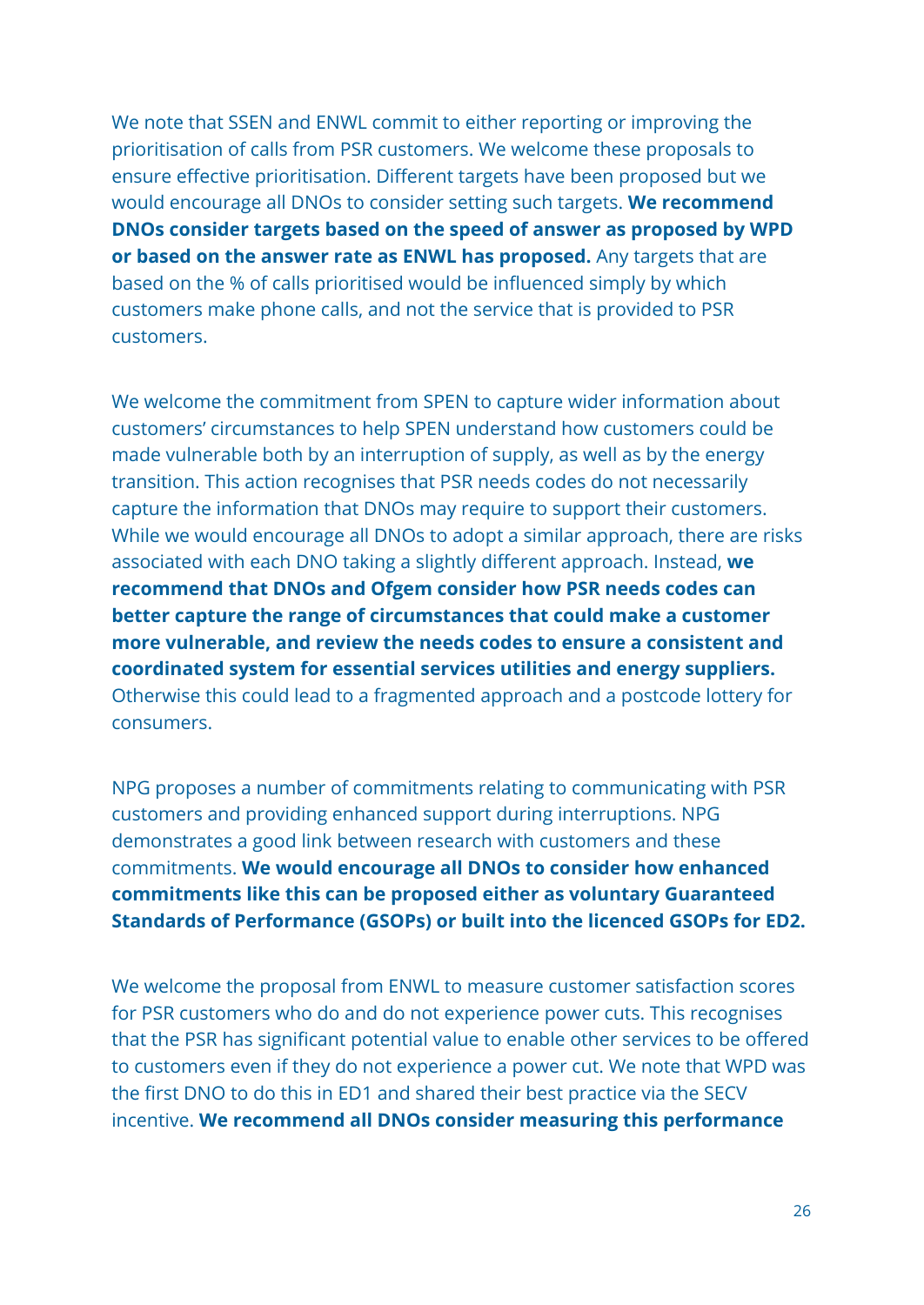#### **and that this metric is considered as part of the strategy delivery incentive given it could measure outcomes for a range of DNO commitments.**

ENWL proposes a number of actions to minimise the risk of supply interruptions in areas where customers may face greater vulnerability as a result. We welcome these proposals and the details provided which demonstrate how different strategies can be joined-up. **We would, however, welcome further details on whether the proposal is foremost a vulnerability or engineering project and the benefits to customers.**

We welcome UKPN's commitment to achieve higher rates of digital GSOP compensation payments. **Ensuring customers can be paid compensation in a way that best suits them is important and we encourage other DNOs to consider making similar commitments.**

#### <span id="page-26-0"></span>**2.2.1.5 Areas for development**

A number of DNOs propose commitments relating to commissioning research during ED2, especially in the area of vulnerability, data and the energy transition. While we welcome DNOs' intent to continually improve their understanding and ability to support their customers, **DNOs should consider where clear cost efficiencies can be achieved through coordinated research involving multiple or all DNOs.** While there may be regional research requirements, this should not be seen as an ultimate barrier to better-coordinated research where this has a net-benefit to customers. As the use of data clearly aligns with Ofgem's principles and baseline standards, **DNOs and Ofgem should consider if and how this area of work can be demonstrated as exceeding the baseline standard as is the case in some business plans.**

Some DNOs propose innovation funds related to fuel poverty. While we support new and innovative approaches, **Ofgem should ensure there are protections for consumers around the effective use of innovation funds which are provided to DNOs via baseline funding.**

We welcome the intent to support PSR customers in a personalised way as shown in SSEN's Consumer Value Proposition (CVP), however, the way in which this differs from existing support could be better demonstrated alongside the associated costs for ED2.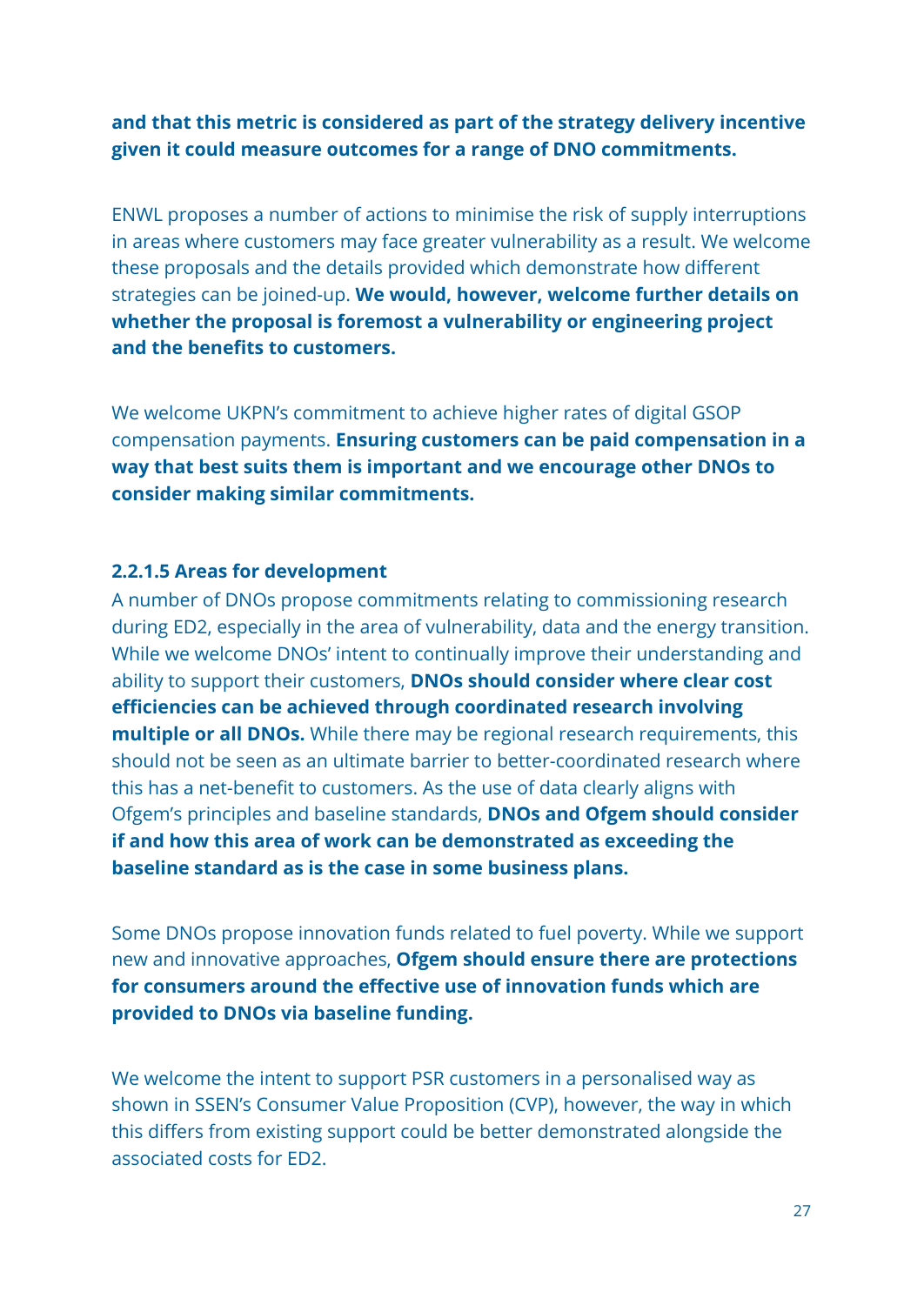DNOs have set out targets for PSR customer satisfaction scores which are newly captured alongside the Broad Measure of Customer Service (BMCS) with targets around 9.3 or 9.4 out of 10. We welcome these as targets which should ensure a high level of service to PSR customers where there has been direct contact. However, **we suggest a number of recommendations**:

- **Clear justification should be provided where timelines for these targets have been set no sooner than the end of the price control.** We note that for many DNOs a target of 9.3 or 9.4 is not significantly above current performance and so the timeline is an important factor in assessing the commitment
- **Consideration should be given to the proposal from UKPN to offer customers the chance to provide feedback and rate services following every interaction with the company.** This could be a valuable complementary metric and target to employ across industry.

We note that SSEN proposes to train their staff in City and Guilds energy efficiency training. While we welcome the intent to equip their staff with such skills, we think **consideration should be given to whether this overlaps or efficiently complements the other energy efficiency referral work that is proposed.** If the proposal is expected to enhance the referral process and enhance the targets for direct referrals, further information should be provided.

A number of DNOs propose education activities related to low carbon technologies. However, we note that in many cases there is a lack of justification for why the DNO is best-placed to do it. There is also a lack of detail of the service offered, the intended outcomes, or the timeline of delivery. **More detail should be provided by companies where possible and Ofgem should ensure that the strategy delivery incentive can monitor the effective and efficient delivery of these commitments where baseline funding is provided.**

We welcome DNOs' commitment to ensuring their staff are well trained in recognising a wide range of potential vulnerable circumstances and being able to act to support their customers. We note that some DNOs are proposing training commitments that significantly increase the costs to consumers compared to ED1. Where costs have been provided, plans indicate spending on training ranging from a total spend in ED2 from £500,000 (WPD) to at least £2.25 million 'incremental cost' (ENWL). **This represents a significant variation and**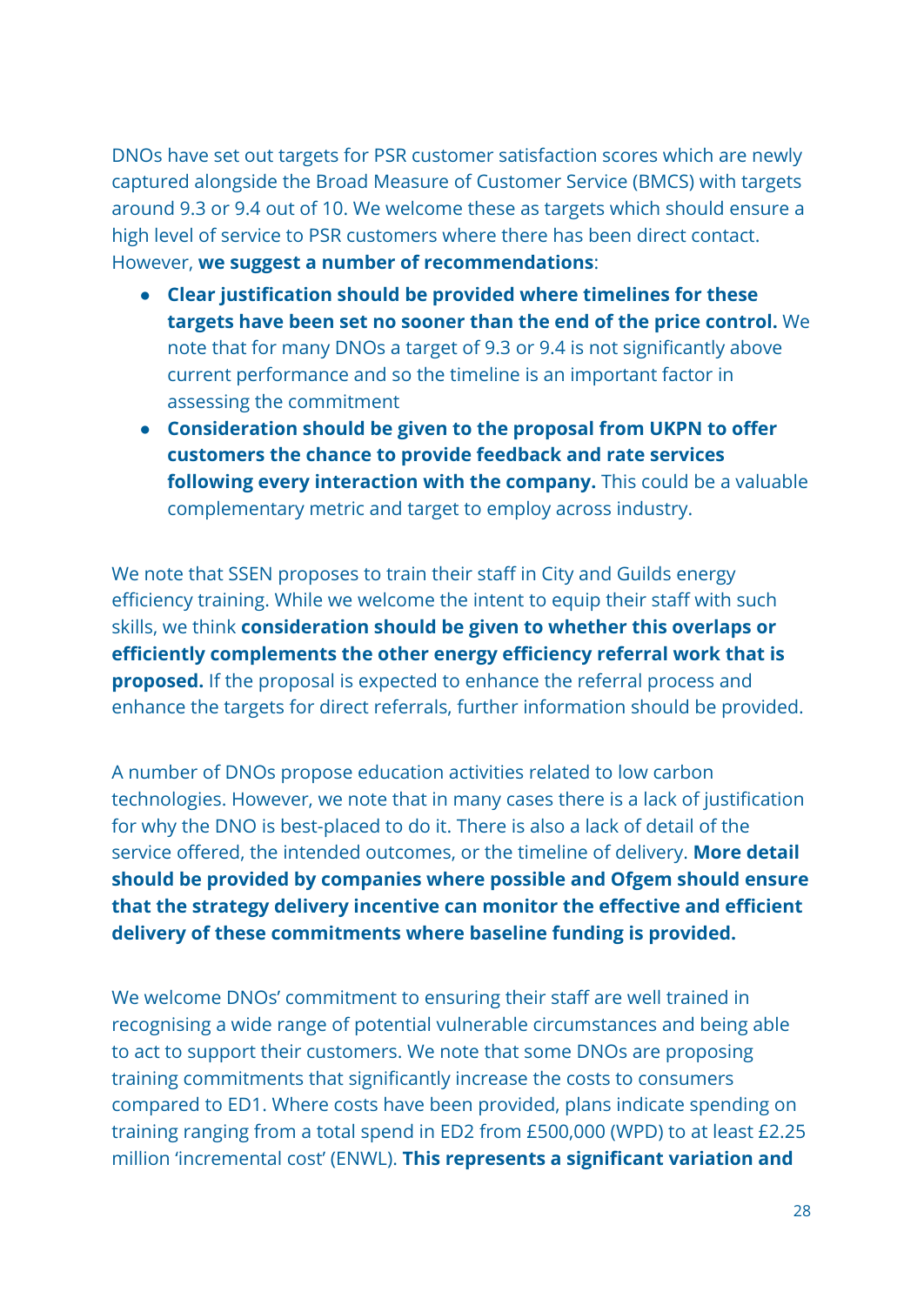#### **it is important that these costs and the benefits to consumers are well justified.**

While we support the work DNOs do to listen to their customers and embed this engagement in their businesses, we do note that ENWL proposes to develop new customer advisory panels at an incremental cost of £2.5 million. While this is 1 particular example, **we would encourage Ofgem to closely scrutinise the costs associated with these activities among all DNOs to ensure the right balance is struck between costs and benefits.**

SPEN proposes a CVP in their plan with 1 element directly funding innovative technological solutions to reduce energy bills. We note that the intention is to target this to 40,000 of the most disadvantaged customers who would expect to achieve £100 per year savings for each customer. **We recommend further detail is provided by SPEN on the technological solutions they are proposing.** The second element of the CVP relates to increasing the uptake of smart meters across harder to reach groups. Citizens Advice is concerned about the extent to which this may duplicate the work of others who are tasked by government or through regulation to perform this duty. **We recommend that SPEN clearly explains how this would be achieved, the extent to which the work would be separate from the existing touchpoints they would expect to have with harder to reach groups and what partnership or joint-working they anticipate being involved.**

Some DNOs have proposed commitments to use preferred contact methods and language during interactions with their customers, especially where this is with customers potentially at risk of being in vulnerable circumstances. Where this has been proposed as a new service, **we recommend DNOs set out more clearly how this differs from their ED1 service offering and that of other companies where this might be expected to already be part of a DNO's service.**

We note that some DNOs propose apps to allow DNO staff to sign up and amend the details of PSR customers, as well as others which allow customers to self-serve by communicating with the DNO and accessing information and services. We are aware that to some extent apps of this nature are already in use by some DNOs in ED1. **We recommend that where DNOs propose apps**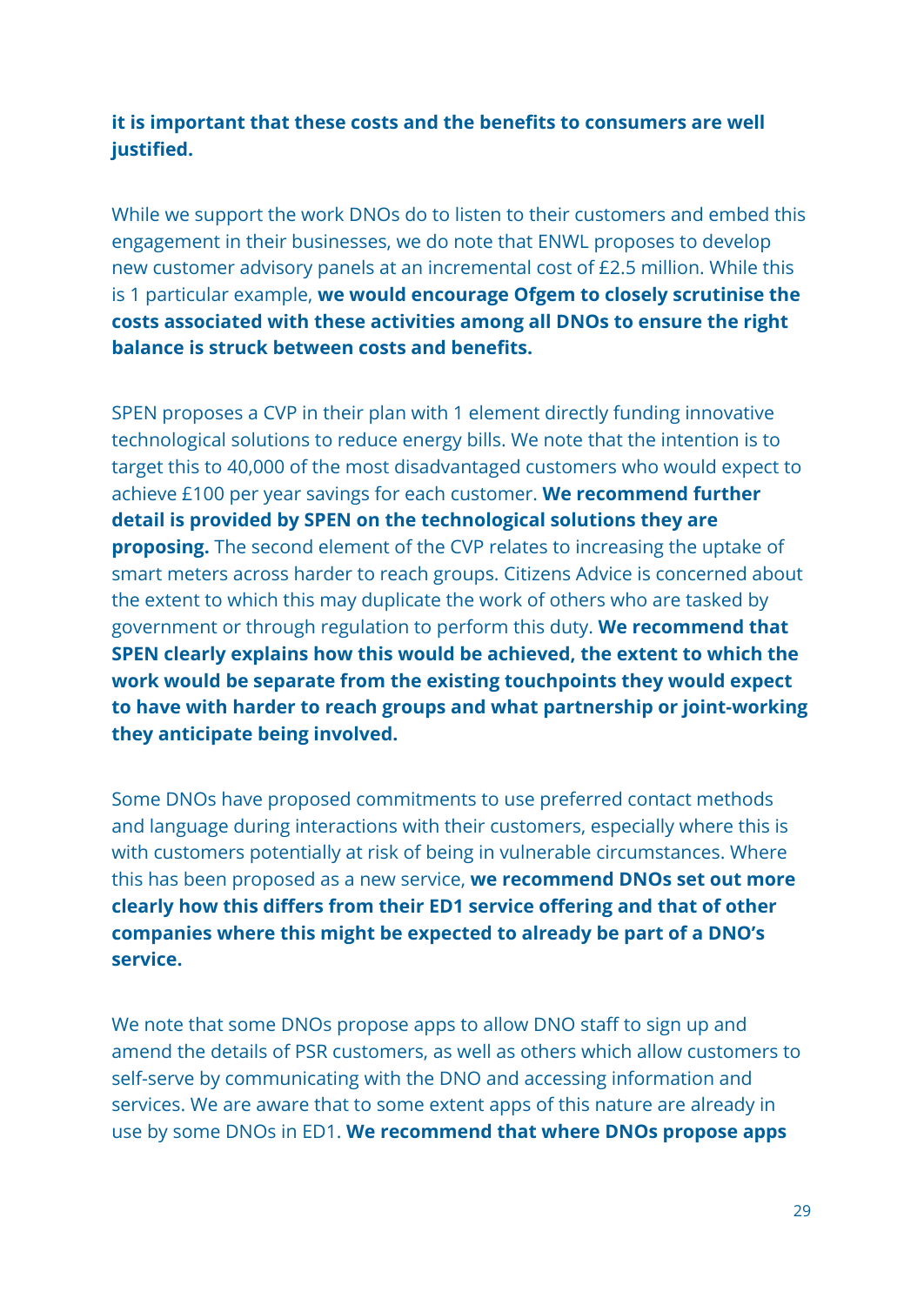**which they consider exceed the baseline expectation set by Ofgem that clear justification is provided in plans.**

#### <span id="page-29-0"></span>**2.2.1.6 Development of Metrics**

DNOs have proposed a range of metrics against which they think they can be assessed for the delivery of their plans. While proposals like measuring PSR reach are quantifiable and can potentially be compared on a like-for-like basis, many of the metrics are not and will have to be evidenced qualitatively or through a regulatory reported evidence (RRE) type format. In turn, an independent assessment is likely to be necessary under the strategy delivery incentive.

### **We recommend that Ofgem sets out a clear and defined structure and format for any qualitative or RRE submissions as part of the SDI including:**

- Length
- The use of annexes
- The order of information
- The requirement for information presented in tables
- The use of quantifiable costs, benefits and SROI
- Historical and present performance
- The bundling/separation of information
- The appropriate use and necessity of narrative for areas such as binary outcomes
- The use of milestone targets

The scale and scope of customer vulnerability plans has increased significantly since ED1 and risks that submissions could be longer and cover a wider range of topics than in ED1. **Strict standardising of submissions and the format of information can help streamline the process and support assessments to be as objective as possible.**

As we note earlier, few business plans contain metrics and targets with associated milestones. **We recommend that DNOs provide milestone targets for their actions, especially where these can be quantified.** Otherwise there is a risk that any assessment of progress within the price control period will not be possible against any clear milestone targets.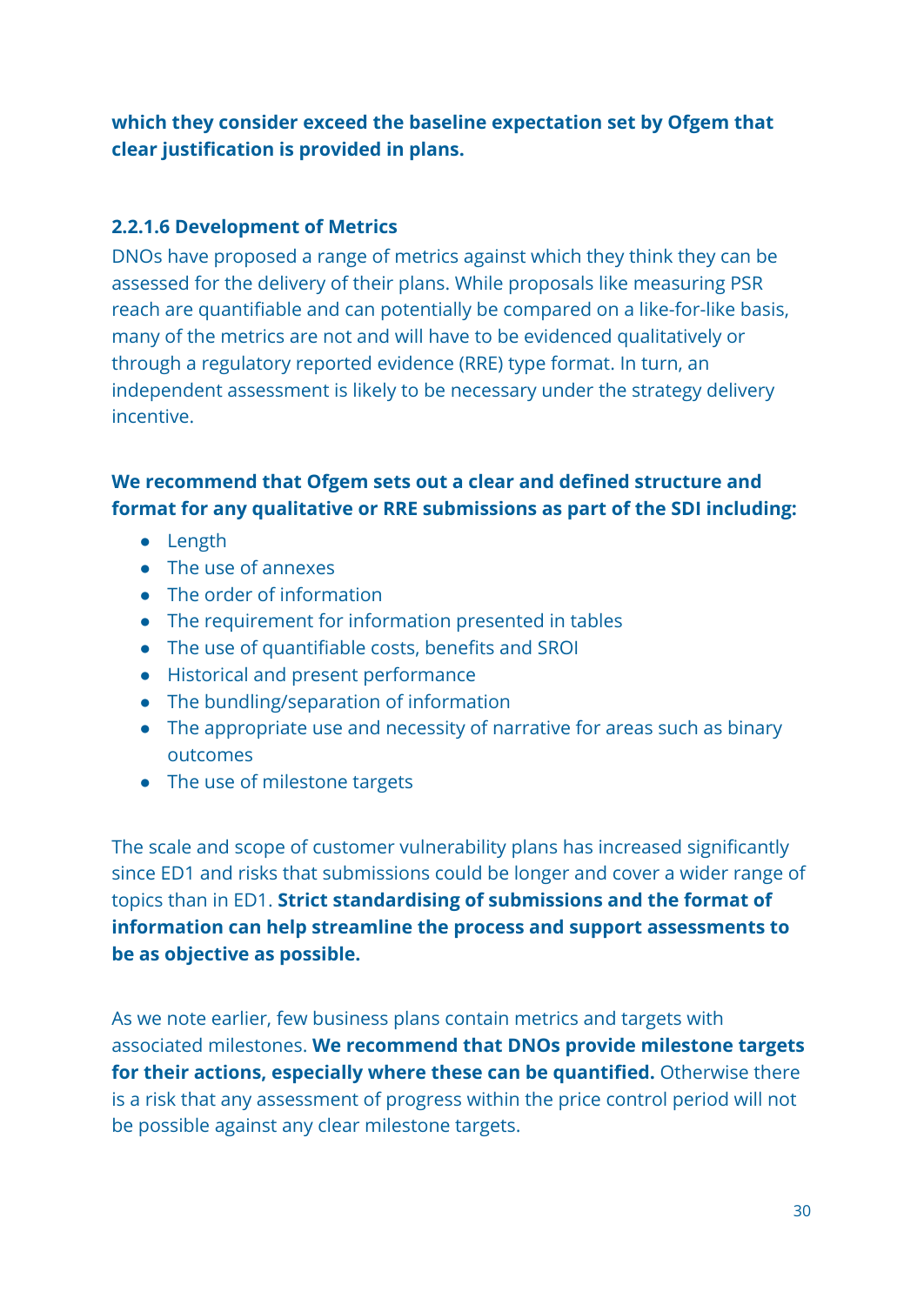We note that some proposed metrics such as those relating to the numbers of partners trained, number of partnerships and number of datasets used by a DNO do not reveal outcomes. While these can be assessed in a qualitative process to ensure strategies are delivered, we would question where DNOs have proposed these as exceeding baseline expectations. **We would encourage Ofgem to particularly scrutinise stretch targets which have been proposed in these areas.**

We note the significantly increased scope of work to support many more customers in or at risk of fuel poverty. Many DNOs propose metrics based on targets to "support" or "engage" a particular number of customers, or to "offer" a particular service. **We recommend that Ofgem ensures that such targets are clear in what they are measuring and that, where possible, are measured in tandem with the value and benefit received by those customers to ensure efficient and effective delivery.** Similarly, we note that ENWL proposes a metric to measure the awareness reach of fuel poverty services. We would encourage such a metric to be clear about what this is measuring and how it is captured.

**Where DNOs have proposed metrics to measure the number of PSR records shared with other utilities, clarity needs to be provided on whether this applies only to new PSR customers and why this number or percentage would be any less than 100% of all new or amended records.** We would otherwise assume that all other data sharing flows include all PSR records where there is more up to date information to ensure all parties have the latest information about customers.

We welcome metrics which both capture and drive DNOs' staff to maximise touchpoints with customers by registering eligible customers to the PSR. **We would encourage DNOs to also extend this metric or supplement it with metrics which capture direct registrations via partnerships.**

We note that metrics related to the accuracy of PSR data do not provide clarity on how this would be calculated. **We recommend that this is explored in both business plans and with Ofgem to ensure that this is reliable and consistent across DNOs.**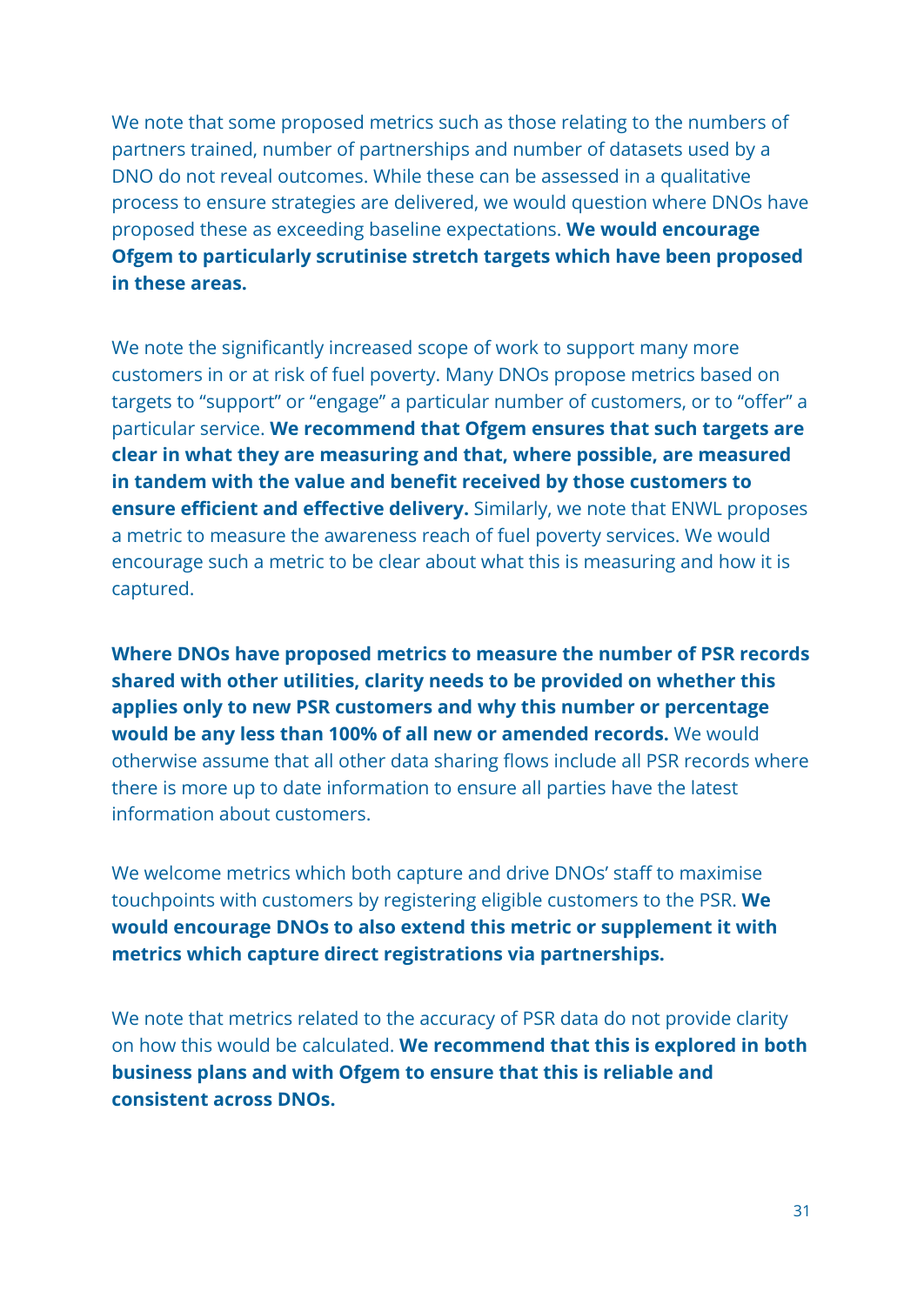### <span id="page-31-0"></span>**2.2.2 Customer services**

We welcome the various initiatives to improve customer satisfaction (CSAT) scores during ED2. For instance we have noted the proposals for increased ability to self-serve, wider access channels, and more responsive complaints resolution services. These will all be important elements for the coming years as the interactions between DNOs, third parties, and customers (including those in vulnerable circumstances) increase. Improvements to existing CSAT measures including the use of higher minimum CSAT scores, and for targeted customer segments, such as those on the PSR, will be valuable to track satisfaction, and maintain high quality services.

Companies have also proposed measures to monitor CSAT scores for new areas, such as data service users (NPG page 124), or in DSO relationships. As the energy transition continues to develop, it will be necessary to collect feedback from these users to ensure that their views are taken on board and help to refine DNO services. **We recommend that DNOs and Ofgem review the various CSAT measures being proposed and consider whether the best of these measures, including those extending into novel areas, would be appropriate for introduction across the sector.**

## <span id="page-31-1"></span>**2.2.3 EV recharging infrastructure provider of last resort**

A new Electricity Distribution licence condition (31.F) has permitted DNOs to act as the EV charge infrastructure owner and manager of last resort. This can occur "where the Authority [GEMA] is satisfied that no person other than the licensee is able to own, develop, manage or operate an Electric Vehicle Recharging Point or could not do so at a reasonable cost and in a timely manner". The licence condition was introduced in early 2021 as part of a range of EU Clean Energy Package measures.

There are required procedures to act as safeguards to ensure that the DNO does not impact competitors. For example, DNOs are required to undertake open tendering to allow others to bid to own and manage the EV charging infrastructure, and must review the situation every 5 years to see whether the circumstances have changed where the DNO is owner of the infrastructure.

One DNO, SPEN (page 63), appears to be actively considering this activity. We understand that Ofgem is working upon guidelines to support the licence condition.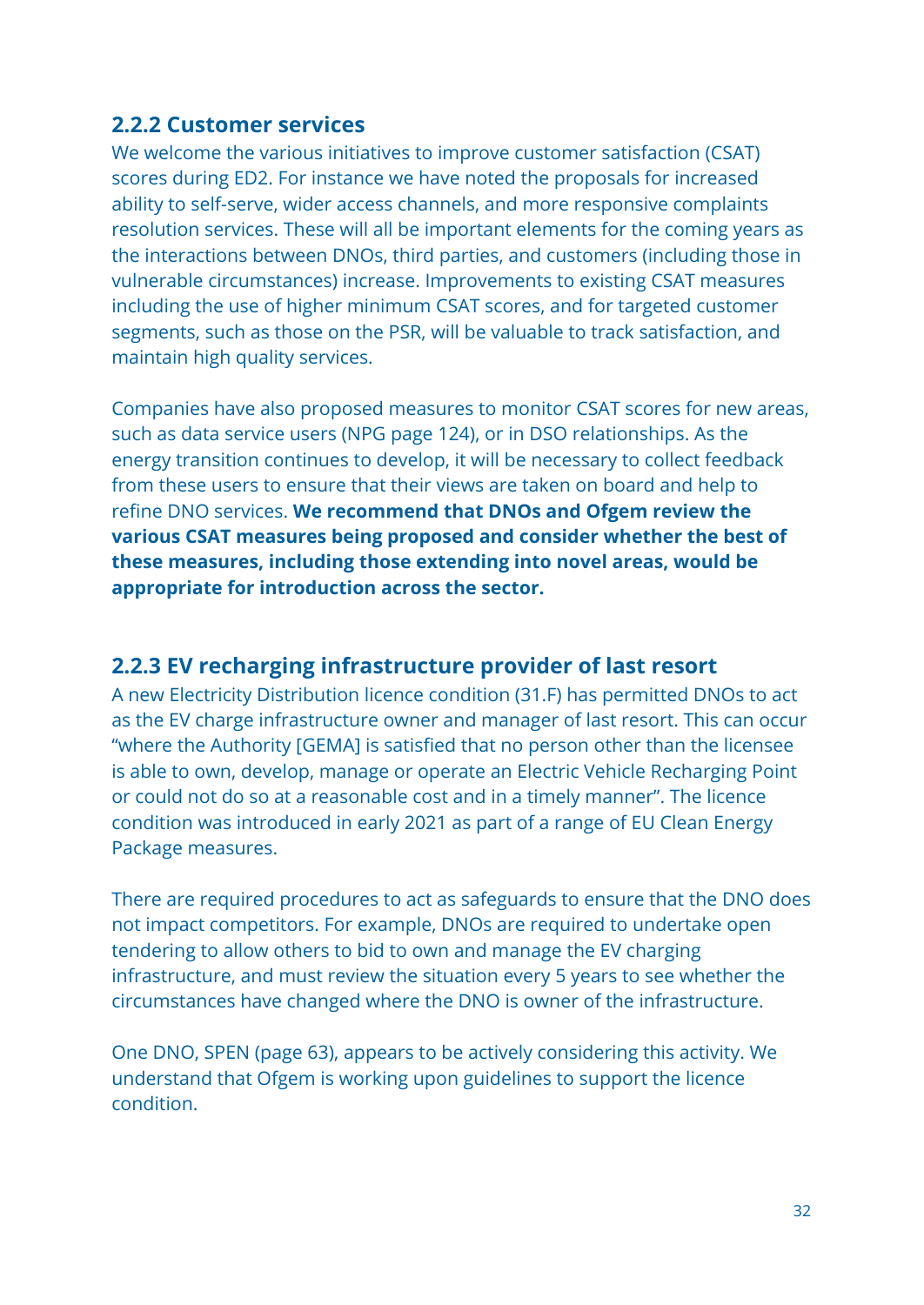We have a number of concerns regarding the proposed activity. The DNO describes the lack of bidding by competitors as 'failed market tendering' (SPEN, page 63). In reality, this could be seen as appropriate market responses to, presumably, uneconomic EV charging sites. As such, any DNO taking on the ownership and management of the infrastructure is likely to have an ongoing loss-making position for these charge points. Bill-payers for a whole licence area will be picking up the cost for, perhaps, only a small number of EV owners to benefit. The 5 year periodic check on whether the situation has changed offers no automatic protections for customers that there would be any resolution to picking up the bill for the loss-making on this infrastructure. While the Authority has the right to revoke the DNO's ability to own and manage the infrastructure, it appears that the revocation can only be called upon where the original requirements (i.e. no other person will step in) are met. It is possible that the EV charging sites would need to be managed and retained in perpetuity if no other company or body takes on the responsibility.

**We recommend that Ofgem, the CEG, and the Challenge Group look closely at the stakeholder support for the DNO proposal to become an EV charging infrastructure owner and manager. Stakeholder engagement should ensure that bill-paying customers were appropriately consulted on the full implications (as outlined above) of a DNO owning and managing potentially loss-making infrastructure for a considerable period of time.**

**We also recommend that Ofgem considers carefully the guidelines necessary to ensure that bill-payers are protected, competition encouraged, and whether this licence condition should be reconsidered. For example, it may be more appropriate for a local authority or devolved government, with their processes for accountability, budget scrutiny, and a democratic mandate, to take on the responsibility of ownership and management of EV charging infrastructure for their communities in preference to privately-owned, monopoly utility providers.**

## <span id="page-32-0"></span>**2.3 Maintaining a safe and resilient network**

## <span id="page-32-1"></span>**2.3.1 Reliability**

## <span id="page-32-2"></span>**2.3.1.1 Use of flexibility resources in solving reliability issues**

Flexibility resources could offer effective, and possibly cheaper solutions when considering network reliability. Not all DNOs appear to have considered their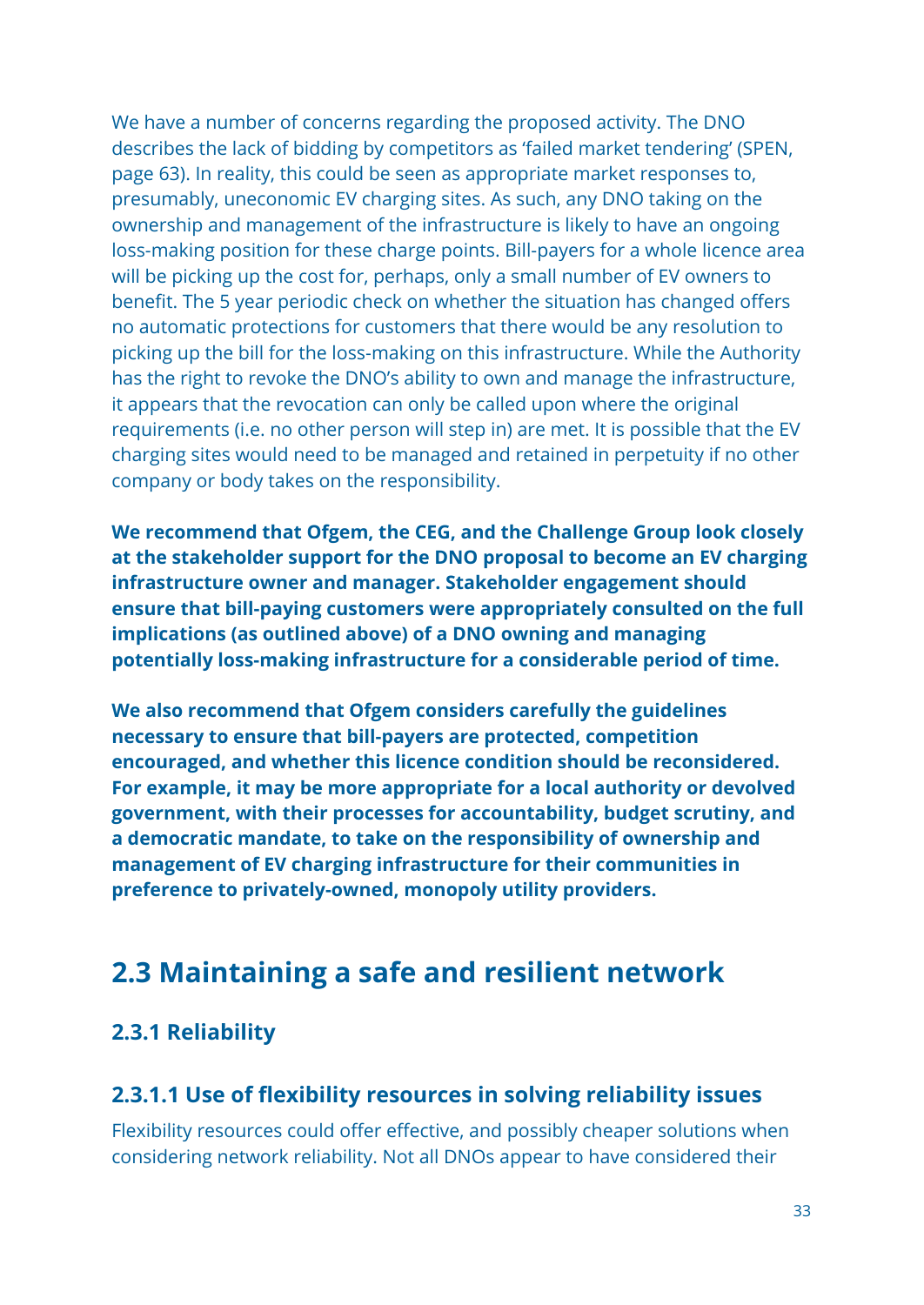use when considering maintenance or improvements to reliability in their networks. The focus has tended to be upon traditional methods, such as installing fault identification equipment, upgrading equipment, or using additional teams of fault restorers. **We recommend that DNOs consider all options for maintaining and increasing reliability including alternatives such as flexibility resources used alone or in combination with traditional infrastructure solutions to ensure best value for consumers.**

## <span id="page-33-0"></span>**2.3.1.2 Interruptions Incentive Scheme**

There appears to be universally strong support from stakeholders for maintaining high levels of reliability and a recognition that increased reliance on electricity for working from home, for heat, or for transport will mean that even higher levels of reliability may be needed. We welcome the DNOs' responses in addressing these stakeholder concerns as we have noted a general move to improve reliability standards in ED2. **It will be important for Ofgem to ensure that the Interruptions Incentive Scheme (IIS) is well calibrated to ensure that DNOs are not overly rewarded for any incremental improvements.**

Some DNOs have stated an estimated IIS reward/penalty range for ED2 (for example, SPEN on page 157 of their plan). Other DNOs have simply stated that the consumer cost for IIS improvements is under the IIS as these improvements are not funded under an allowance (for example, ENWL on page 74/75). **We would welcome clarity from DNOs and guidance from Ofgem on presenting likely consumer cost impacts of IIS improvements and the range of an estimated reward/penalty.**

## <span id="page-33-1"></span>**2.3.1.3 Use of Price Control Deliverables**

We welcome the use of Price Control Deliverables (PCDs) where a project is separable and sizeable to ensure that customers only pay for what is delivered. We note that NPG is proposing a bespoke PCD (page 95 of its plan) for its HV Automation programme, and ENWL are proposing 3 PCDs (page 198) for specific reliability programmes and for its Smart Street project. **We ask DNOs and Ofgem to identify similar sizeable discrete projects where PCDs may be applicable.**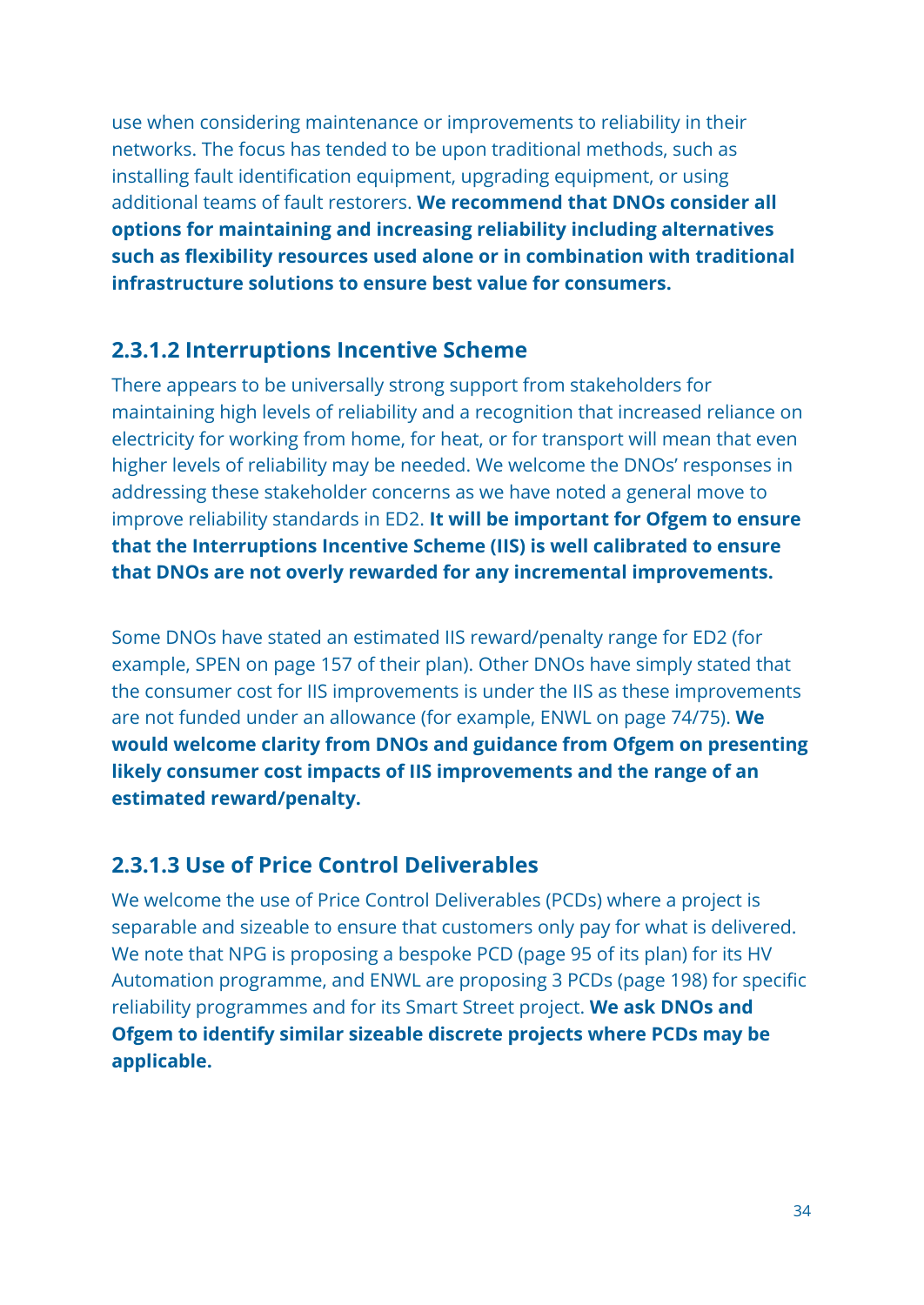### <span id="page-34-0"></span>**2.3.1.4 Worst Served Customers (WSCs)**

In our response to the ED2 Sector Specific Methodology Consultation, we advocated for a revision of the definition of WSCs as well as the support mechanism for WSCs given the poor uptake of the scheme in ED1. We were pleased to see a revised definition that would capture more people in poorly-served areas. We welcomed the change to the WSC mechanism which required DNOs to engage with stakeholders and propose schemes to meet stakeholder views to address the needs of WSCs.

DNOs have proposed a range of schemes in their areas and have reported high stakeholder support for improving the service levels of WSCs. However, it has proved difficult to compare the different schemes and the type or level of improvement. For instance, it is not always clear whether DNOs have used the revised ED2 definition of WSCs and some refer to ED1 definitions to describe numbers of affected consumers. In addition, DNOs have described their proposed improvements in different ways but often as a percentage 'improvement' or for WSCs 'addressed'. It was not always clear what the percentage improvement was referring to (for example, whether it was duration of cuts, number of cuts in a certain period, or reduction in numbers of people who are affected or are defined as WSCs, some other measure, or some combination of these measures). **We would recommend that Ofgem and the DNOs work together to clarify how to describe the WSC schemes under this common PCD before submission of final business plans in December 2021. Factors that could be used include the exact nature of the improvement proposed, the measurable outputs (e.g. the numbers affected or improved by the activity, numbers removed as WSCs, numbers remaining, percentage or number changes to duration of cuts, numbers of cuts, numbers of WSCs at the start and end of ED2, etc.), and to use ED2 definitions to calculate affected WSCs.**

DNOs may have scaled back their initial WSC proposals in light of stakeholder input that appeared to show existing customer resilience as well as cost/benefit analysis. For example, SSEN notes that they were originally considering improvements for 100% of WSCs but reduced this to 75% following stakeholder engagement and also considering cost/benefit analysis. SSEN found that their affected customers were highly resilient and "many didn't feel that there was a problem with their service as they didn't remember all of the power cuts they had experienced adding short duration cuts were only minor inconveniences. They would like a more reliable service but not at any cost" (page 38).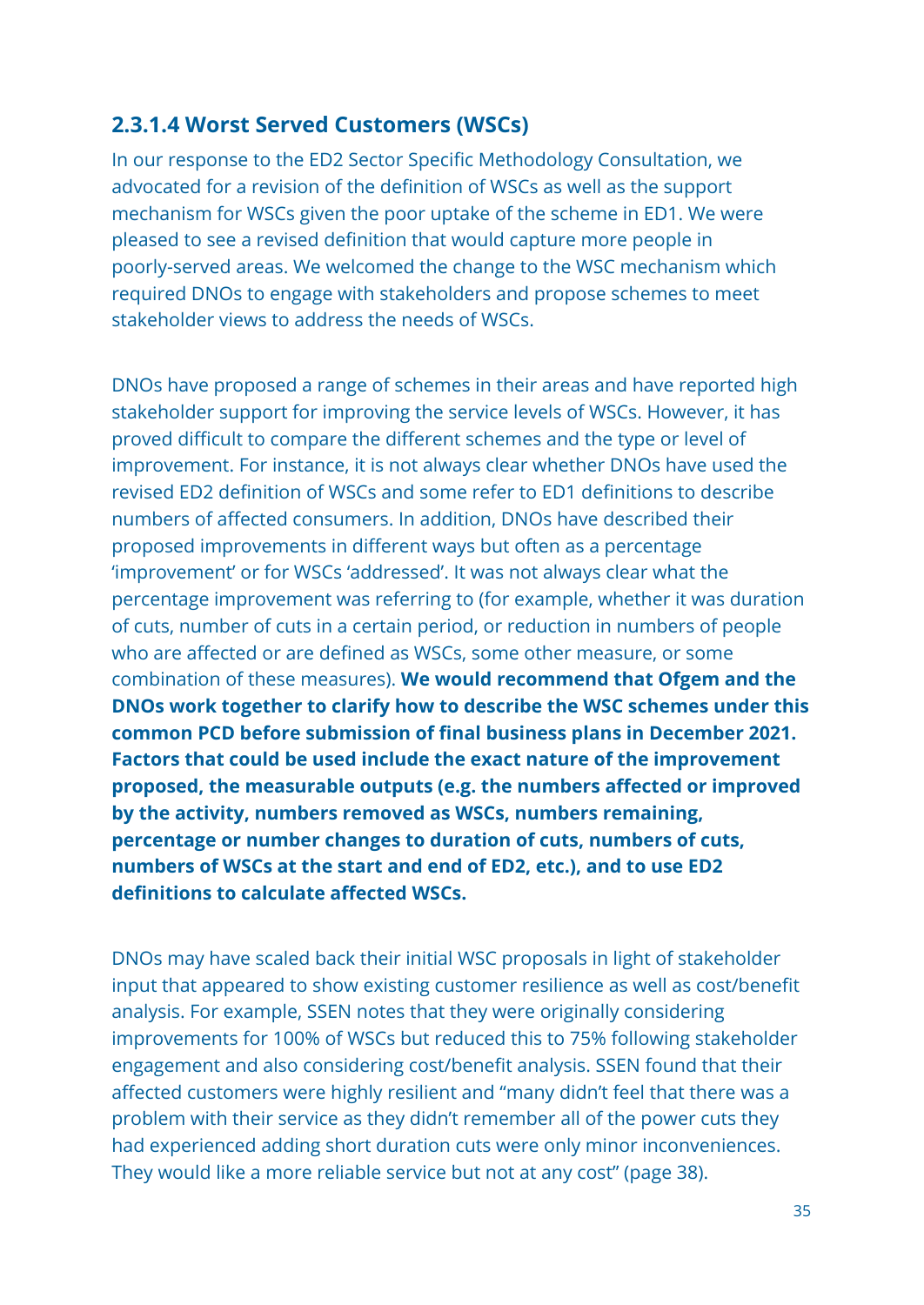Stakeholder engagement with affected customers is good practice. **We recommend that Ofgem (and CEGs if they have not already looked at this aspect closely) reviews the engagement to ascertain whether affected stakeholders fully understood the increasing likelihood of reliance on electricity for transport, working from home, and for heating, the implications of continued higher levels of outages, and whether stakeholders supported the cost/benefit analysis and final decisions on WSCs.**

## <span id="page-35-0"></span>**2.3.1.5 Short interruptions (SIs)**

We have noted UKPN's proposal to reduce the number of SIs (those under 3 minutes) experienced per customer by 10% (page 13). UKPN is also proposing to pay compensation to those experiencing a high number of SIs. Some DNOs have noted that they intend to increase the monitoring and reporting of SIs during ED2 (for example, ENWL) but may not have similar proposals relating to the reduction of SIs or compensation. While the differences in proposals between companies may reflect revealed stakeholder engagement, it is not clear why UKPN's stakeholders would have a different approach to SIs compared to other areas. **We ask DNOs and Ofgem to consider the proposals for SIs and their supporting stakeholder engagement to identify whether a more consistent approach, perhaps looking to UKPN's proposals, would be appropriate given the increasing reliance on electricity in the future.**

# **2.4 Delivering an environmentally sustainable network**

<span id="page-35-1"></span>We are aware that many DNOs are still developing and refining their Environmental Action Plans (EAPs) in advance of the December final business plan submission. We will therefore undertake a more in-depth review of the EAPs at the Call for Evidence stage of the ED2 price control process.

A feature to note at this draft business plan stage is the variety of different target dates (and terminology) that DNOs have proposed for their business carbon footprint (BCF) to become Net Zero:

- WPD (page 94) has stated an aim to "reduce our BCF to become net zero by 2028"
- ENWL (page 94) notes that they aim to "become a carbon neutral business by 2038"
- NPG (page 82) notes a target of "net neutral by 2040"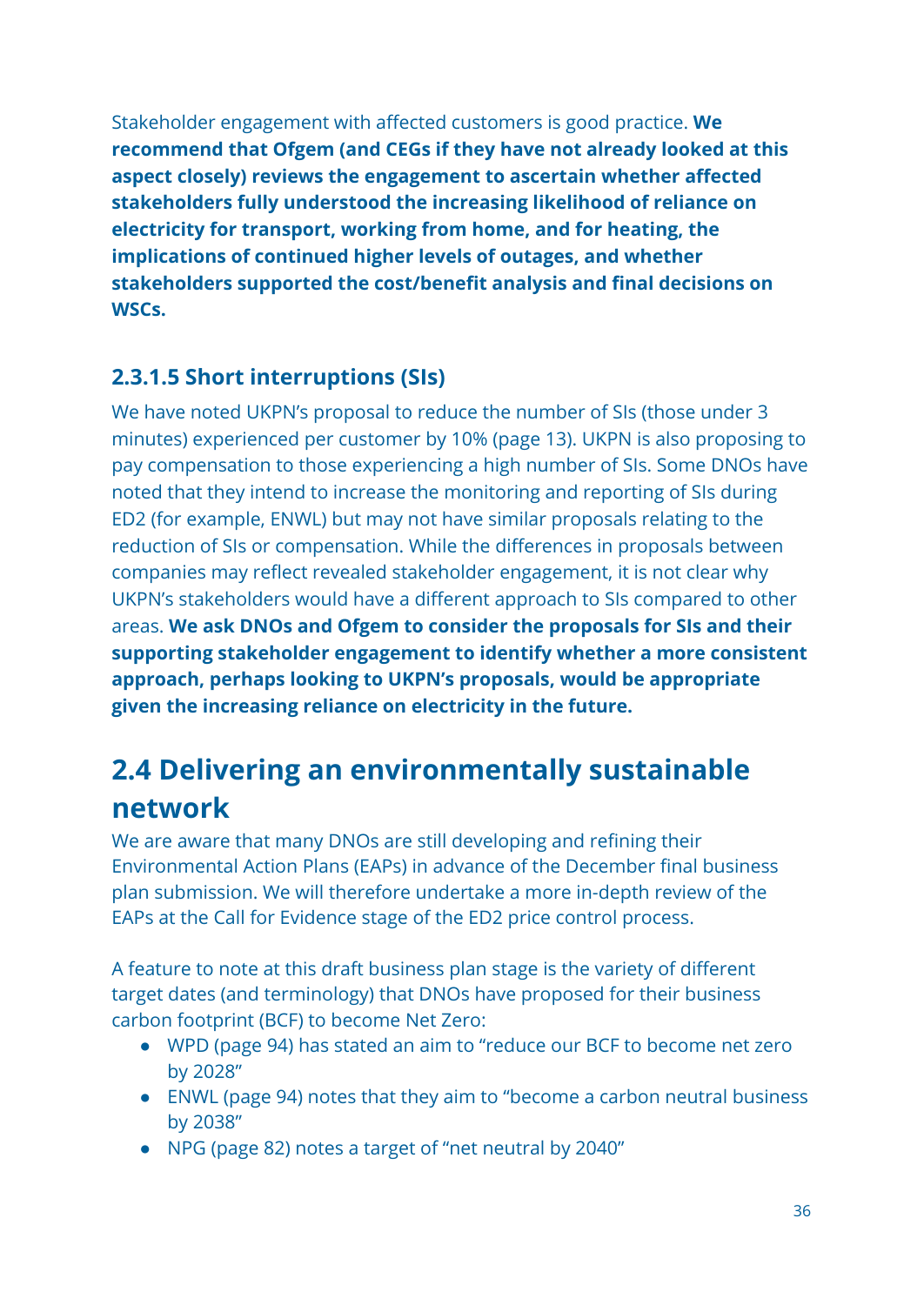- SPEN (Page 111) has a target of 2040 to "achieve Net Zero Carbon" with an interim goal to achieve of 80% of the target by 2030
- SSEN (page 135) states that their ambition to meet net zero by 2045 will require "at least a 35% reduction in our combined Scope 1 and 2 emissions by 2028, 55% reduction by 2033"
- UKPN (page 17) notes that they have a commitment to "reduce our directly controllable emissions (scope 1 and 2 emissions, excluding losses) to Net Zero by 2028".

It is acknowledged that these targets will have been developed with many considerations in mind, including input from customers and stakeholders, however, it is not apparent why stakeholders in different areas would have supported such different ambitions. In addition, the terminology or qualifications to the goal of achieving Net Zero (for example, by defining the target in terms of particular types of emission or excluding other causes of emissions such as losses) creates difficulty in assessing the goals.

**We recommend that Ofgem provides further guidance to DNOs in how to describe their BCF ambitions to achieve a consistency of terminology and to make clear which types of emissions are included or excluded. It would also be valuable for DNOs to assess why stakeholders in different areas may have greater ambition for their DNO in achieving Net Zero emissions, and whether any further engagement or refinement of BCF ambitions would be appropriate to justify their final December business plan targets. It will also be valuable to have staged targets for achieving Net Zero emissions presented within business plans.**

# <span id="page-36-0"></span>**3. A smart, flexible energy system**

## <span id="page-36-1"></span>**3.1 DSO transition**

Effective Distribution System Operation (DSO) functions will be vital to deliver Net Zero in GB. Enabling higher levels of low carbon technologies such as Electric Vehicles (EVs), distributed generation, and other flexibility resources will demand from DNOs different strategies, activities, skills and processes. It will also require a robust incentive mechanism from Ofgem to drive the right behaviours and in the needed time frame.

Confidence in DSO activities is required to encourage flexibility providers to contract with DNOs and to engender strong secondary markets in flexibility. The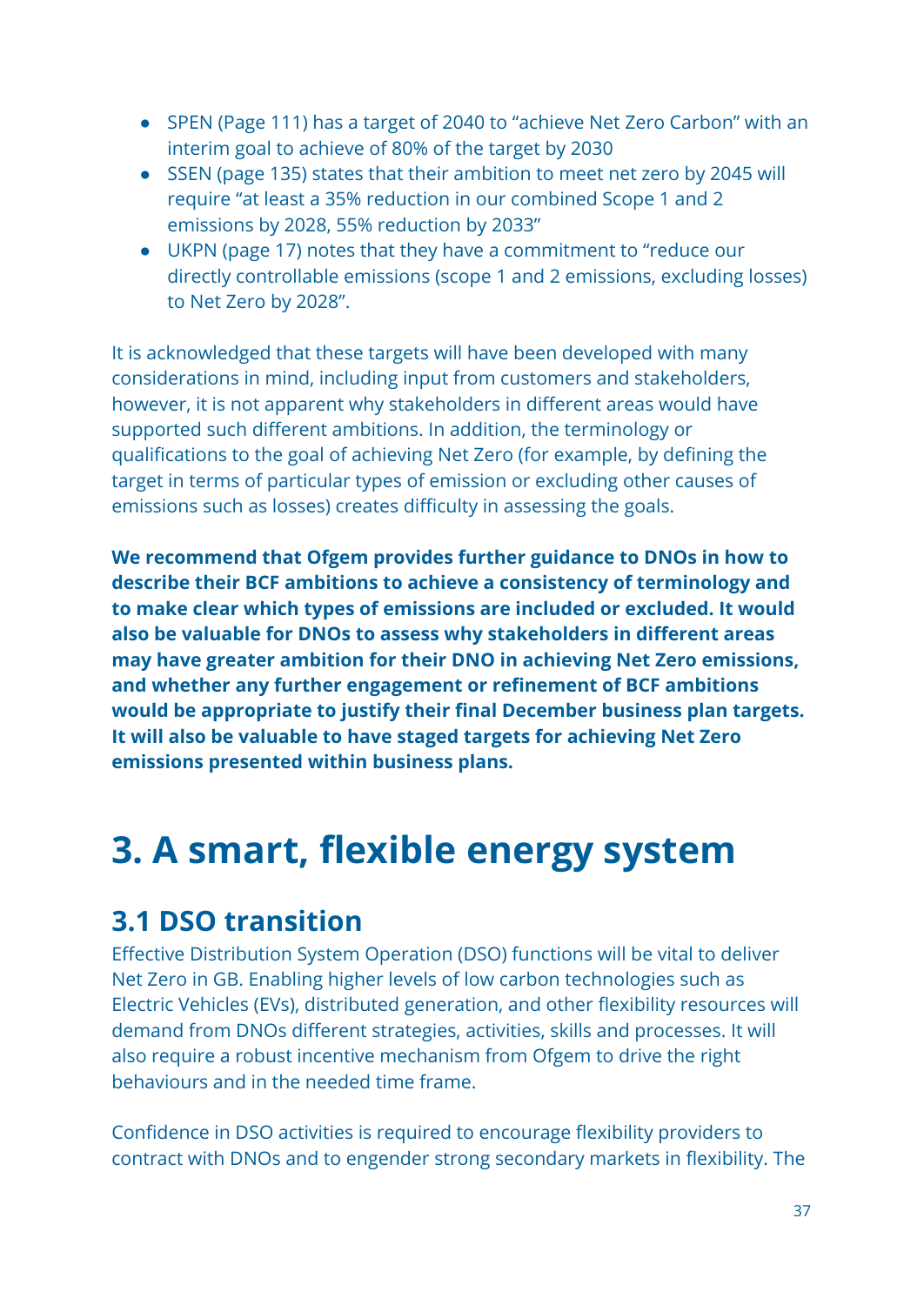risks of actual or apparent conflict positions of DNOs in their DSO role have been raised as a potential blocker to an effective Net Zero progression.

## <span id="page-37-0"></span>**3.1.1 Independent, separable DSO body and other assurance proposals**

DNOs have proposed a range of solutions to raise confidence in the DSO role, ensure stakeholder input, and input a measure of accountability. These solutions include the use of stakeholder satisfaction surveys for flexibility providers and third party DSO function users, auditing of decisions taken between reinforcement and flexibility, and the use of DSO stakeholder panels. However, the UKPN proposal for a separable, independent DSO offers a solution that may more appropriately meet the concerns of stakeholders with respect to any apparent DNO conflict position in forecasting, flexibility contracting, and dispatch. A move to an independent DSO would mirror the transition of the National Grid Electricity System Operator (ESO) into an independent body.

Separability may also alleviate concerns regarding the effectiveness of any DSO incentive framework, given that any likely reward or penalty under the current ED2 system for DSO activities could be outbalanced by the other DNO incentives (such as the Totex Incentive Mechanism (TIM) or IIS) and therefore lead to poor DSO incentivisation. Separate DSO functions may enable a more targeted incentive rate to be applied and therefore act to incentivise appropriate DSO behaviours.

We note that many DNOs have stated a desire to retain the DSO functions within the DNO company and point out that ED2 could be a testing ground or evolutionary period for DSO functions. DNOs also highlight the local nature, disparate, and higher volume activities that are needed at distribution level that may necessitate a different approach from that taken with the ESO. There may also be difficulties in easily separating the cost boundaries between DNO and DSO functions. The risks, advantages, costs and benefits of any separation of DNO/DSO roles (and whether within 1 legal entity or in 2 legal entities) are currently unclear and the conflicting arguments for and against separate DSO functions require exploration. **We welcome the forthcoming Ofgem DSO Governance Review and ask that this considers the value of more independent DSOs for ED2. There may be potential advantages of a more independent DSO which could provide higher confidence for the flexibility market, independence and assurance in forecasting, and the ability to more effectively incentivise a DSO to achieve goals needed for Net Zero. We would welcome wide stakeholder consultation by Ofgem on this issue**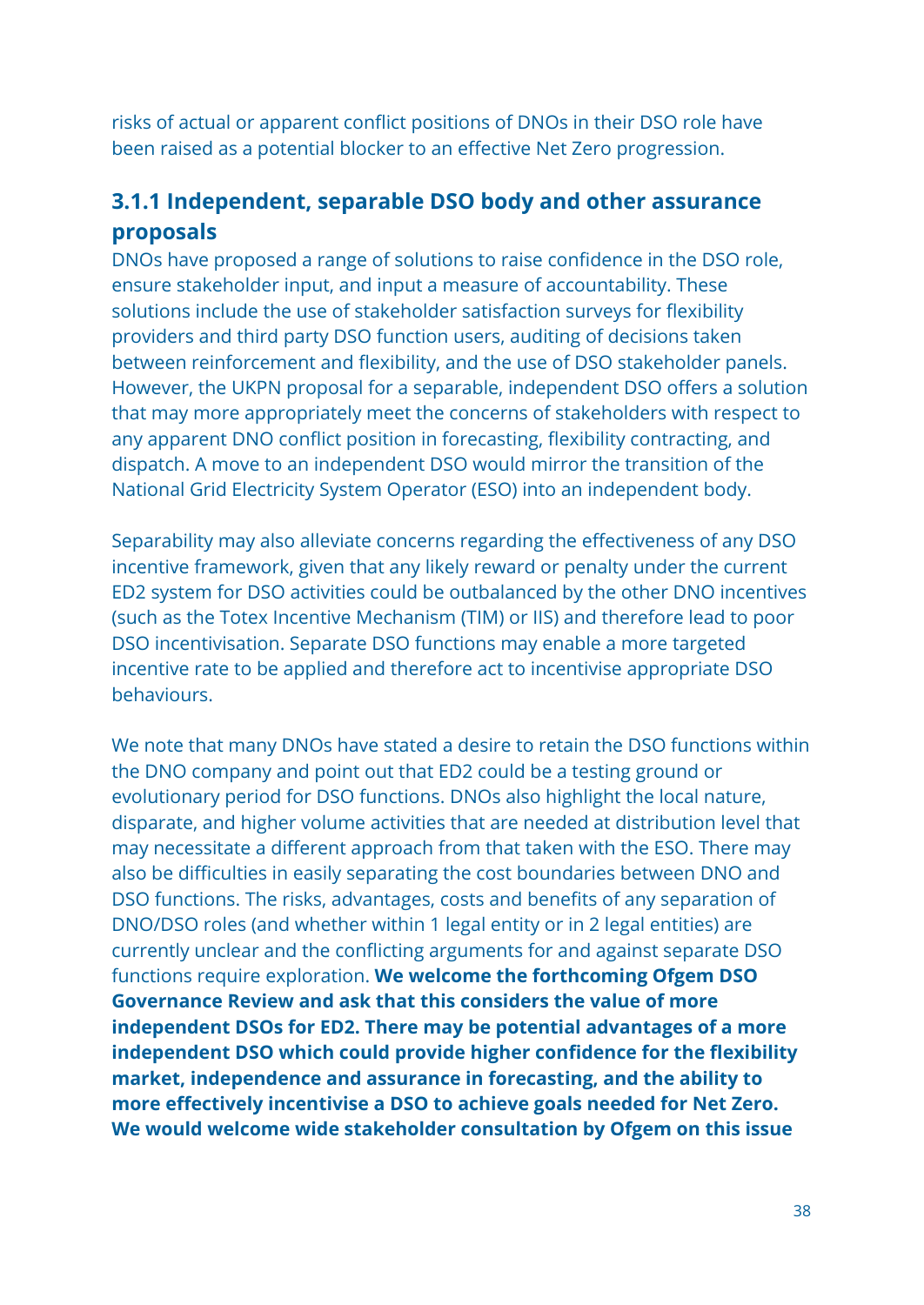**as well as an impact assessment and evaluation of likely costs and benefits for all potential separation options.**

## <span id="page-38-0"></span>**3.1.2 Full range of options for delivering DSO need to be considered**

An efficient and successful DSO will need to ensure that all options have been considered for managing the capacity of the energy system, including the use of flexibility resources, making better use of the network via active network management, energy efficiency, as well as traditional reinforcement. The requirements for considering all options are laid down within the ED2 Business Plan Guidance 'DSO roles and activities', which makes it clear that options must be fairly compared against 1 another and that promoting energy efficiency should be 1 of the considerations. In fact, the requirement to consider energy efficiency is an ED1 requirement (licence condition 31.E.1). The draft business plans show a variety of approaches to optioneering with some DNOs appearing to have fully incorporated all options for consideration while others barely mention the use of energy efficiency, for instance. UKPN (page 14) notes its intention to run energy efficiency flexibility tenders, and to have a 'flexibility and energy efficiency first' approach for ED2 with market testing for all network needs before considering reinforcement. Some other plans do note the use of energy efficiency but are not as ambitious as these proposals. In other business plans, it appears that the use of energy efficiency is primarily reserved to a consideration for the Vulnerability Strategy or as an innovation exercise rather than in active consideration for actively managing a network for DSO purposes.

Energy efficiency could offer a win-win-win scenario in addressing DSO needs, reducing carbon emissions due to reduced need for generation, and in keeping homes warmer and more affordable. We point to prior innovation projects that appear to show proven outcomes (for example, the [SSEN](http://news.ssen.co.uk/news/all-articles/2019/june/ssens-save-project-findings-show-significant-reduction-in-carbon-emissions-and-household-energy-costs/) SAVE project). **We recommend that DNOs consider fully the range of options that can be used to deliver DSO management of the energy system, including ambitious proposals incorporating energy efficiency as a solution. We also recommend that DNOs consider past innovation projects on energy efficiency, which have already been paid for by consumers, before considering further innovation projects.**

**We recommend that the use of energy efficiency for DSO purposes is considered in connection with other strategies, such as the Vulnerability Strategy or Community Energy Strategies, to show joined-up thinking in ensuring the greatest range of outcomes for each pound spent on this solution. We note further at 4.5 below that plans appear to currently show**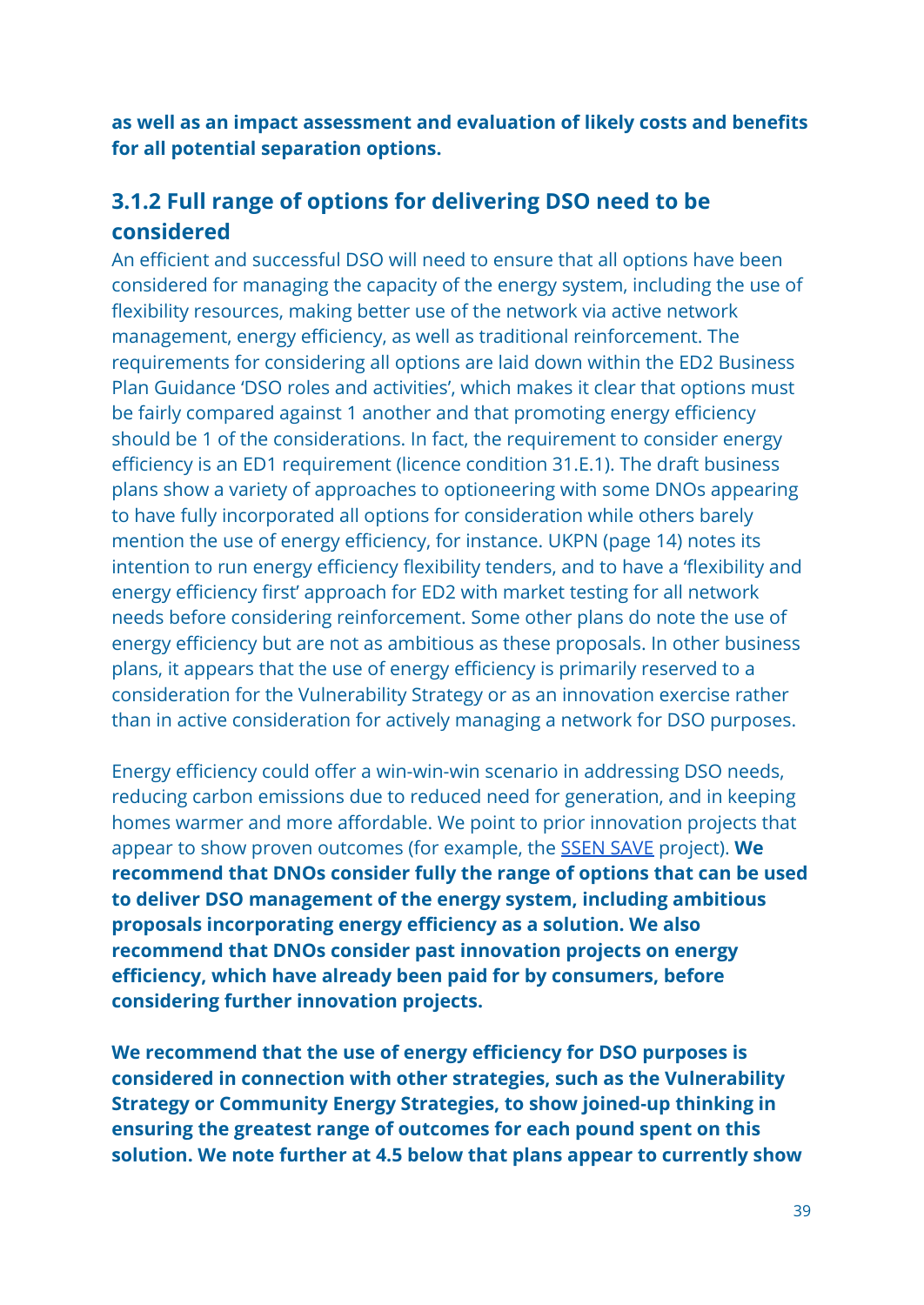**a lack of coherence and strategic thought across plan areas and strategies with a risk that the plans will fail to offer best value for consumers.**

## <span id="page-39-0"></span>**3.1.3 A DNO's role in supporting local authorities, devolved governments, and others in the drive to Net Zero**

DNOs need to have a clear, strategic approach to working with the important stakeholder grouping of local authorities and devolved governments. These bodies hold a democratic mandate and have a critical role in Net Zero through setting of local Net Zero targets, making legally-enforceable plans, and funding change. Matters such as forecasting, network planning, providing advice and optioneering of solutions are all elements that have high relevance for DNOs in working with these governmental bodies.

In our recent research report on the topic of Local Area Energy Plans, [Look](https://www.citizensadvice.org.uk/about-us/our-work/policy/policy-research-topics/energy-policy-research-and-consultation-responses/energy-policy-research/look-before-you-laep-ending-the-postcode-lottery-of-local-area-energy-plans/) [before you LAEP,](https://www.citizensadvice.org.uk/about-us/our-work/policy/policy-research-topics/energy-policy-research-and-consultation-responses/energy-policy-research/look-before-you-laep-ending-the-postcode-lottery-of-local-area-energy-plans/) we found the following:

- There is no agreed definition for 'local area energy'. Plans, strategies, commitments and approaches vary greatly across England and Wales
- There is a limited amount of publicly available information about governance, decision making, engagement or finding the funding required when it comes to local area energy
- Local government plans are often driven by a vision or a goal to reach Net Zero as quickly as possible. This ambition is not always accompanied with detailed costings
- Local area approaches to energy offer potential benefits for consumers but there is an urgent need for national coordination and support
- The economic impact of the COVID-19 pandemic has meant some local authorities have had to change their approach to Net Zero. For some local areas there is a desire to ensure that plans for economic recovery are developed alongside environmental priorities
- Without a national framework to help and support local stakeholders to agree and develop local area approaches to energy, there is a risk of further exacerbating inequalities across the country

The ED2 Business Plan Guidance lays down baseline expectations for DSO roles and activities (Appendix 4) covering network planning, as well as directions regarding forecasting and scenarios (page 38 onwards). This guidance notes (page 40) that DNOs should engage with local stakeholders to understand what trajectory for decarbonisation is likely to be followed in that licence area, including input from democratically accountable bodies. There appear to have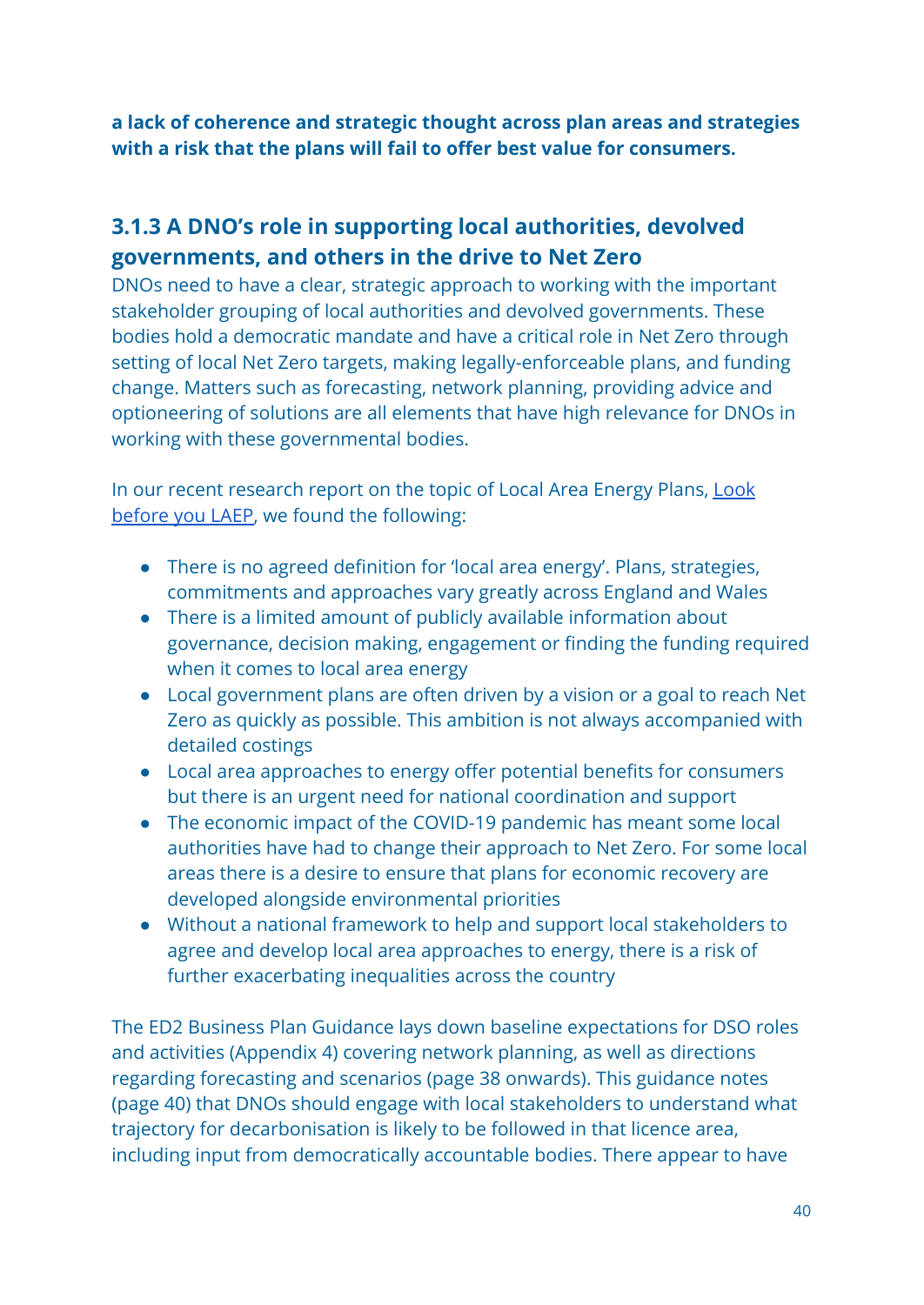been different approaches and levels of engagement by DNOs with respect to these important bodies in the development of the business plans, as well as the ongoing engagement to be undertaken during ED2 and beyond. It is not always clear, for instance, the extent to which DNOs have undertaken a critical assessment of the Net Zero aspirations of a local authority to assure that the aims are likely to be achievable. This point ties to our research that found local plans may not have detailed costs to support Net Zero ambitions and the degree of variability in local plans.

In addition, some DNOs have proposed ongoing engagement with these bodies within CVPs as being beyond business as usual (for example, WPD have 2 CVPs (page 66) relating to proactively partnering with every local authority in their region, and to create a National Energy Plan for Wales; SSEN is proposing a CVP for providing embedded collaborative support to local authorities and community groups on whole systems (page 14)). Other DNOs have proposed engagement with local authorities as part of their baseline-funded DSO strategies (for example, NPG (page 69) has noted its intention to recruit LAEP advisers to work with local authorities). These schemes may offer models for standardising ongoing engagement and support by DNOs especially as there is still a lack of a national framework to help and support local stakeholders to agree and develop local area approaches to energy.

We believe (as stated in the [Look before you LAEP](https://www.citizensadvice.org.uk/Global/CitizensAdvice/Energy/Local%20Energy%20Report.pdf) report (page 12)) that "Energy network companies (particularly Gas Distribution Networks and Electricity Distribution Network Operators) may be well-placed to support local authorities and communities in developing local energy plans given their expertise and knowledge. These network companies could play an important role in assisting and supporting approaches to local area energy." However, there does appear to be a current inconsistency in approach which may impact the accuracy of forecasts and network planning, and may impact the provision of such energy network support to these local governmental stakeholders.

Given the importance of these stakeholders to the development of the ED2 business plans, load-related investment, Net Zero achievement, and the DNOs' plans for ongoing engagement during ED2 and beyond, **we recommend that Ofgem provides further guidance on how to conduct engagement with local authorities and devolved governments, including what weight to give this engagement for forecasting and network planning to ensure consistency of approach and improve confidence in forecasts and network plans. If there is insufficient time to provide such guidance, we would recommend that Ofgem scrutinises the engagement and the critical**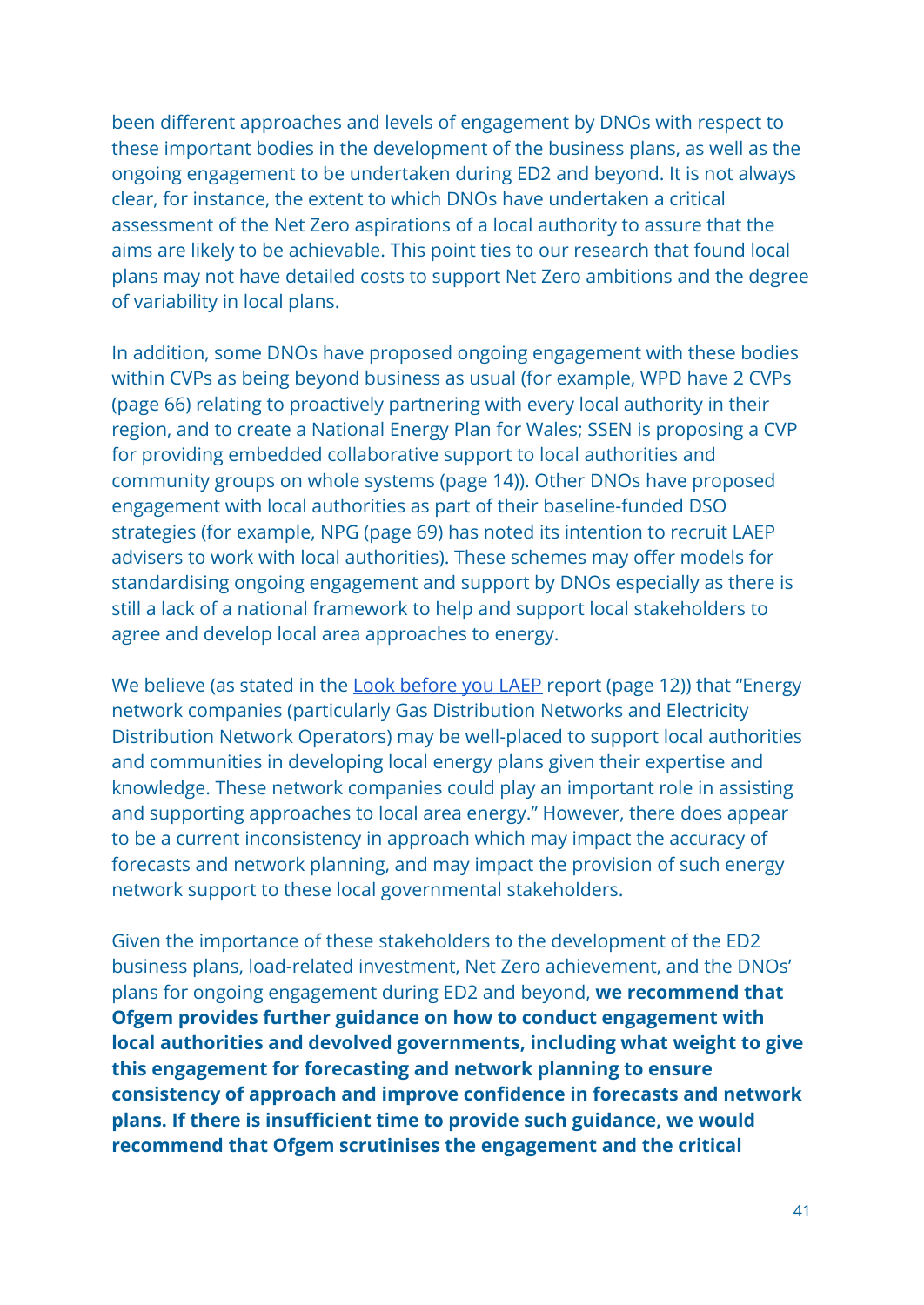**processes that have been used by DNOs to accept or reject local plan proposals to assure that forecasts used for DNO network plans are robust.**

**We recommend that Ofgem considers how DNO business plans relate to the work currently underway by BEIS and Ofgem in considering the role** and form of Local Area Energy Mapping and Planning<sup>11</sup>.

**We also recommend that Ofgem considers the draft proposals put forward by DNOs for ongoing engagement and support for these stakeholders to assess which proposals may be suitable to be considered for baseline expectations and funding.**

## <span id="page-41-0"></span>**3.2 Innovation**

DNOs have generally referenced and described innovations that their DNO has initiated and developed into business as usual. While some companies have noted active review and incorporation of other DNOs' or other sectors' innovation projects (for example SPEN page 32), in other cases, there are only a few references to implementations of innovations beyond their own activities. Consumers have contributed to the funding for these past innovation projects and it is essential that best value is obtained from these investments by all DNOs. **We recommend that DNOs explain in their business plans how they have identified and implemented (or intend to implement) innovations from beyond their own company or industry sector. DNOs should clearly demonstrate how their plans provide best value for consumers through implementing past successful innovations as well as innovating for the future.**

# <span id="page-41-1"></span>**4. Keeping consumers' bills low**

# <span id="page-41-2"></span>**4.1 Access and Forward Looking Charges Significant Code Review (Access SCR)**

The Access SCR may have considerable impacts, both within the ED1 price control period and for ED2 business planning. The Ofgem minded-to position<sup>12</sup>, if taken forward, will have the effect of encouraging connections for both

<sup>12</sup> Access and Forward Looking Charges Significant Code Review - [Consultation](https://www.ofgem.gov.uk/publications/access-and-forward-looking-charges-significant-code-review-consultation-minded-positions) on minded-to [position,](https://www.ofgem.gov.uk/publications/access-and-forward-looking-charges-significant-code-review-consultation-minded-positions) Ofgem, June 2021

<sup>&</sup>lt;sup>11</sup> Local Area Energy Mapping and Planning, as discussed at the Net Zero [Advisory](https://www.ofgem.gov.uk/publications/net-zero-advisory-group-minutes-july-2021) Board [meeting](https://www.ofgem.gov.uk/publications/net-zero-advisory-group-minutes-july-2021), July 2021, BEIS, Ofgem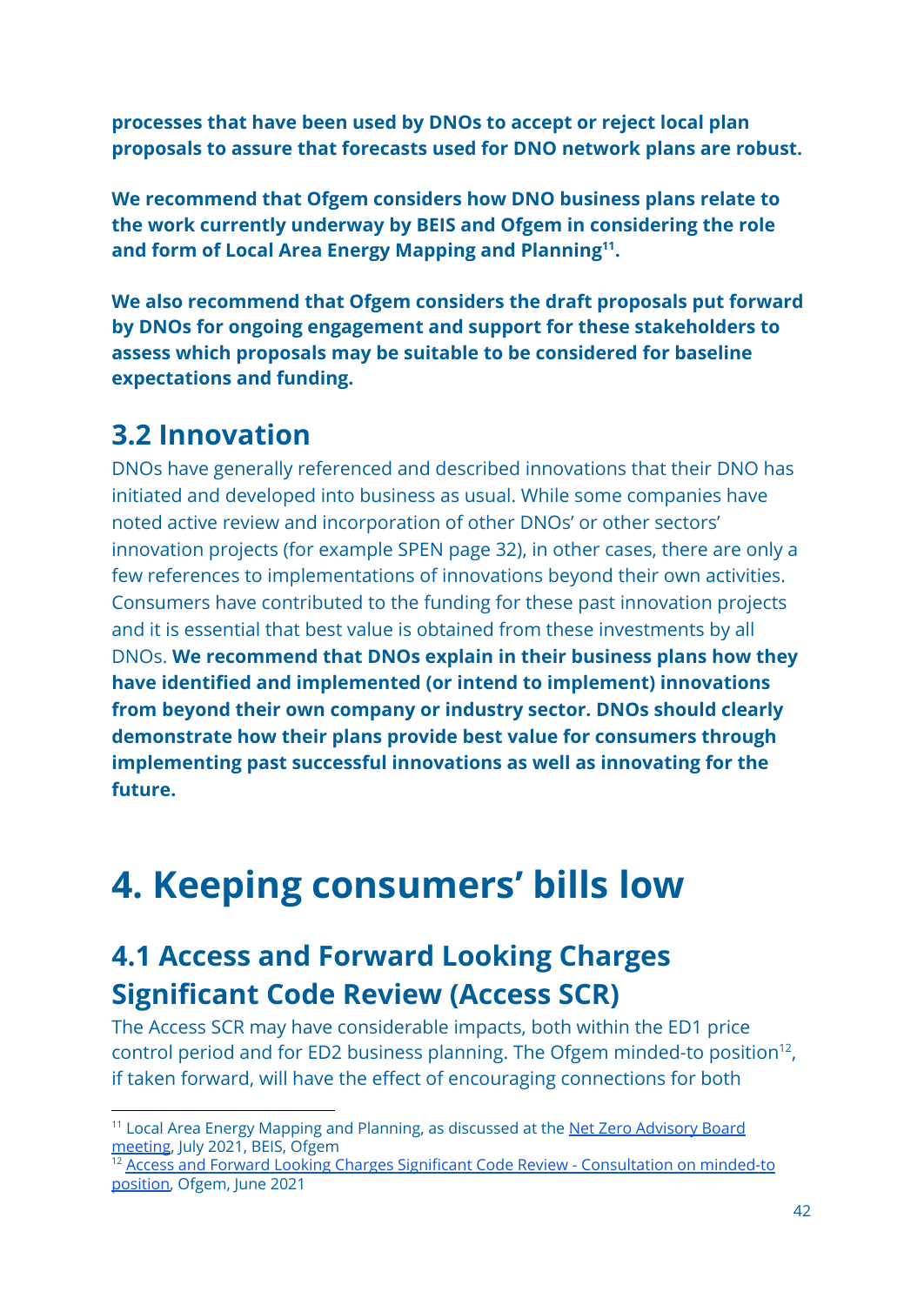demand and generation at the distribution level, as the direct costs to those seeking to connect become cheaper. This may result in both an up-turn in connections during ED2, as well as potential deferral of some connections that were planned for the ED1 period. We note that there may be a reopener mechanism within ED2 to accommodate changes to funding necessitated by the Access SCR. The Access SCR impacts could also be implemented through the use of other UMs, such as the load-related capacity volume driver.

At present, the draft business plans have been developed (in accordance with Ofgem guidance) to not consider changes anticipated from the Access SCR. The final business plans, we understand, will require revision to accommodate the minded-to position. Our discussions with DNOs have revealed that they believe that the extent of demand for new connections in ED2 could be considerable and that it is currently proving difficult to forecast. There may also be implications for those larger customers that are connected via a flexible connection that may be subject to curtailment under Active Network Management (ANM). It is possible that these customers may opt to have a firm connection if Access SCR charging changes make it cheaper to do so. This may have impacts on managing the distribution system for DSO purposes and require higher levels of flexibility contracts or other solutions.

Ofgem assessment is that the change in distribution connection charging proposed as part of the Access SCR will increase reinforcement costs by around £380 million by 2040. If DNOs' modelling for ED2 reveals cost increase significantly higher than this, this will change the Cost-Benefit analysis and so the SCR decision will require reviewing. For further information, please see our consultation response $^{13}$ .

#### **We recommend that Ofgem:**

- **● Ensures that funding which is no longer needed due to deferral of ED1 connections into ED2 can be appropriately recovered. Close-out mechanisms, for example, could be used to ensure that DNOs do not obtain windfall gains from regulatory policy change.**
- **● Considers the implications of Access SCR for increased uncertainty in DNO business planning and forecasting. There may be a need for higher scrutiny of baseline funding and/or more reliance upon UMs or other mechanisms. These UMs would ensure that funding is released rapidly to DNOs as the extent of new demand for connections emerges, but provide only as much funding as is needed**

<sup>13</sup> Citizens Advice, Response to the Access and [Forward-looking](https://www.citizensadvice.org.uk/about-us/our-work/policy/policy-research-topics/energy-policy-research-and-consultation-responses/energy-consultation-responses/citizens-advice-response-to-the-access-and-forward-looking-charges-significant-code-review-consultation-on-minded-to-positions/) Charges Significant Code Review -[Consultation](https://www.citizensadvice.org.uk/about-us/our-work/policy/policy-research-topics/energy-policy-research-and-consultation-responses/energy-consultation-responses/citizens-advice-response-to-the-access-and-forward-looking-charges-significant-code-review-consultation-on-minded-to-positions/) on Minded to Positions, August 2021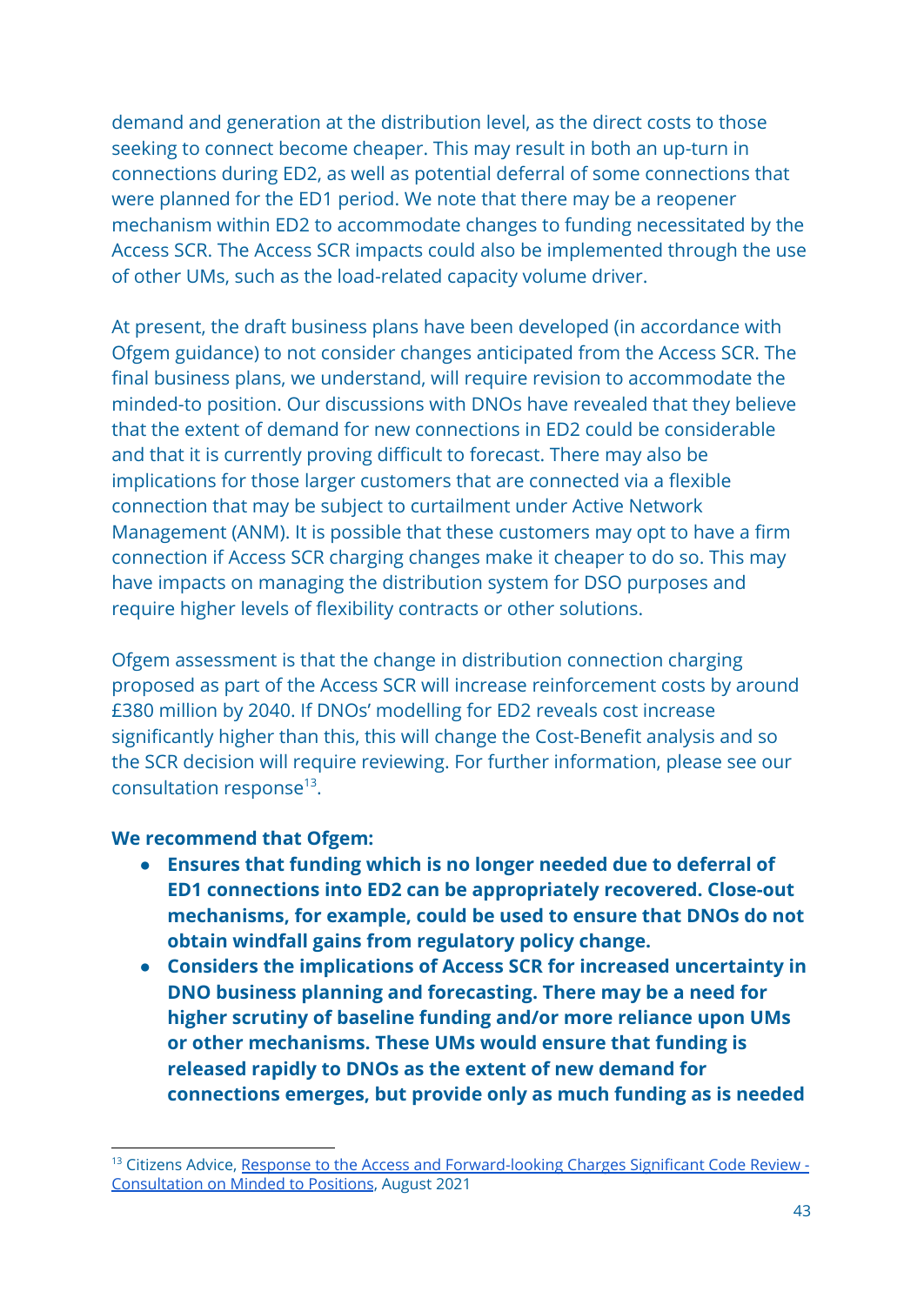- **● Any UMs will need to be carefully calibrated to ensure costs are appropriately calculated**
- **● Ofgem should revise the Access SCR Impact Assessment in light of changes in proposed ED2 expenditure and review the minded-to position**
- **● DNOs and Ofgem should consider the implications of Access SCR on the possible cancellation of flexible connections and whether there are potential impacts for DSO operation and costs in ED2**

## <span id="page-43-0"></span>**4.2 Managing uncertainty**

## <span id="page-43-1"></span>**4.2.1 Forecasting risk**

As we have noted elsewhere, there is a lack of consistency between business plans in presenting information relating to forecasts. Those forecasts lead to plans for investments in totex in baseline allowances and for strategic or less certain investment via uncertainty mechanisms (UMs). The lack of consistency in presentation has meant that it is difficult for stakeholders to fully understand the impacts on bills for consumers. **We recommend that Ofgem provides guidance to DNOs in how to present information in business plans on forecasts, baseline allowances, and extent and utilisation of UMs to ensure consistency, to clarify impacts on bills, and to ease comparability.**

DNOs have described some of the factors which may make forecasting difficult for ED2 and beyond. For example, NPG (page 58) has noted the potential use of hydrogen in providing heating which may reduce forecast electricity demand, and the unknown take-up of price-driven flexibility such as time of use tariffs which would shift demand and reduce the need for higher investment to provide for overall or peak demand. We also note that there were underspends in load related expenditure in ED1 due to actual demand being different from forecast demand. Forecasting the demand for new connections relating to Access SCR take-up may provide further problems in accurately calculating the need for baseline allowances. Given past and current concerns regarding forecasting, **we believe that care is needed in allocating baseline allowances for ED2 in case forecasts prove to be different from outturn. There will be a higher reliance for responsive and accurately drawn UMs to ensure delivery for Net Zero while protecting consumers' money.**

## <span id="page-43-2"></span>**4.2.2 Design of Uncertainty Mechanisms (UMs)**

Some DNOs have noted the impact that the UMs, if fully utilised, will have on bills. For example, SSEN (page 13) has described their calculation, using Ofgem financial parameters, for base cost proposals for each licence area (decreases of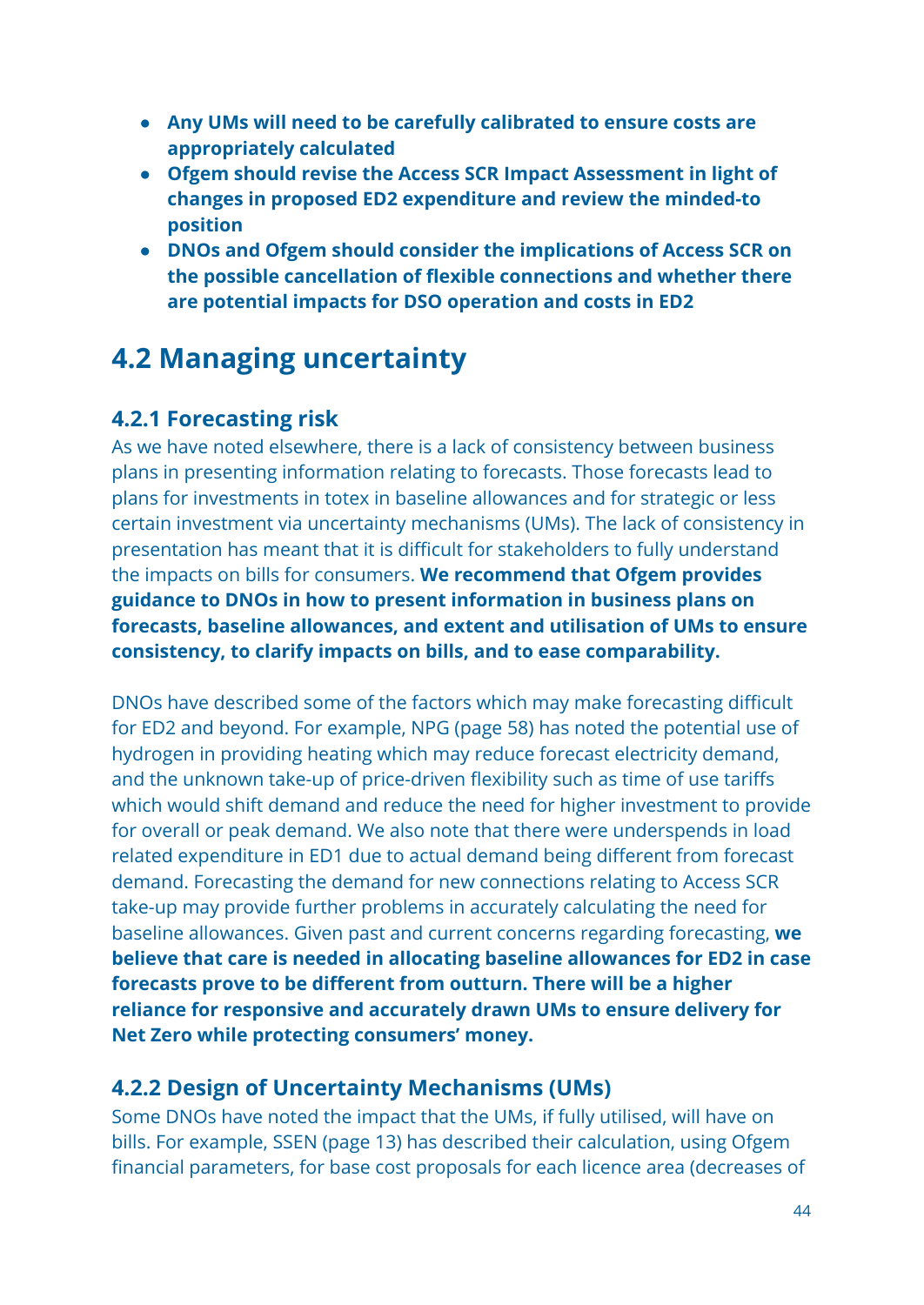£5.80 and £5.30 for SEPD and SHEPD licence areas respectively). SSEN has also added that if all UMs are triggered to the full amount, the impact will result in approximately flat bills compared to average ED1 bills. Therefore the value of the UMs could be considerable.

The various UMs proposed by DNOs, if approved, will need to be calibrated carefully to ensure that funding is released only when it is needed and companies are not overpaid. **We recommend that clawback mechanisms or robust driver mechanisms are designed to avoid companies being rewarded for underspends, or where companies could make windfall gains if UMs are not truly reflective of the delivery costs.**

We refer to our prior publications in this area where we have outlined our thoughts in more depth and highlighted the risks if strategic investment is not managed well:

- Blog March 2021 ['Meeting net zero getting the](https://wearecitizensadvice.org.uk/meeting-net-zero-getting-the-right-strategic-investment-to-support-the-energy-transition-3c3e26137cca) right strategic [investment to support the energy transition'](https://wearecitizensadvice.org.uk/meeting-net-zero-getting-the-right-strategic-investment-to-support-the-energy-transition-3c3e26137cca)
- Research report August 2020 'Meeting net zero  [Options for network](https://www.citizensadvice.org.uk/about-us/our-work/policy/policy-research-topics/energy-policy-research-and-consultation-responses/energy-policy-research/meeting-net-zero-options-for-network-company-highly-anticipatory-investments-in-a-post-covid-19-environment/) [company highly anticipatory investments in a post-COVID-19](https://www.citizensadvice.org.uk/about-us/our-work/policy/policy-research-topics/energy-policy-research-and-consultation-responses/energy-policy-research/meeting-net-zero-options-for-network-company-highly-anticipatory-investments-in-a-post-covid-19-environment/) environment'

## <span id="page-44-0"></span>**4.2.3 UMs as an alternative to baseline funding for other expenditure types beyond strategic investment**

We have noted that some DNOs have proposed UMs for expenditure that are in areas beyond strategic investment where other DNOs may have proposed to use baseline allowances (for example, SSEN's range of UMs (page 172) which includes spending relating to tree cutting, LV network and distributed generation monitoring, telecoms, wayleaves, etc.). **We recommend that DNOs and Ofgem review the types of activity that may be suitable to include within UMs rather than baseline funding as UMs may provide additional protection for how consumers' money is spent and prevent unnecessary future baseline allowance underspending. The same approach for using UMs should be used across the sector to ensure consistency wherever possible.**

# <span id="page-44-1"></span>**4.3 Competition**

DNOs have provided differing levels of information on competition within their draft business plans. In many cases, a DNO's approach to competition is laid out within a separate section of the plan. In other cases, a DNO may have presented the information across various sections concerning connections, the supply chain, or DSO, for instance. **It would be helpful if DNOs could present their**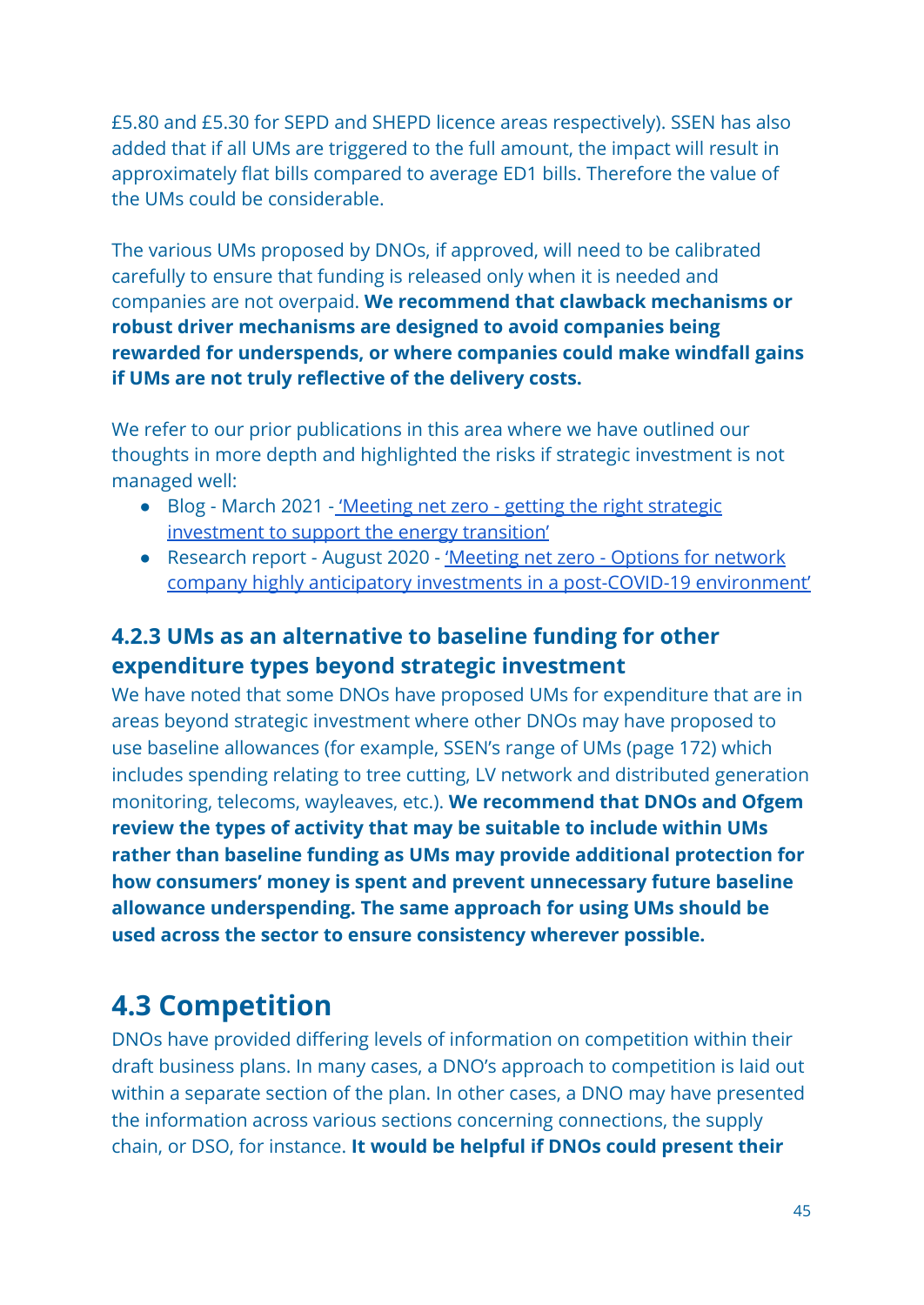**approach and commitments regarding competition within 1 section to be able to readily identify best practice.**

We noted that some DNOs appeared to have assessed their projects against the Ofgem criteria for early and late competition using lower value thresholds (for example, SSEN (page 178) to ensure that their projects are appropriately considered. This appears to be an area of best practice that may be valuable for other DNOs to adopt.

We welcomed the Ofgem proposal for a review of competition in the connections market for  $ED2^{14}$ . We note the work of the Energy Networks Association Open Networks project and the industry in developing frameworks for DSO activities, for example, in facilitating flexibility markets, however, it is possible that this development work may not have reached all relevant stakeholders. **We believe that it may be valuable for Ofgem to conduct a review of competition in the DSO area similar to the proposed review for competition in connections.** Such a review would help to identify best practice and provide an opportunity for stakeholders to highlight areas of improvement. For instance, the open nature of network data may provide opportunities for competitors to offer additional services as we noted in our response (mentioned above) to the Ofgem proposal for a review of competition in the connections market.

## <span id="page-45-0"></span>**4.4 Bill impact**

The DNOs have presented the bill impacts for ED2 in a variety of ways and formats with some DNOs providing detailed calculation models. For example, WPD's model is presented at page 191 of their plan, and ENWL's model is on page 152. Bill impact calculations may have used Ofgem's financial parameter assumptions for ED2, however, DNOs have designed models to highlight bill impacts based on the factors that they believe are relevant, and some have provided additional alternative bill impacts based on different financial assumptions from Ofgem's. It was also not always apparent that the impacts of uncertainty mechanisms or alternative forecasts had been taken into account in bill impacts. It has, therefore, proved difficult to readily compare bill impacts given the variability in how the DNOs have presented their data, the use of the different models and forecasts, what they have included in baseline funding, and

<sup>&</sup>lt;sup>14</sup> Citizens Advice response to the Ofgem proposal to review [competition](https://www.citizensadvice.org.uk/about-us/our-work/policy/policy-research-topics/energy-policy-research-and-consultation-responses/energy-consultation-responses/citizens-advice-response-to-the-ofgem-proposal-to-review-competition-in-the-electricity-connections-market-for-riio-ed2/) in the electricity [connections](https://www.citizensadvice.org.uk/about-us/our-work/policy/policy-research-topics/energy-policy-research-and-consultation-responses/energy-consultation-responses/citizens-advice-response-to-the-ofgem-proposal-to-review-competition-in-the-electricity-connections-market-for-riio-ed2/) market in RIIO-ED2, Citizens Advice, August 2021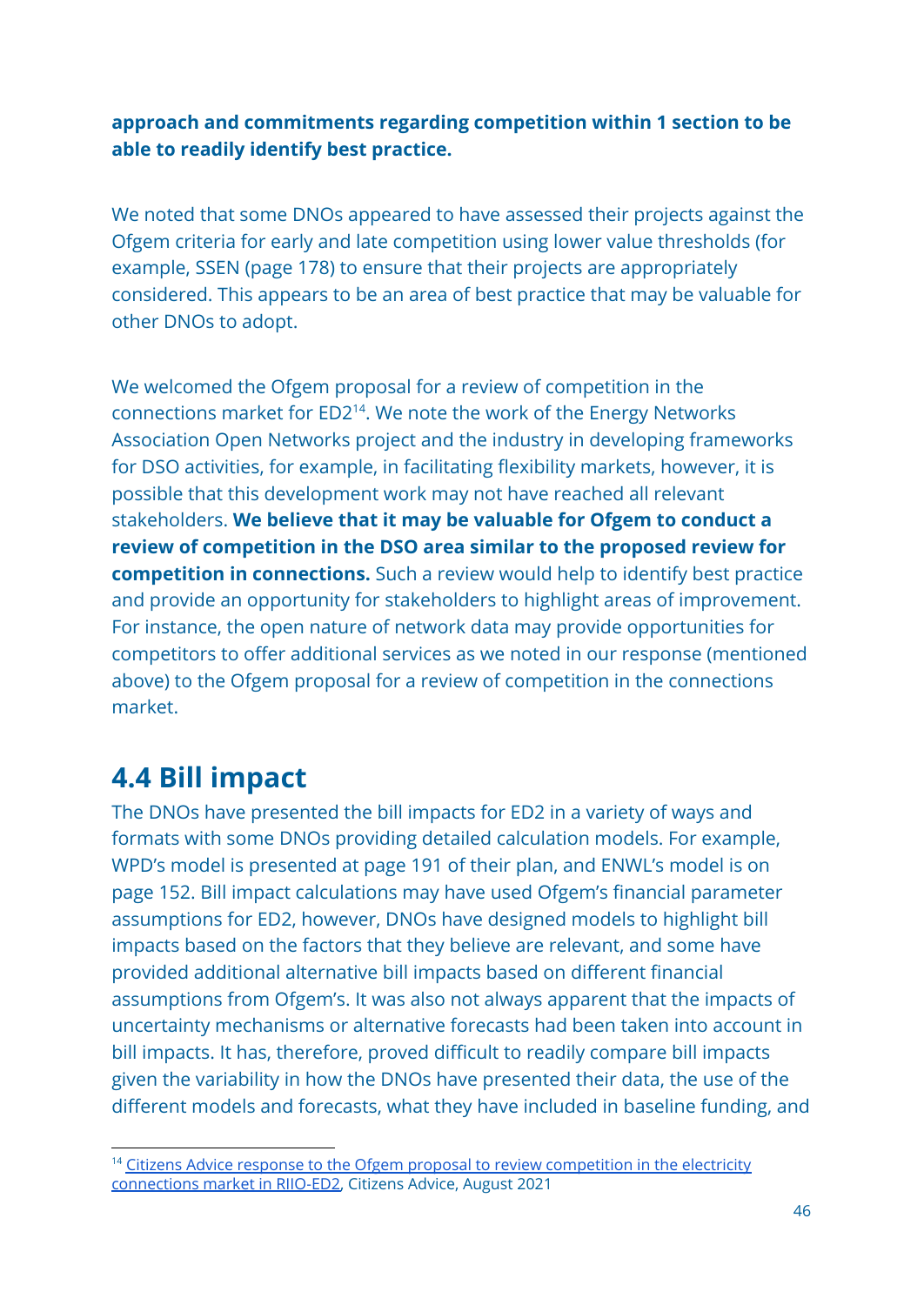the selection of inputs. **We recommend that Ofgem and the DNOs establish a common methodology for bill impact calculation in advance of the December business plan submission so that there is consistency, and that the effects of uncertainty mechanisms and forecasts are taken into account. We also recommend that the bill impacts are presented per licence area rather than presented at the company level to negate any netting of effects on bills.**

## **4.5 Lack of overarching strategic approach with the risk that plans do not achieve best value for consumers**

<span id="page-46-0"></span>There are many interesting and worthwhile proposals within the draft business plans. However, we have noticed that plans often fail to show a strategic and coherent approach. Strategies and proposals can appear siloed without linking between the various elements that make up the plan. For instance, energy efficiency proposals within a Vulnerability Strategy or a CVP could be linked (and possibly funded) via the DSO requirements to promote energy efficiency as an alternative to reinforcement or flex. Links could also be made between proposals for community energy, the Environmental Action Plan, DSO and Vulnerability Strategies, and for proposals relating to resilience and reliability measures. **We recommend that DNOs review their plans to ensure that there is an overarching strategic narrative and that plans are coherently linked. Best value for consumers will be obtained through crossovers between currently siloed strategies and proposals.**

# <span id="page-46-1"></span>**5. Financial information**

# <span id="page-46-2"></span>**5.1 Financeability**

The business plans make various comments on actions that the companies will, and won't, take to manage financeability issues. We believe companies should be exploring all options that do not increase overall costs to consumers, including equity injections and depreciation. It is not in the interests of consumers to increase the cost of equity to manage financeability.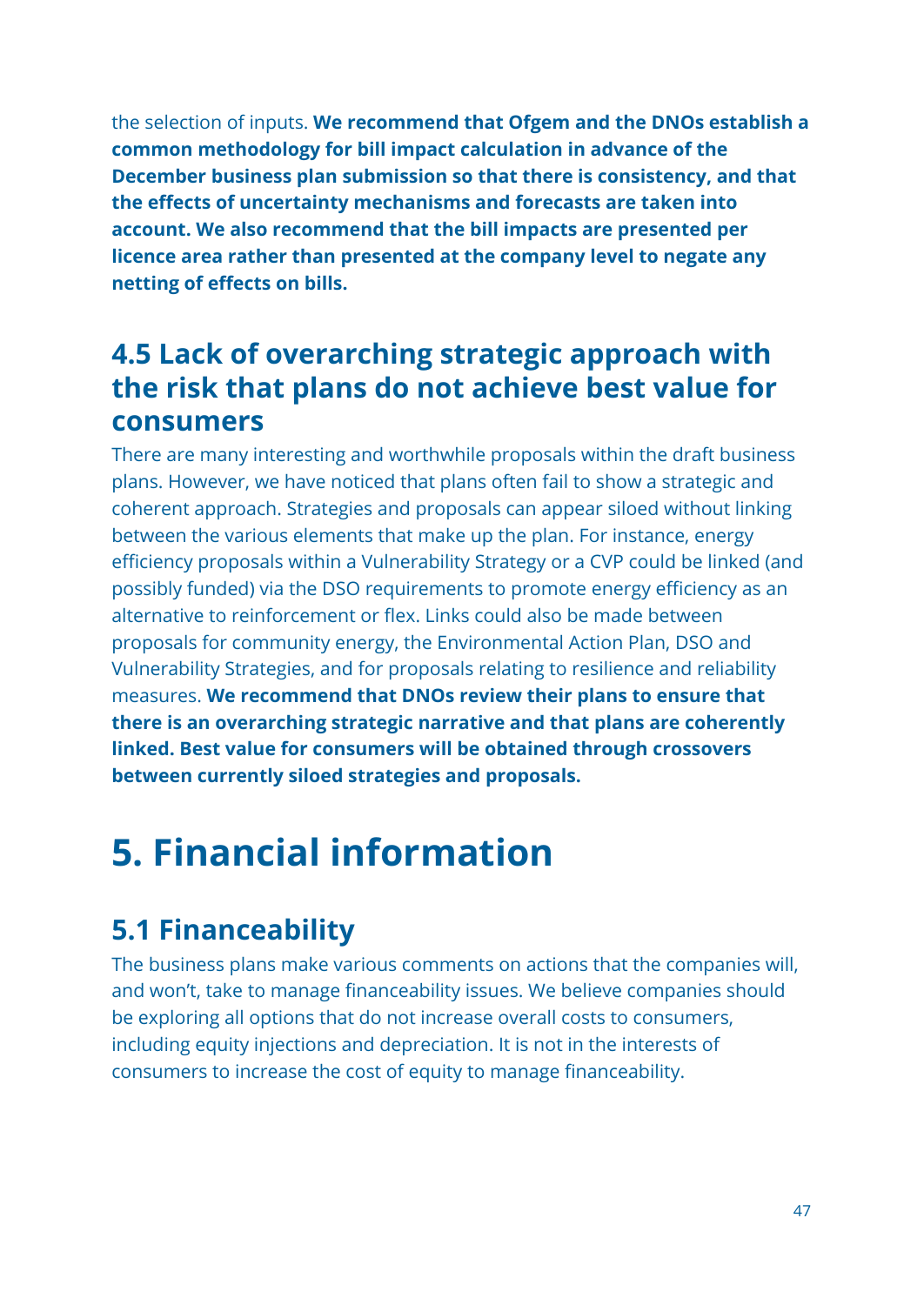# <span id="page-47-0"></span>**5.2 Cost of equity**

We remain of the view that a higher cost of equity is not justified. Recent evidence regarding transactions across regulated sectors supports this. For example, the price paid by National Grid for WPD implies a premium of over 60% compared to the Regulated Asset Value. The Market Asset Ratio premium for transactions involving Scotia Gas Networks and Southern Water are further evidence that investors continue to pay a premium for GB utilities because they are seen as attractive investments.

# <span id="page-47-1"></span>**5.3 Cost of debt**

We note concerns raised that actual embedded debt costs will vary significantly from the allowed cost of debt, based on Ofgem's working assumptions. Although the concerns raised relate to the allowed cost of debt being lower than actual debt costs as Ofgem's working assumptions are based on a sector average, it is highly likely that for some DNOs the allowed costs of debt will be higher than the allowed cost of debt.

We believe this requires further consideration. Networks' financial positions are potentially being significantly influenced by the costs of embedded debt, relative to the allowed cost. This may influence other aspects of the price controls, such as overall incentive properties and the approach to uncertainty mechanisms. Any 'knock-on' effects need to be assessed from the perspective of consumers.

Citizens Advice has previously suggested that out and under performance related to the cost of debt should be included within the Returns Adjustment Mechanism (RAM), alongside performance against other cost allowances. This would need to be carefully calibrated to ensure overall sectoral debt allowances do not increase but could reduce any adverse impacts of mismatched debt allowances.

Whilst noting these concerns, there are a number of key aspects of the current approach to the cost of debt that need to be maintained in the interests of consumers. In particular we would highlight:

- An appropriate incentive is maintained to efficiently manage debt costs
- Overall sectoral debt allowances do not increase above the sectoral efficient actual debt costs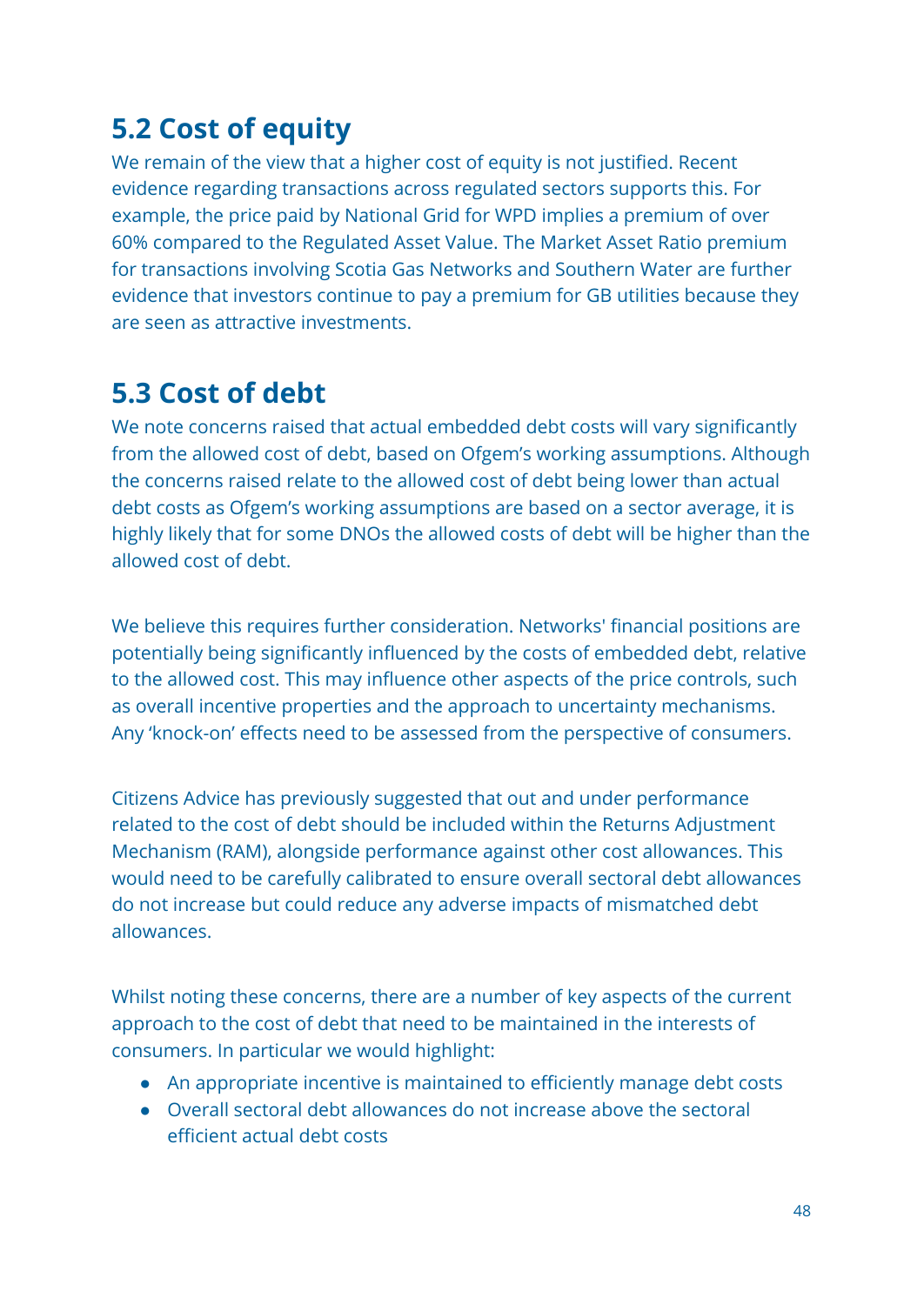# <span id="page-48-0"></span>**5.4 Efficiency**

The assumptions for ongoing efficiencies appear to be significantly lower than those in the RIIO-2 price controls for transmission and gas distribution. We believe the opportunity for innovation to drive further efficiencies is potentially greater in the electricity distribution sector and so would expect ongoing efficiencies to be higher.

# <span id="page-48-1"></span>**6. The Business Plan Incentive**

## <span id="page-48-2"></span>**6.1 Consumer Value Propositions**

CVPs are required to be beyond the minimum requirements as detailed within the ED2 Business Plan Guidance and beyond the functions typically undertaken by an energy network company as business as usual (BAU). Ofgem will need to consider closely whether the CVPs that are presented meet these requirements. The views of CEGs will also be valuable to assess the value and merits of CVPs as these groups will have had longer to witness their development and scrutinise the evidence for value and stakeholder support.

It is not always clear that some proposed CVPs are beyond BAU or minimum requirements. For instance, SSEN's 'Energy Efficiency Accelerator for Smarter Networks' is a welcome proposal to use energy efficiency to address constraints via supporting 120,000 households with such measures. However, the use of energy efficiency to address constraints as an alternative to the use of traditional reinforcement or flexibility measures could be seen as a requirement under the DSO roles and activities.

Some CVPs as presented appeared to have lower levels of stakeholder support compared to other CVPs. For example, WPD's CVP 7 (page 59 and 66) 'Support local people in our communities via an annual £1m 'Community Matters' fund, funded entirely by shareholders at no cost to consumers'. It could be considered that this proposal could be seen as Corporate Social Responsibility and therefore may not be appropriate to receive CVP reward funding. It would be suitable to assess the CEG's and stakeholders' views on this point.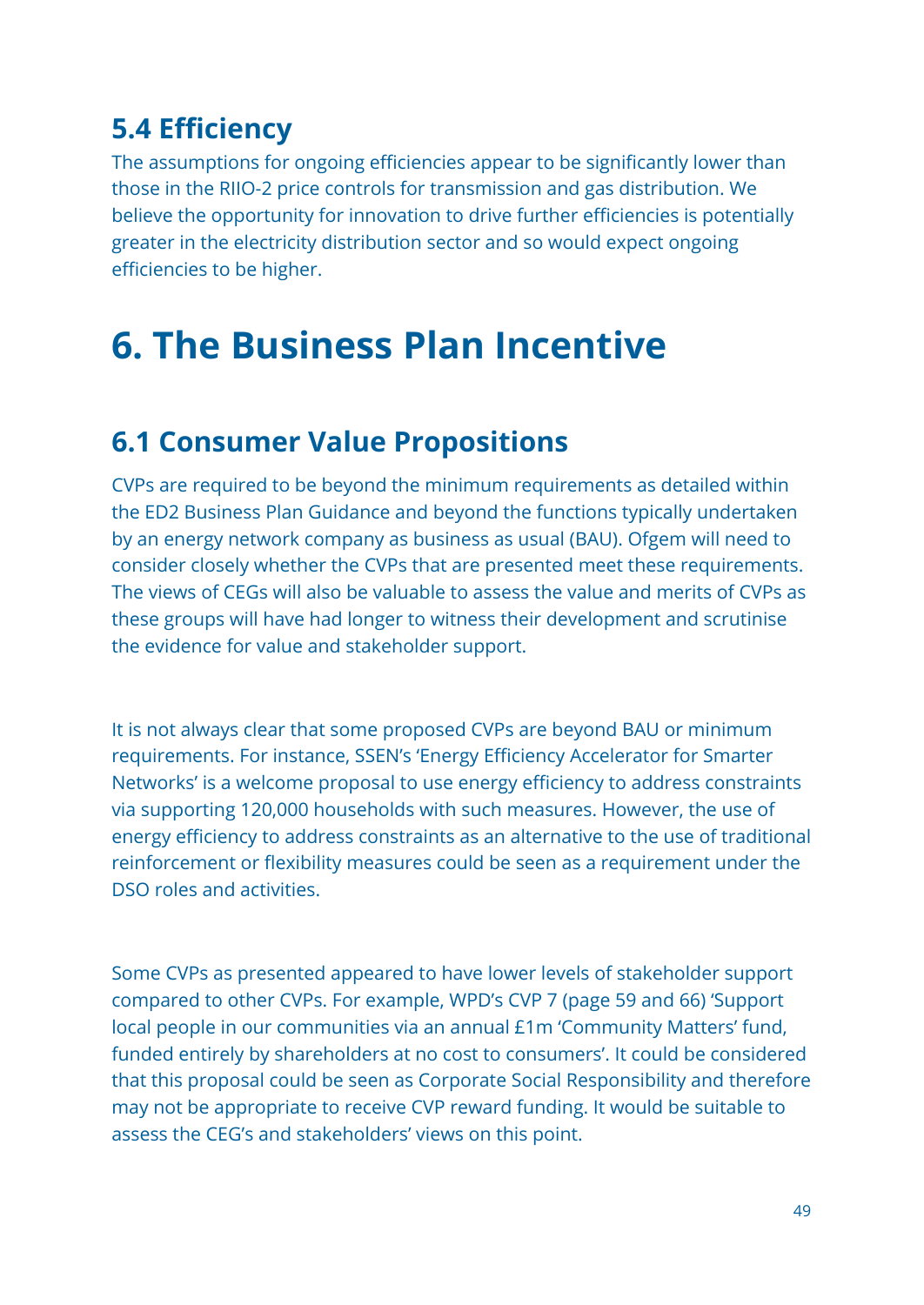We note that many of the CVPs are undergoing continued development and that in many cases their costs, benefits and outcome metrics are still to be revealed. Further details will emerge by December 2021 to clarify these points but **we recommend that DNOs and Ofgem review all proposed CVPs closely against the CVP criteria to ensure that they are beyond BAU, beyond minimum requirements as set out within Ofgem Business Plan Guidance, have clear costs and benefits, have well-developed metrics to measure outcomes, and have sufficient stakeholder, CEG, and Challenge Group support.**

A number of DNOs have raised voltage control methods as CVPs (NPG dynamic voltage optimisation (their CVP3) and ENWL with its Smart Street CVP). These schemes may have merit in providing bill savings to consumers, reductions in carbon emissions, potentially freeing up capacity for additional connections, and avoiding curtailment of generation. SSEN has noted its proposal (page 89) to undertake a similar voltage control activity called 'Conservation Voltage Reduction', however, this is not framed as a CVP and we understand that this is to be funded via baseline allowances. **We ask Ofgem and DNOs to consider these proposals and, if viewed as having merit, to assess whether such voltage control schemes should have more universal application across all DNOs. We understand that these voltage control schemes provide potential benefits both to consumers and for effective network utilisation. We also recommend that consideration is given by DNOs and Ofgem to understand the justifications for whether these schemes are best funded via CVPs or baseline allowances.**

For some CVPs, it may not always be clear whether the DNO is the most appropriate body to be delivering the activity. For instance, SSEN's CVP to support broadband to island communities via their already installed fibre assets (pages 127 and 132) may be welcome, however, the costs and benefits are not yet presented, and it may be that a DNO may not be best-placed to provide this service, or there may be impacts on competition. **We recommend that Ofgem and DNOs consider carefully whether any scheme proposed is appropriate for a DNO or whether the activity could or should be provided by a different body.**